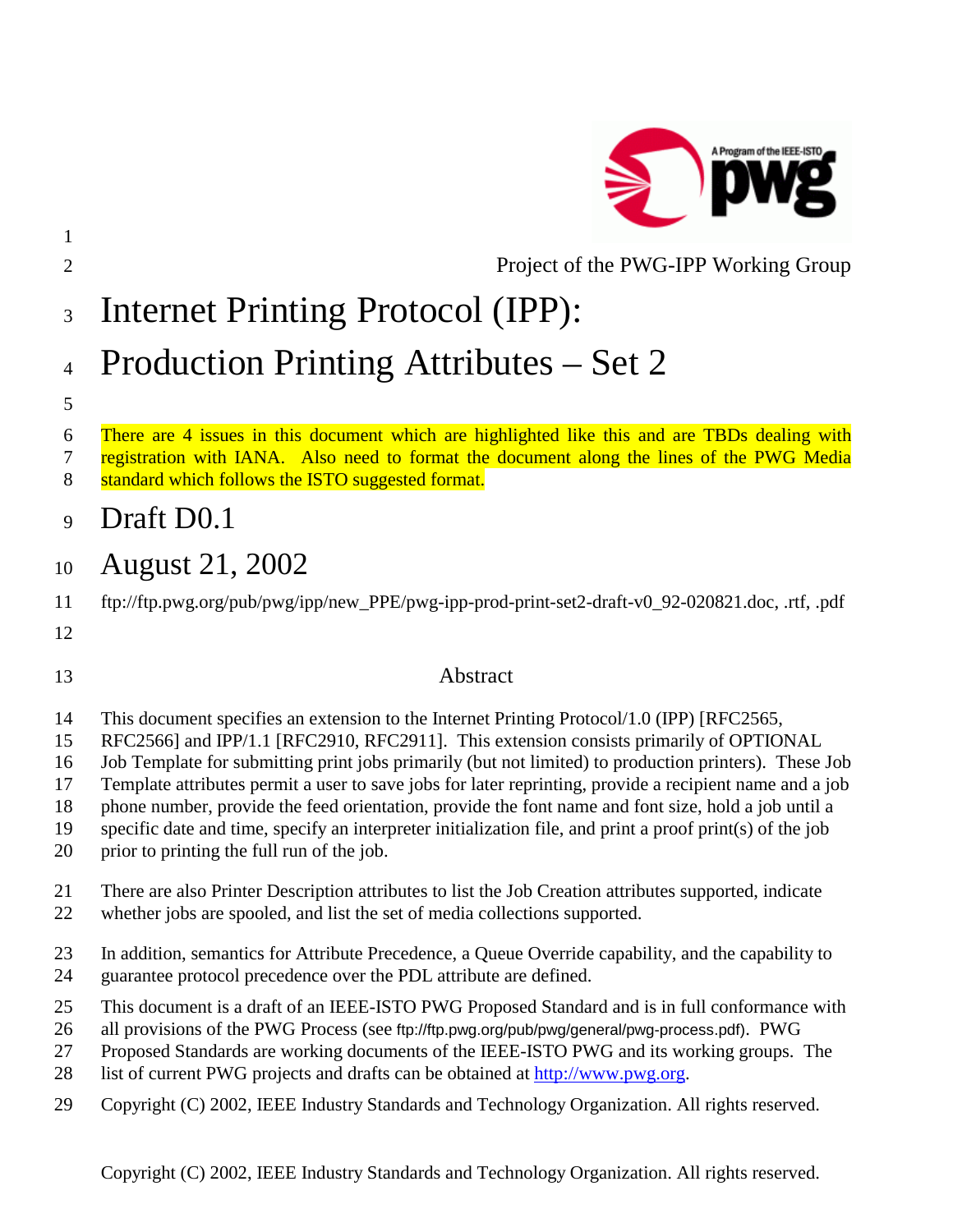1 This document may be copied and furnished to others, and derivative works that comment on, or 2 otherwise explain it or assist in its implementation may be prepared, copied, published and 3 distributed, in whole or in part, without restriction of any kind, provided that the above copyright 4 notice, this paragraph and the title of the Document as referenced below are included on all such 5 copies and derivative works. However, this document itself may not be modified in any way, such 6 as by removing the copyright notice or references to the IEEE-ISTO and the Printer Working Group,

7 a program of the IEEE-ISTO.

8 Title: Internet Printing Protocol (IPP): Production Printing Attributes - Set1

9 The IEEE-ISTO and the Printer Working Group DISCLAIM ANY AND ALL WARRANTIES,

10 WHETHER EXPRESS OR IMPLIED INCLUDING (WITHOUT LIMITATION) ANY IMPLIED

11 WARRANTIES OF MERCHANTABILITY OR FITNESS FOR A PARTICULAR PURPOSE.

12 The Printer Working Group, a program of the IEEE-ISTO, reserves the right to make changes to the

13 document without further notice. The document may be updated, replaced or made obsolete by

14 other documents at any time.

15 The IEEE-ISTO takes no position regarding the validity or scope of any intellectual property or

16 other rights that might be claimed to pertain to the implementation or use of the technology 17 described in this document or the extent to which any license under such rights might or might not

18 be available; neither does it represent that it has made any effort to identify any such rights.

19 The IEEE-ISTO invites any interested party to bring to its attention any copyrights, patents, or 20 patent applications, or other proprietary rights which may cover technology that may be required to 21 implement the contents of this document. The IEEE-ISTO and its programs shall not be responsible

22 for identifying patents for which a license may be required by a document and/or IEEE-ISTO

23 Industry Group Standard or for conducting inquiries into the legal validity or scope of those patents

- 24 that are brought to its attention. Inquiries may be submitted to the IEEE-ISTO by e-mail at:
- 

#### 25 ieee-isto@ieee.org.

26 The Printer Working Group acknowledges that the IEEE-ISTO (acting itself or through its 27 designees) is, and shall at all times, be the sole entity that may authorize the use of certification 28 marks, trademarks, or other special designations to indicate compliance with these materials.

29 Use of this document is wholly voluntary. The existence of this document does not imply that there

30 are no other ways to produce, test, measure, purchase, market, or provide other goods and services

- 31 related to its scope.
- 32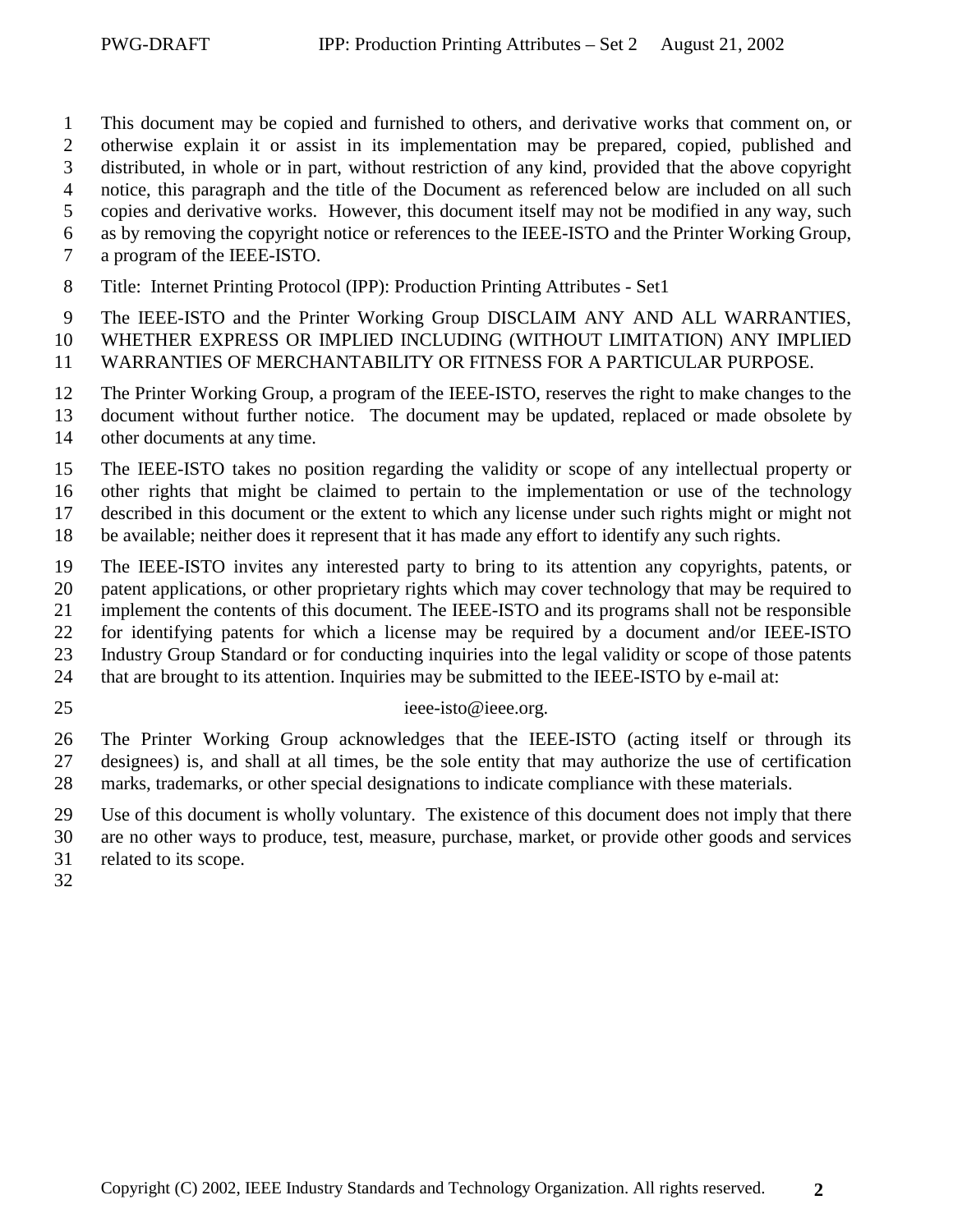| 1              |                         | <b>TABLE OF CONTENTS</b>                                                                                                                                |                |
|----------------|-------------------------|---------------------------------------------------------------------------------------------------------------------------------------------------------|----------------|
| $\overline{2}$ |                         |                                                                                                                                                         |                |
| 3              | 1                       | <b>INTRODUCTION</b>                                                                                                                                     | 8              |
| 4              | $\mathbf{2}$            | <b>TERMINOLOGY</b>                                                                                                                                      | 9              |
| 5              | 2.1                     | <b>Conformance Terminology</b>                                                                                                                          | 9              |
| 6              | 2.2                     | <b>Other terminology</b>                                                                                                                                | 9              |
| 7              | 3                       | SEMANTICS COMMON TO MORE THAN ONE ATTRIBUTE                                                                                                             | 11             |
| 8              | 3.1                     | <b>Guaranteed Protocol Precedence Over the PDL and Queue Overrides</b>                                                                                  | 11             |
| 9              | 3.2                     | <b>Attribute Precedence</b>                                                                                                                             | 11             |
| 10<br>11<br>12 | 3.3<br>3.3.1<br>3.3.1.1 | <b>Job Save and Reprint Capability</b><br><b>Reprinting Saved Jobs</b><br>Reprinting using the Print-URI operation                                      | 13<br>13<br>13 |
| 13             | 4                       | <b>OPERATION ATTRIBUTES</b>                                                                                                                             | 14             |
| 14             | 4.1                     | job-password (octetString(255))                                                                                                                         | 14             |
| 15             | 4.2                     | job-password-encryption (type3 keyword   name(MAX))                                                                                                     | 15             |
| 16             | 5                       | <b>JOB TEMPLATE ATTRIBUTES</b>                                                                                                                          | 15             |
| 17<br>18<br>19 | 5.1<br>5.1.1<br>5.1.2   | feed-orientation (type3 keyword)<br>feed-orientation-default (type3 keyword)<br>feed-orientation-supported (1setOf (type3 keyword))                     | 15<br>16<br>16 |
| 20<br>21<br>22 | 5.2<br>5.2.1<br>5.2.2   | font-name-requested (name(MAX))<br>font-name-requested-default (name(MAX))<br>font-name-requested-supported (1setOf name(MAX))                          | 16<br>16<br>16 |
| 23<br>24<br>25 | 5.3<br>5.3.1<br>5.3.2   | font-size-requested (integer (1:MAX))<br>font-size-requested-default (integer (1:MAX))<br>font-size-requested-supported (1setOf rangeOfInteger (1:MAX)) | 17<br>17<br>17 |
| 26<br>27<br>28 | 5.4<br>5.4.1<br>5.4.2   | job-hold-until-time (dateTime)<br>Why there is no job-hold-until-time-default<br>job-hold-until-time-supported (rangeOfInteger(0:MAX))                  | 18<br>19<br>19 |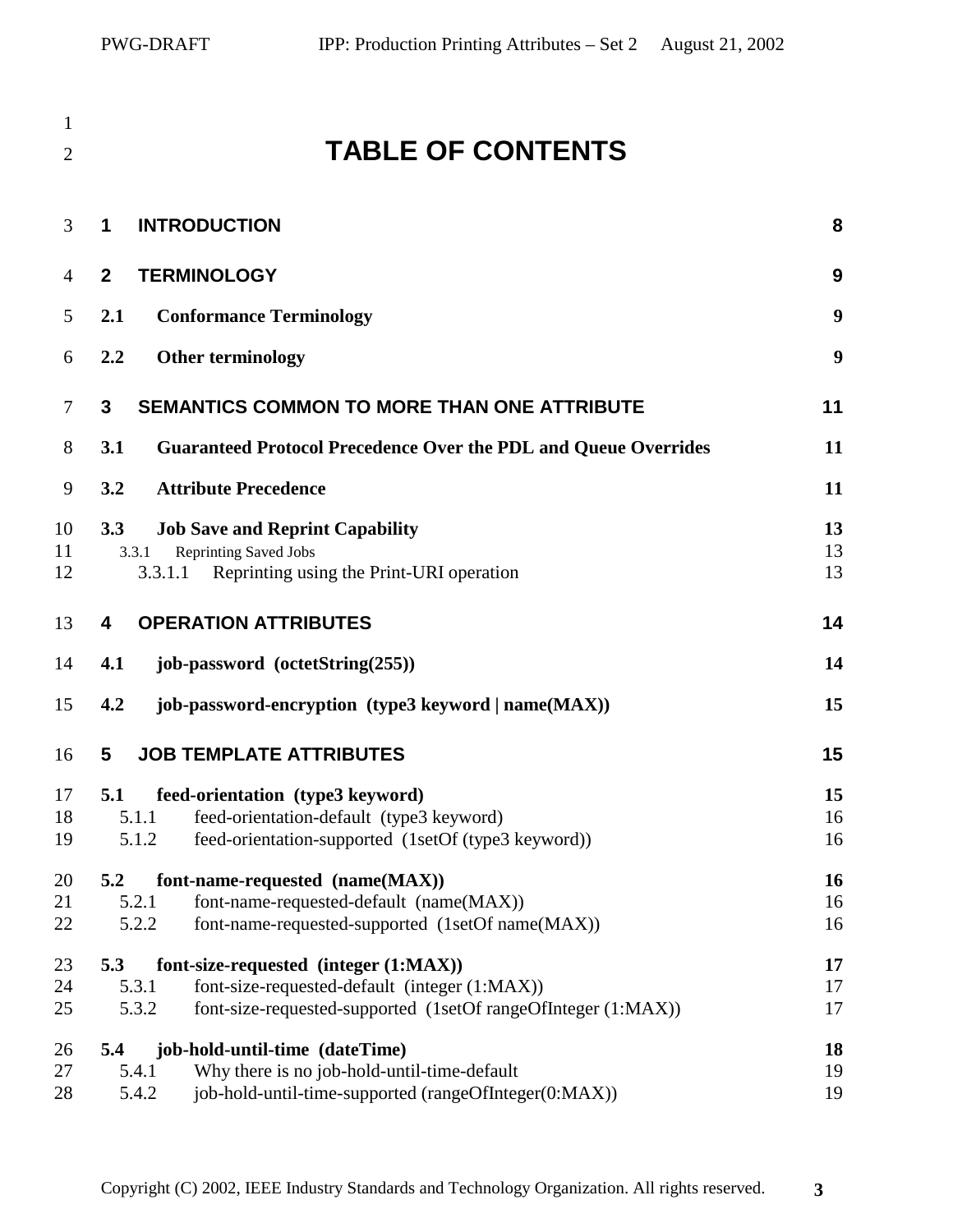| $\mathbf{1}$   | job-phone-number $(text(127))$<br>5.5                                            | 20 |
|----------------|----------------------------------------------------------------------------------|----|
| $\overline{c}$ | job-phone-number-default (text(127))<br>5.5.1                                    | 20 |
| 3              | 5.5.2<br>job-phone-number-supported (boolean)                                    | 20 |
| $\overline{4}$ | job-recipient-name (name(MAX))<br>5.6                                            | 21 |
| 5              | job-recipient-name-default (name(MAX))<br>5.6.1                                  | 21 |
| 6              | job-recipient-name-supported (boolean)<br>5.6.2                                  | 21 |
| 7              | job-save-disposition (collection)<br>5.7                                         | 21 |
| $8\,$          | Member Attributes for the "job-save-disposition" Job Template Attribute<br>5.7.1 | 21 |
| 9              | save-disposition (type3 keyword)<br>5.7.1.1                                      | 22 |
| 10             | save-disposition-supported (1setOf type3 keyword)<br>5.7.1.1.1                   | 23 |
| 11             | save-info (1setOf collection)<br>5.7.1.2                                         | 23 |
| 12             | 5.7.1.2.1 There is no save-info-default Printer attribute                        | 24 |
| 13             | 5.7.1.2.2 save-info-supported (1setOf type2 keyword)                             | 24 |
| 14             | Member Attributes for the "save-info" member attribute<br>5.7.1.2.3              | 24 |
| 15             | $5.7.1.2.3.1$ save-location (uri)                                                | 24 |
| 16             | 5.7.1.2.3.1.1<br>save-location-default (uri)                                     | 26 |
| 17             | save-location-supported (1setOf uri)<br>5.7.1.2.3.1.2                            | 26 |
| 18             | 5.7.1.2.3.2 save-name (name( $MAX$ ))                                            | 26 |
| 19             | 5.7.1.2.3.2.1 There is no "save-name-default" Printer attribute                  | 27 |
| 20             | 5.7.1.2.3.2.2 save-name-supported (boolean)                                      | 27 |
| 21             | 5.7.1.2.3.3 save-document-format (mimeMediaType)                                 | 28 |
| 22             | save-document-format-default (mimeMediaType)<br>5.7.1.2.3.3.1                    | 29 |
| 23             | save-document-format-supported (1setOf mimeMediaType)<br>5.7.1.2.3.3.2           | 29 |
| 24             | 5.7.1.2.3.4 Printer actions for various combinations of attributes               | 29 |
| 25             | job-save-disposition-default (collection)<br>5.7.2                               | 30 |
| 26             | job-save-disposition-supported (1setOf type2 keyword)<br>5.7.3                   | 31 |
| 27             | pdl-init-file (1setOf collection)<br>5.8                                         | 31 |
| 28             | Member Attributes for the "pdl-init-file" Job Template Attribute<br>5.8.1        | 32 |
| 29             | 5.8.1.1<br>pdl-init-file-location (uri)                                          | 32 |
| 30             | 5.8.1.1.1 pdl-init-file-location-supported (1setOf uri)                          | 32 |
| 31             | pdl-init-file-name (name(MAX))<br>5.8.1.2                                        | 32 |
| 32             | 5.8.1.2.1 pdl-init-file-name-supported (1setOf name(MAX))                        | 33 |
| 33             | 5.8.1.3 pdl-init-file-entry (name(MAX))                                          | 33 |
| 34             | 5.8.1.3.1 pdl-init-file-entry-supported (1setOf name(MAX))                       | 33 |
| 35             | pdl-init-file-default (1setOf collection)<br>5.8.2                               | 33 |
| 36             | pdl-init-file-supported (1setOf type2 keyword)<br>5.8.3                          | 33 |
| 37             | proof-print (collection)<br>5.9                                                  | 33 |
| 38             | Member Attributes for the "proof-print" Job Template Attribute<br>5.9.1          | 34 |
| 39             | proof-print-copies (integer (0:MAX))<br>5.9.1.1                                  | 34 |
| 40             | 5.9.1.2<br>media (type3 keyword   name(MAX)) or media-col (collection)           | 35 |
| 41             | 5.9.2<br>proof-print-default (collection)                                        | 35 |
| 42             | proof-print-supported (1setOf type2 keyword)<br>5.9.3                            | 35 |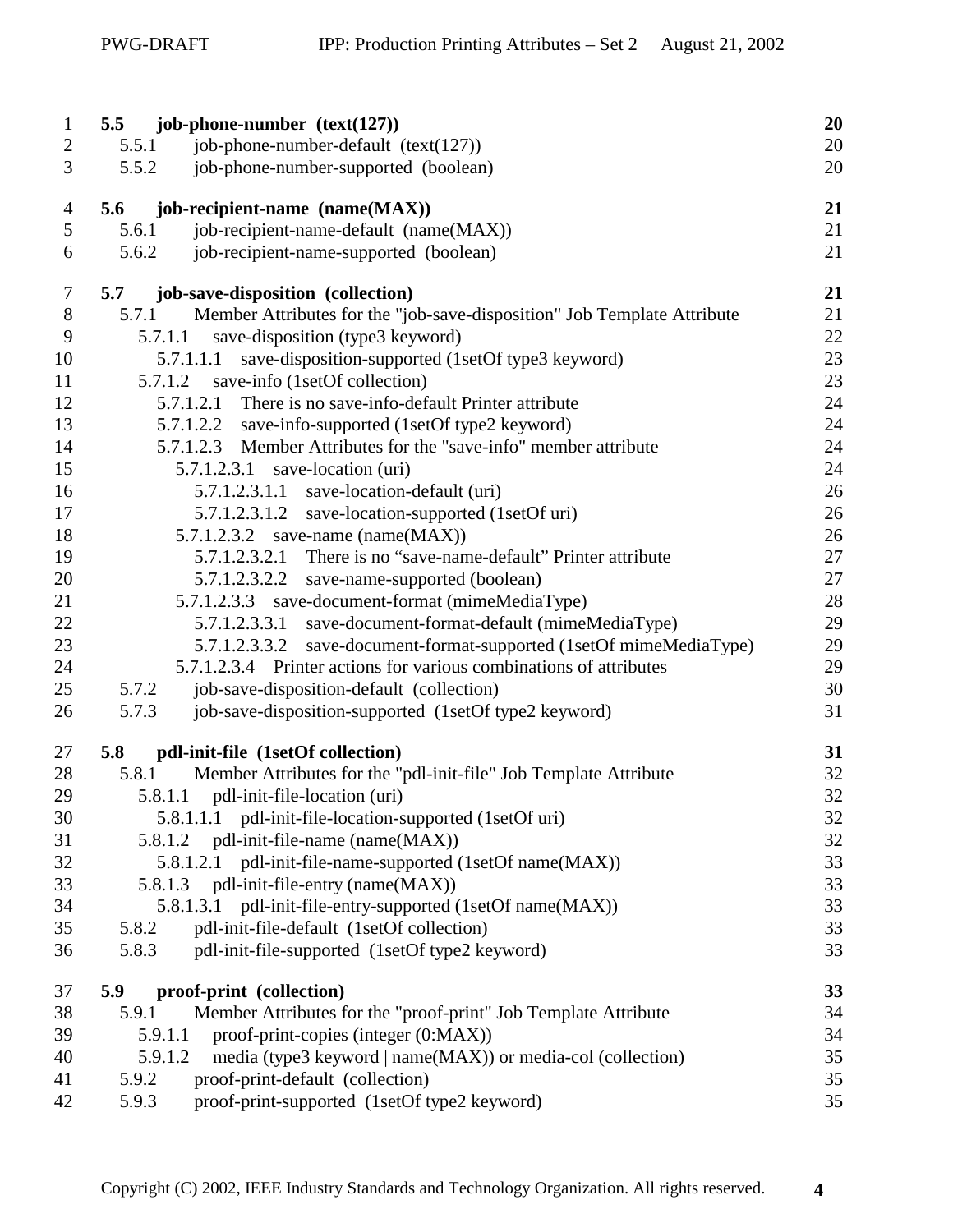| $\mathbf{1}$   | 6              | <b>JOB DESCRIPTION ATTRIBUTES</b>                                                                                           | 36       |
|----------------|----------------|-----------------------------------------------------------------------------------------------------------------------------|----------|
| $\overline{2}$ | 6.1            | job-printer-make-and-model (text(127))                                                                                      | 36       |
| 3              | $\overline{7}$ | PRINTER DESCRIPTION ATTRIBUTES                                                                                              | 36       |
| $\overline{4}$ | 7.1            | job-creation-attributes-supported (1setOf type2 keyword)                                                                    | 36       |
| 5              | 7.2            | job-password-supported $(integer(0:127))$                                                                                   | 37       |
| 6              | 7.3            | job-password-encryption-supported (1setOf (type3 keyword   name(MAX)))                                                      | 37       |
| $\tau$         | 7.4            | job-spooling-supported (type2 keyword)                                                                                      | 38       |
| 8              | 7.5            | max-save-info-supported (integer(1:MAX))                                                                                    | 38       |
| 9              | 7.6            | media-col-database (1setOf collection)                                                                                      | 39       |
| 10             | 7.7            | printer-detailed-status-messages (1setOf text(MAX))                                                                         | 39       |
| 11             | 7.8            | which-jobs-supported (1setOf type2 keyword)                                                                                 | 39       |
| 12             | 8              | ADDITIONAL VALUES AND SEMANTICS FOR EXISTING IPP ATTRIBUTES                                                                 | 39       |
| 13<br>14       | 8.1            | Additional values and semantics for the "pdl-override-supported" Printer Description<br>attribute                           | 40       |
| 15             |                | pdl-override-supported (type2 keyword)<br>8.1.1                                                                             | 40       |
| 16<br>17       | 8.2            | Additional values for the "which-jobs" Operation attribute and the "which-jobs-<br>supported" Printer Description attribute | 43       |
| 18             |                | 8.2.1<br>which-jobs (type2 keyword)                                                                                         | 44       |
| 19             | 8.3            | Additional values and semantics for the "job-state-reasons" Job Description attribute                                       |          |
| 20<br>21       |                | 45<br>8.3.1<br>job-state-reasons (1setOf type2 keyword)                                                                     | 45       |
| 22             | 8.4            | Additional semantics for the IPP "media-col" Job Template Attribute                                                         | 51       |
| 23             |                | 8.4.1<br>media-tooth (type3 keyword   name(MAX))<br>8.4.1.1                                                                 | 51       |
| 24<br>25       |                | media-tooth-supported (1setOf (type3 keyword   name(MAX)))<br>media-grain (type3 keyword   name(MAX))<br>8.4.2              | 52<br>52 |
| 26             |                | 8.4.2.1<br>media-grain-supported (1setOf (type3 keyword   name(MAX)))                                                       | 52       |
| 27             |                | media-material (type3 keyword   name(MAX))<br>8.4.3                                                                         | 53       |
| 28             |                | 8.4.3.1<br>media-material-supported (1setOf (type3 keyword   name(MAX)))                                                    | 53       |
| 29             |                | media-thickness (integer(1:MAX))<br>8.4.4                                                                                   | 53       |
| 30             |                | media-thickness-supported (rangeOfInteger(1:MAX))<br>8.4.4.1                                                                | 53       |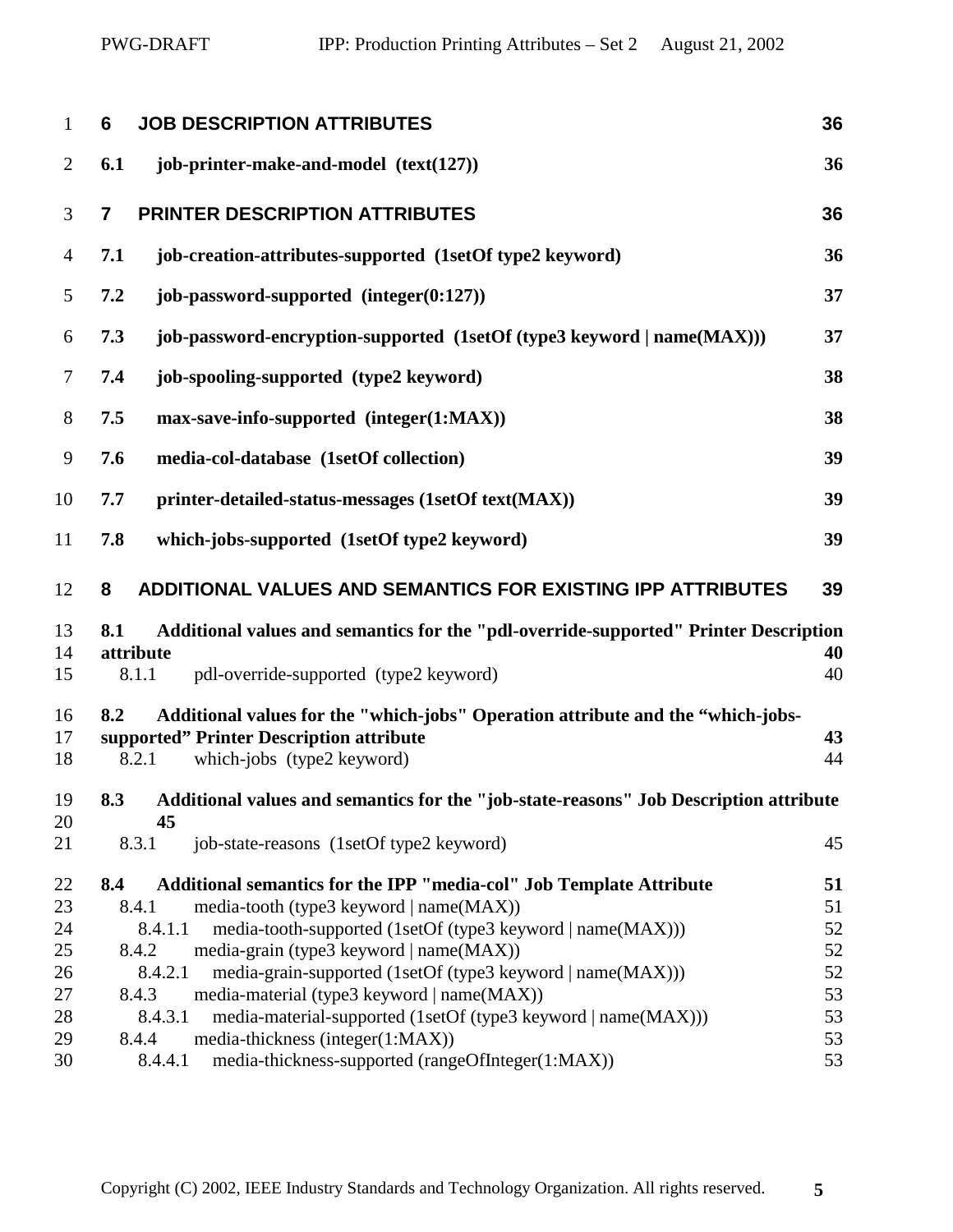| 1                             | 9    | <b>CONFORMANCE REQUIREMENTS</b>                                                                                                                                                                                                                                                                                   | 54                   |
|-------------------------------|------|-------------------------------------------------------------------------------------------------------------------------------------------------------------------------------------------------------------------------------------------------------------------------------------------------------------------|----------------------|
| $\overline{2}$                | 9.1  | <b>Conformance Requirements for Printer objects</b>                                                                                                                                                                                                                                                               | 54                   |
| 3                             | 9.2  | <b>Conformance Requirements for clients</b>                                                                                                                                                                                                                                                                       | 54                   |
| $\overline{4}$<br>5<br>6<br>7 | 9.3  | <b>Conformance Requirements for the Job Save and Reprint Capability</b><br>Client Conformance Requirements for Job Save and Reprint Capability<br>9.3.1.1<br>Printer Conformance Requirements for Job Save and Reprint Capability<br>9.3.1.2<br>Job Save Format Specification Conformance Requirements<br>9.3.1.3 | 54<br>55<br>55<br>56 |
| 8                             | 10   | <b>IANA CONSIDERATIONS</b>                                                                                                                                                                                                                                                                                        | 56                   |
| 9                             | 10.1 | <b>Attribute Registration</b>                                                                                                                                                                                                                                                                                     | 56                   |
| 10                            | 10.2 | <b>Attribute Value Registration</b>                                                                                                                                                                                                                                                                               | 57                   |
| 11                            | 11   | <b>INTERNATIONALIZATION CONSIDERATIONS</b>                                                                                                                                                                                                                                                                        | 58                   |
| 12                            | 12   | <b>SECURITY CONSIDERATIONS</b>                                                                                                                                                                                                                                                                                    | 58                   |
| 13                            | 13   | <b>NORMATIVE REFERENCES</b>                                                                                                                                                                                                                                                                                       | 58                   |
| 14                            | 14   | <b>INFORMATIVE REFERENCES</b>                                                                                                                                                                                                                                                                                     | 59                   |
| 15                            | 15   | <b>AUTHOR'S ADDRESSES</b>                                                                                                                                                                                                                                                                                         | 59                   |
| 16                            | 16   | <b>APPENDIX B: SUMMARY OF OTHER IPP DOCUMENTS</b>                                                                                                                                                                                                                                                                 | 60                   |
| 17<br>18                      | 17   | APPENDIX C: DESCRIPTION OF THE IEEE INDUSTRY STANDARDS AND<br><b>TECHNOLOGY (ISTO)</b>                                                                                                                                                                                                                            | 61                   |
| 19<br>20                      | 18   | APPENDIX D: DESCRIPTION OF THE IEEE-ISTO PWG                                                                                                                                                                                                                                                                      | 62                   |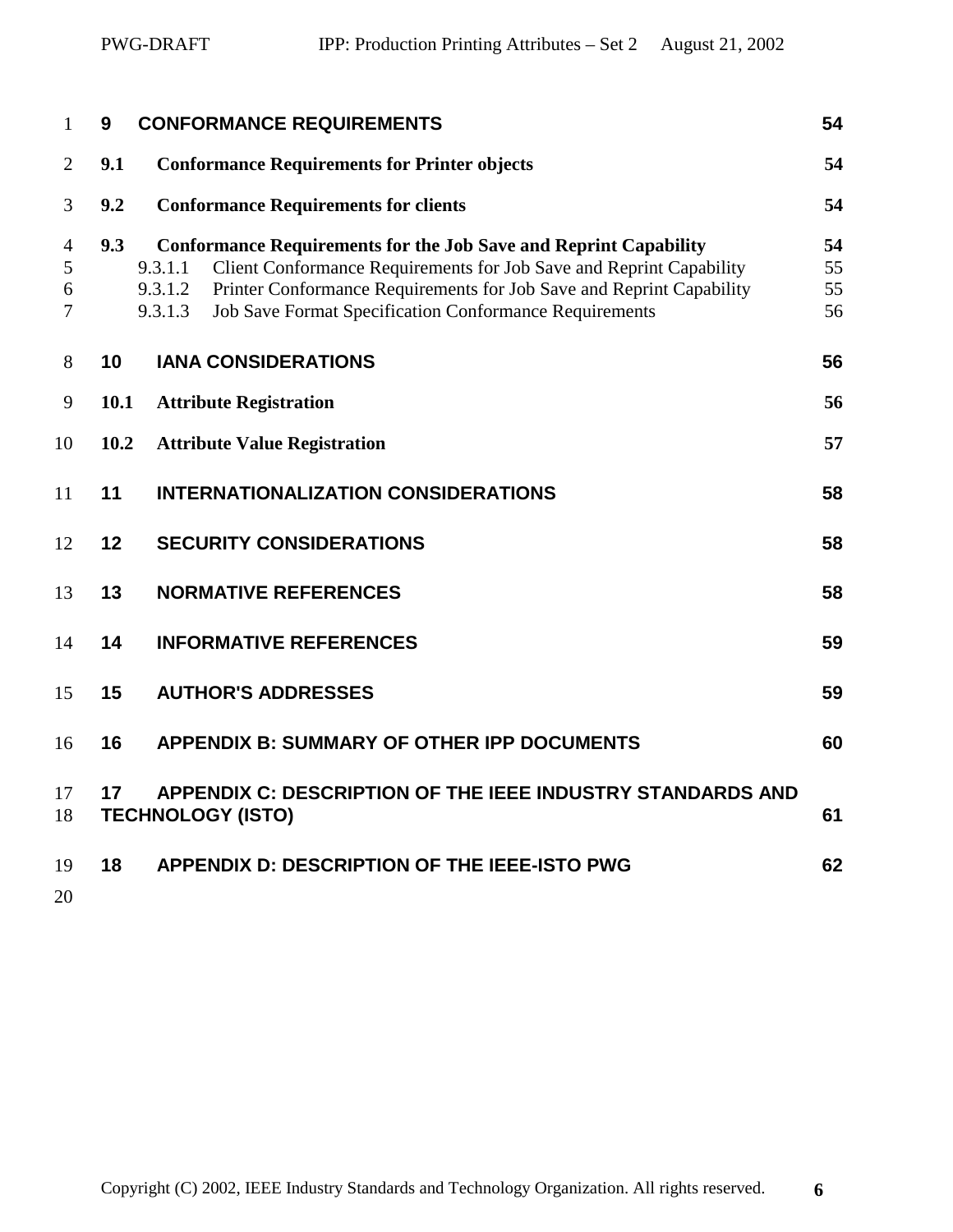# **Table of Tables**

| 2              |  |
|----------------|--|
| 3              |  |
| $\overline{4}$ |  |
| 5              |  |
| 6              |  |
| $\tau$         |  |
| 8              |  |
| 9              |  |
| 10             |  |
| 11             |  |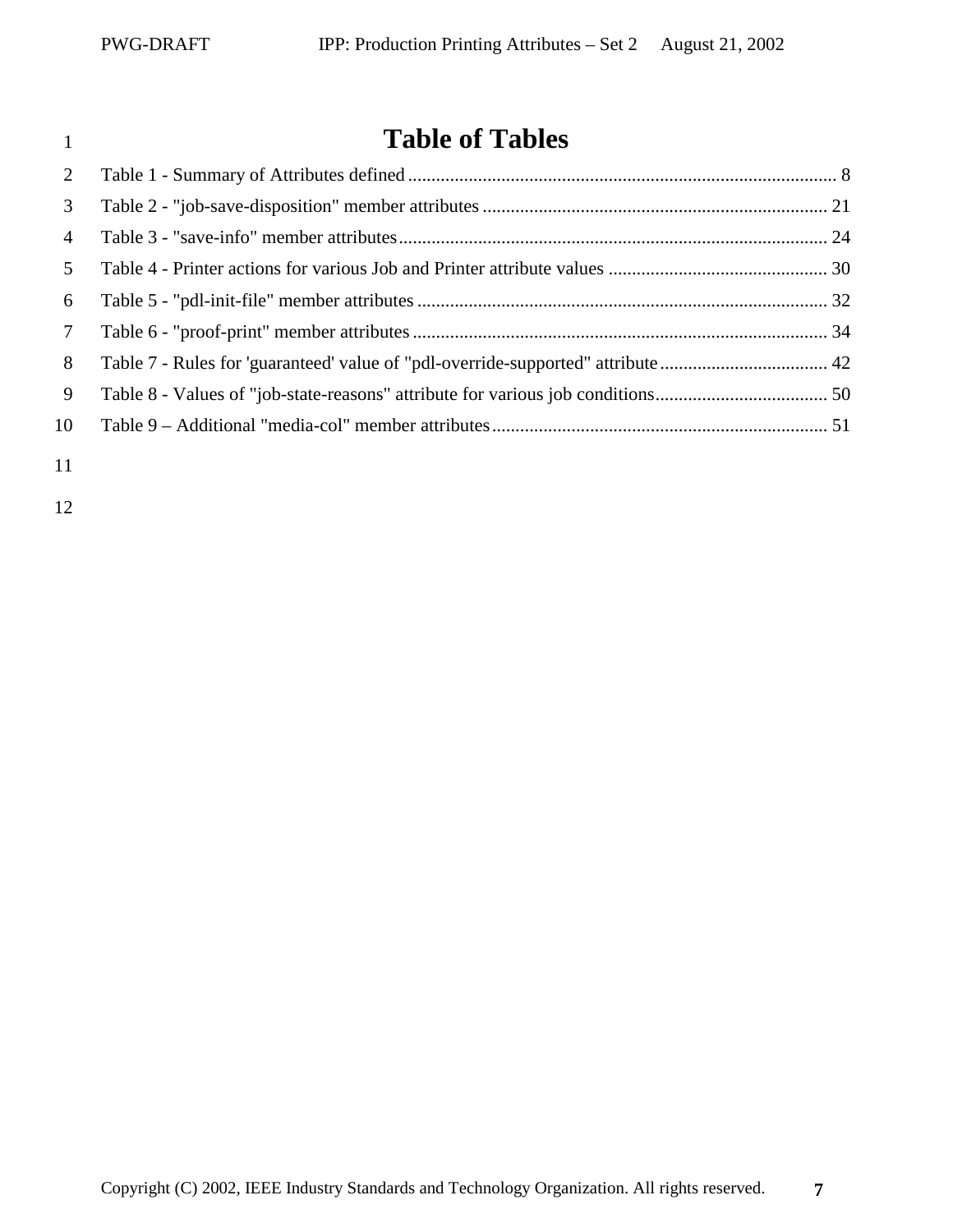<span id="page-7-0"></span>1

# <sup>2</sup>**1 Introduction**

3 This document specifies an extension to the Internet Printing Protocol/1.0 (IPP) [RFC2565, 4 RFC2566] and IPP/1.1 [RFC2910, RFC2911]. This extension consists primarily of OPTIONAL 5 Job Template attributes defined for submitting print jobs primarily (but not limited to) to production 6 printers and Printer Description attributes as summarized in Table 1. All of these Job Template 7 attributes are OPTIONAL for a Printer to support. However, some of these Job Template attributes 8 do require other Job Template attributes in this document to be supported. See the Conformance 9 section (section [9.1\)](#page-53-0).

10 In addition, semantics for Attribute Precedence, a Queue Override capability, and the capability to

11 guarantee protocol precedence over the PDL attribute are defined.

| Attribute Name (syntax)                   | Description                                                               |  |
|-------------------------------------------|---------------------------------------------------------------------------|--|
| Operation attributes:                     |                                                                           |  |
| job-password (octetString(255))           | password for secure printing                                              |  |
| job-password-encryption (type3 keyword    | password encryption method for secure printing                            |  |
| name(MAX))                                |                                                                           |  |
| Job Template attributes:                  |                                                                           |  |
| feed-orientation (type3 keyword)          | media edge to be fed into the print engine from the paper tray            |  |
| font-name-requested (name(MAX))           | font name when missing from the document data (e.g. text documents)       |  |
| font-size-requested (integer (1:MAX))     | font size when missing from the document data (e.g. text documents)       |  |
| job-hold-until-time (dateTime)            | hold the job until the supplied date and time                             |  |
| job-phone-number (text(127))              | contact telephone number for the job                                      |  |
| job-recipient-name (name(MAX))            | name of the person that is to receive the output of the job               |  |
| job-save-disposition (collection)         | save the Document Data of a job, such that the job can be re-printed      |  |
| pdl-init-file (1setOf collection)         | controls initialization of the Printer's PDL interpreter(s)               |  |
| proof-print (collection)                  | control a proof print of the job before printing a full run of the job    |  |
| Job Description attribute:                |                                                                           |  |
| job-printer-make-and-model (text(127))    | make and model of the output device which saved this job                  |  |
| <b>Printer Description</b>                |                                                                           |  |
| job-creation-attributes-supported (1setOf | set of Job Creation attributes supported                                  |  |
| type2 keyword)                            |                                                                           |  |
| job-password-supported (integer(0:127))   | maximum unencrypted password length supported                             |  |
| job-password-encryption-supported         | encryption methods supports for Secure Print                              |  |
| (1setOf (type3 keyword   name(MAX)))      |                                                                           |  |
| job-spooling-supported (type2 keyword)    | indicates whether or not jobs are spooled before printing                 |  |
| max-save-info-supported                   | maximum number of "save-info" member attribute collections that a         |  |
| interger(1:MAX))                          | Printer can accept                                                        |  |
| media-col-database (1setOf collection)    | set of media collections available in the printer's media database        |  |
| printer-detailed-status-messages (1setOf  | additional detailed and technical information about the printer           |  |
| text(MAX))                                |                                                                           |  |
| which-jobs-supported (1setOf type2        | supported values for the "which-jobs" operation attribute of the Get-Jobs |  |
| keyword)                                  | operation                                                                 |  |

#### 12 **Table 1 - Summary of Attributes defined**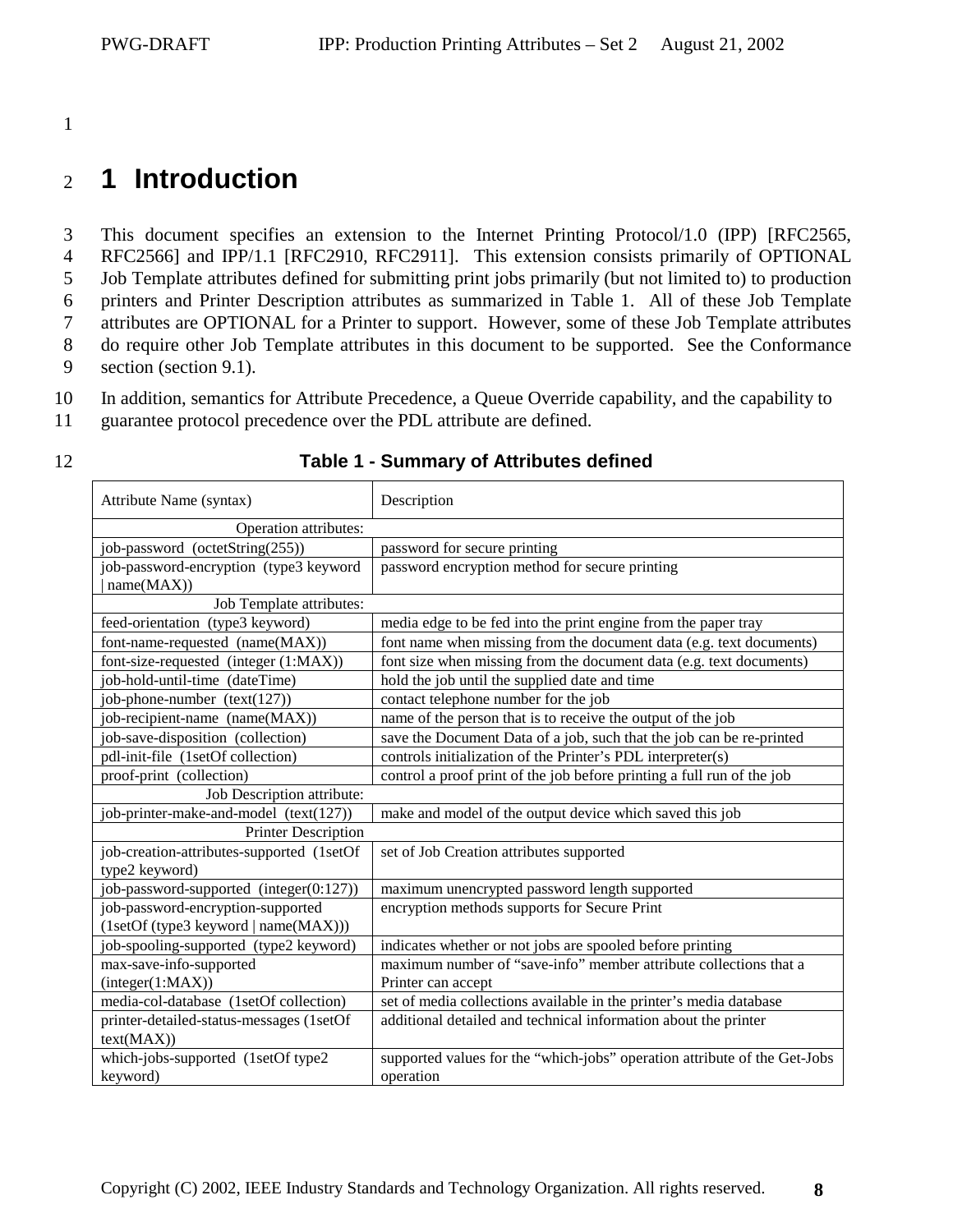<span id="page-8-0"></span>1 Many of these functions MAY be specified in a document format (PDL). In such cases, the user

2 MAY request that the application include these instructions as part of the document data when the

3 document is generated, rather than in the IPP protocol at print time. However, some applications

4 are unable to support some of the functions. Also some of these functions are not supported in some

5 PDLs. Finally, in a production environment, the document may be generated separately from being

6 printed, in which case the end user or the production printer operator supplies the instructions at

7 print time, long after the document had been created.

# <sup>8</sup>**2 Terminology**

9 This section defines the following additional terms that are used throughout this document.

### 10 **2.1 Conformance Terminology**

- 11 Capitalized terms, such as **MUST, MUST NOT, REQUIRED, SHOULD, SHOULD NOT,**
- 12 **MAY, NEED NOT, and OPTIONAL**, have special meaning relating to conformance to this
- 13 document. These terms are defined in [RFC2911 section 13.1 on conformance terminology, most of
- 14 which is taken from RFC 2119 [RFC2119]. Since support of the attributes defined in this
- 15 specification is OPTIONAL for conformance to IPP/1.0 ([RFC2566], [RFC2565]) or IPP/1.1
- 16 ([RFC2911], [RFC2910]), the terms MUST, MUST NOT, REQUIRED, SHOULD, SHOULD
- 17 NOT, MAY, NEED NOT, and OPTIONAL apply *if and only if the attribute is implemented.* Thus
- 18 a feature labeled as REQUIRED in this document is not REQUIRED if implementing the basic
- 19 IPP/1.1 protocol defined by [RFC2911] and [RFC2910], but is REQUIRED if implementing the
- 20 attribute in which the term occurs.

| <b>Actual File Name</b>                                                                                                                                                                                                                                                     | The absolute URI path to one of the job components of a saved job<br>(See Virtual File Name.)                                                                                                                                                                                                                                                                                                                                                                                           |  |  |
|-----------------------------------------------------------------------------------------------------------------------------------------------------------------------------------------------------------------------------------------------------------------------------|-----------------------------------------------------------------------------------------------------------------------------------------------------------------------------------------------------------------------------------------------------------------------------------------------------------------------------------------------------------------------------------------------------------------------------------------------------------------------------------------|--|--|
| <b>Document Creation</b><br><b>Operations</b>                                                                                                                                                                                                                               | The operations that create documents: Print-Job, Print-URI, Send-<br>Document and Sent-URI.                                                                                                                                                                                                                                                                                                                                                                                             |  |  |
| <b>Job Creation operation</b>                                                                                                                                                                                                                                               | One of the operations that creates a Job object: Print-Job, Print-URI<br>and Create-Job. The Restart-Job operation [RFC2911] is not<br>considered a Job Creation operation, since the Printer re-uses the<br>existing Job object. The Validate-Job operation is not considered a Job<br>Creation operation because no Job object is created. Therefore, when a<br>statement also applies to either the Restart-Job and/or the Validate-Job<br>operation, they are mentioned explicitly. |  |  |
| <b>Job Instructions</b><br>Information that affects how the job and its associated documents are to<br>be processed. This includes the Job Template Attributes, some<br>Operation Request Attributes, and other attributes (such as defaults)<br>that are applied to a job. |                                                                                                                                                                                                                                                                                                                                                                                                                                                                                         |  |  |
| <b>Job Save and Reprint</b>                                                                                                                                                                                                                                                 | The Job Save and Reprint Capability is additional OPTIONAL                                                                                                                                                                                                                                                                                                                                                                                                                              |  |  |

### 21 **2.2 Other terminology**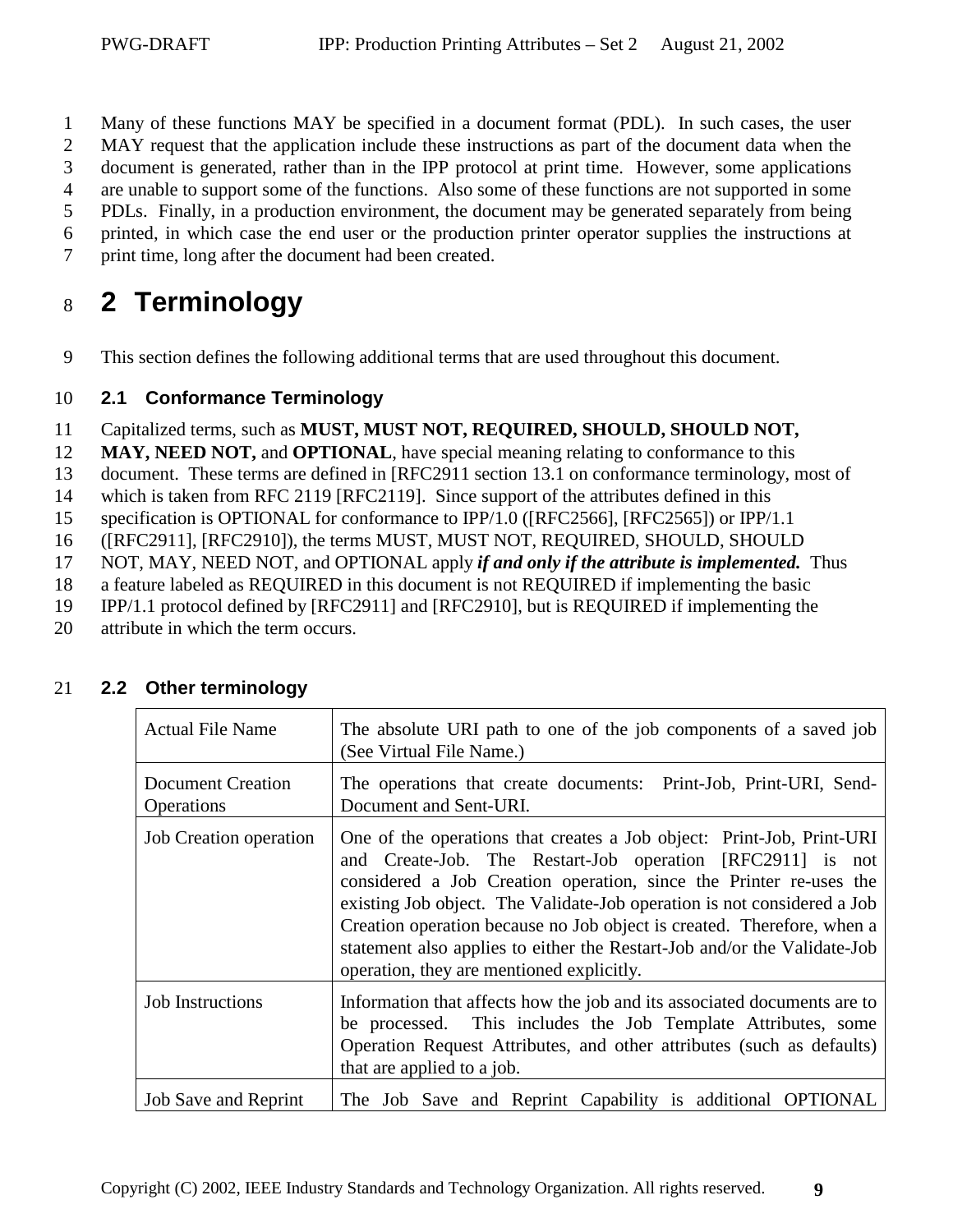| Capability                   | functionality to allow a user to save a print job as part of job processing<br>and print it at another time. When saving a job, a user MAY specify<br>saving parameters such as the location (remote or local) to save the Job<br>Instructions and/or the Document Data, and/or specify the format in<br>which the print data and job instructions are saved.                                                                                                                                                                                                                                                                                                                                                                                                                                                                                                                                                                                                                                                                                                                                                                                                                                                                                                   |  |  |
|------------------------------|-----------------------------------------------------------------------------------------------------------------------------------------------------------------------------------------------------------------------------------------------------------------------------------------------------------------------------------------------------------------------------------------------------------------------------------------------------------------------------------------------------------------------------------------------------------------------------------------------------------------------------------------------------------------------------------------------------------------------------------------------------------------------------------------------------------------------------------------------------------------------------------------------------------------------------------------------------------------------------------------------------------------------------------------------------------------------------------------------------------------------------------------------------------------------------------------------------------------------------------------------------------------|--|--|
| Job-Submission<br>Operations | The Job-Submission Operations are the IPP operations that create jobs<br>and send document content, namely Print-Job, Print-URI, Create-Job,<br>[RFC2911]<br>Send-URI. See<br>for<br>Send-Document<br>and<br>further<br>information.                                                                                                                                                                                                                                                                                                                                                                                                                                                                                                                                                                                                                                                                                                                                                                                                                                                                                                                                                                                                                            |  |  |
| Precedence                   | The specification of the order or ranking of a series of instructions or<br>attributes from multiple sources referring to the same functionality.<br>See Section 3.2 of this specification for a description of the Attribute<br>Precedence model.                                                                                                                                                                                                                                                                                                                                                                                                                                                                                                                                                                                                                                                                                                                                                                                                                                                                                                                                                                                                              |  |  |
| Print-stream pages           | The sequence of pages according to the definition of pages in the<br>language used to express the document data defined relative to the<br>Input Document. See Section 2.5 of [prod-print] for more information.                                                                                                                                                                                                                                                                                                                                                                                                                                                                                                                                                                                                                                                                                                                                                                                                                                                                                                                                                                                                                                                |  |  |
| <b>Production Printer</b>    | A Printer that produces large quantities of high quality output, that<br>often requires operator participation to make decisions as to the choice<br>of job and its parameters.                                                                                                                                                                                                                                                                                                                                                                                                                                                                                                                                                                                                                                                                                                                                                                                                                                                                                                                                                                                                                                                                                 |  |  |
| Raster image                 | A binary representation of an image.                                                                                                                                                                                                                                                                                                                                                                                                                                                                                                                                                                                                                                                                                                                                                                                                                                                                                                                                                                                                                                                                                                                                                                                                                            |  |  |
| <b>RIP</b>                   | Raster Image Processor - a page description language interpreter.                                                                                                                                                                                                                                                                                                                                                                                                                                                                                                                                                                                                                                                                                                                                                                                                                                                                                                                                                                                                                                                                                                                                                                                               |  |  |
| Virtual File Name            | The absolute URI path supplied by the client as a handle when saving a<br>job that the Printer will associate with the saved job and all its job<br>components. Whether or not the Virtual File Name is the same as the<br>Actual File Name of one of the job components depends on the save<br>file format. When referencing a saved job, a client MUST be able to<br>use the Virtual File Name, and the Printer MUST resolve the Virtual<br>File Name to identify the saved job components. For example, the<br>difference between a Virtual File Name and an Actual File Name might<br>be the addition of a file name extension to the Virtual File Name to<br>reference an Actual File Name of a component (see the description of<br>the "save-location" member attribute for the "job-save-disposition" Job<br>Template attribute, described in this specification.)<br>The general<br>mechanism should be that the same value for "save-location", which is<br>the Virtual File Name, is also used for referencing the saved job. The<br>fact that the Actual File name of a component can be reference directly<br>is an implementation coincidence, and should not be encouraged.<br>However, a Printer MUST support both means of referencing a saved |  |  |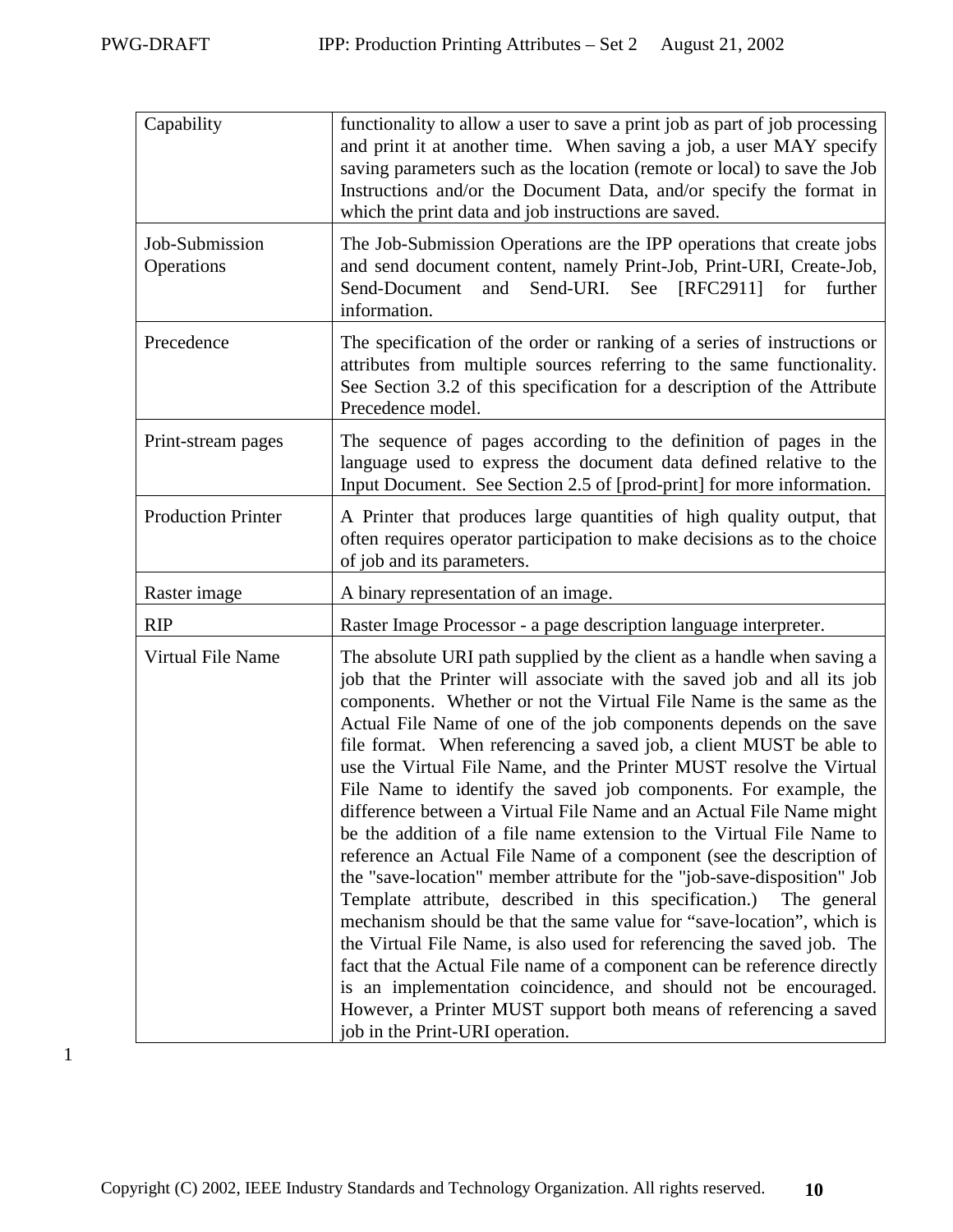# <span id="page-10-0"></span><sup>1</sup>**3 Semantics common to more than one attribute**

#### 2 **3.1 Guaranteed Protocol Precedence Over the PDL and Queue Overrides**

3 The IPP "pdl-override-supported" attribute has a new 'guaranteed' value which a Printer

- 4 implementation uses to indicate that it can guarantee that Job Template attribute supplied in the
- 5 protocol will override corresponding instructions in the PDL document data. The existing values for
- 6 this attribute are 'not-attempted' and 'attempted' which are weaker than 'guaranteed'. See the
- 7 description of the "pdl-override-supported" attribute in [RFC2911].
- 8 IPP does not preclude multiple Printer objects representing a single output device, i.e., so-called
- 9 "device fan-in". [RFC2911] describes device fan-in in detail and also introduces the concept of
- 10 "Printer fan-in" in which multiple Printer objects represent a single Printer object, each with the
- 11 ability to accept IPP requests. "Printer fan-in" is described more fully in [admin-ops]. A system
- 12 with multiple queues can be represented as separate Printer objects for each queue, using either
- 13 device fan-in or Printer fan-in depending on implementation. The administrator can configure each
- 14 such Printer object with different policies, including supported and default attributes. Each Printer
- 15 can also have a different access control list, as well.
- 16 Sometimes, the system administrator needs to set up a Printer object that will override one or more
- 17 attributes with a single fixed value for each attribute. These are called "queue overrides". The
- 18 administrator can configure a Printer that supports the 'guaranteed' value of "pdl-override-
- 19 supported" to achieve a queue override for the "xxx" attribute by configuring the "xxx-supported"
- 20 Printer attribute with only a single value. That value will not only override the PDL, but it will also
- 21 force the job to have that same value when queried or processed. See the description of the "pdl-
- 22 override-supported" attribute in Section [8.1](#page-39-0) of this volume.

### 23 **3.2 Attribute Precedence**

24 This section defines the precedence rules for Queue Override attributes, Page Override attributes,

- 25 Document Override attributes, attributes supplied in the protocol, PDL instructions, and Printer
- 26 object defaults. Since each attribute can be specified for all of these levels, it is important to define
- 27 which level takes precedence when the same attribute occurs at different levels with differing
- 28 values.
- 29 The attribute precedence model has the following features:
- 30 1) In principle, each defined attribute can occur at each of the precedence levels.
- 31 2) Attributes can be introduced and modified at different points in the job workflow, 32 e.g., in the application, print driver, submission client, protocol, and Printer:
- 33 Attributes are supplied by different agents in the system: application, user, 34 print driver, administrator, operator, Printer object, and the output device 35 hardware.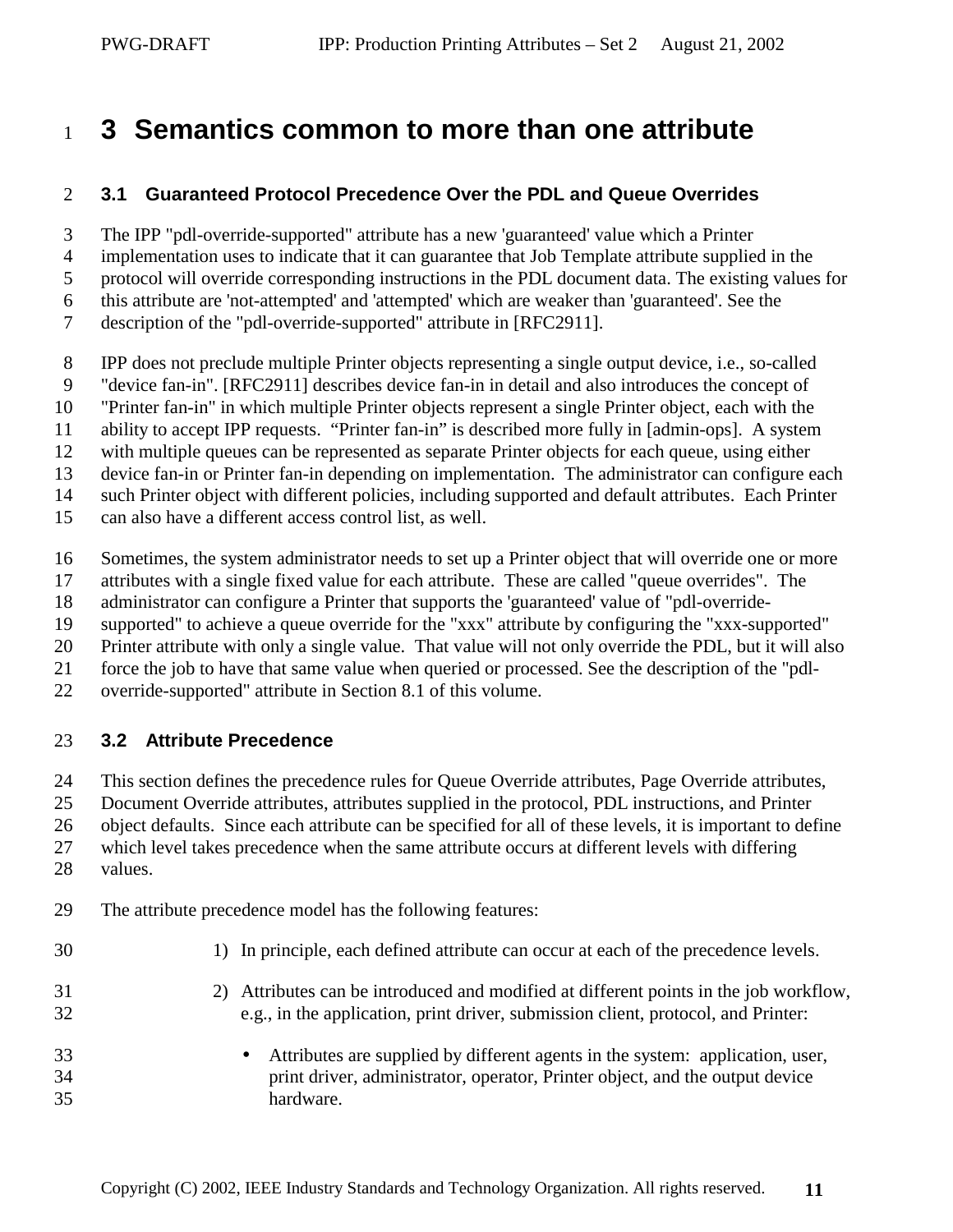| $\mathbf{1}$<br>$\mathbf{2}$          | Attributes are supplied at different points in time: PDL generation, job<br>submission, job acceptance, job pending, job processing.                                                                                                                                                                                                                                                                                                                                                                                                   |
|---------------------------------------|----------------------------------------------------------------------------------------------------------------------------------------------------------------------------------------------------------------------------------------------------------------------------------------------------------------------------------------------------------------------------------------------------------------------------------------------------------------------------------------------------------------------------------------|
| $\mathfrak{Z}$<br>$\overline{4}$      | 3) Attributes can be introduced and modified at different points in the job workflow,<br>e.g., in the application, print driver, submission client, protocol, and Printer:                                                                                                                                                                                                                                                                                                                                                             |
| 5                                     | The following levels of precedence are defined in order of decreasing priority:                                                                                                                                                                                                                                                                                                                                                                                                                                                        |
| 6<br>$\boldsymbol{7}$<br>8<br>9<br>10 | 1. <b>queue override</b> - The value that the Printer enforces for any job submitted to it (see<br>section 3.1). Set by the administrator when configuring the Printer by setting an "xxx-<br>supported" Printer attribute to contain a single value, i.e., the override value. Example:<br>the administrator sets the Printer's "sides" = 'two-sided-long' so that all jobs submitted<br>to that (logical) Printer are printed two-sided flipped along the long edge.                                                                 |
| 11<br>12<br>13<br>14                  | Note: The queue override level is only available for Printers that support the<br>'guaranteed' value for its "pdl-override-supported" attribute (see section 3.1 of this<br>specification). All other levels are available for all Printers independent of the "pdl-<br>override-supported" value.                                                                                                                                                                                                                                     |
| 15<br>16<br>17<br>18<br>19<br>20      | 2. page override programming - A special "page-overrides" collection Job Template<br>attribute that contains the attributes that are to have the page override status (see<br>[override]). Set by the client when submitting a job either in the protocol, or set by the<br>user or operator after the job has been accepted either using the Set-Job-Attributes<br>operation, or by the operator using means local to the Printer. Example: "page-<br>overrides" = {"page-number" = '1'; "media" = 'letterhead'}                      |
| 21<br>22<br>23<br>24<br>25<br>26      | 3. document override programming - A special "document-overrides" collection Job<br>Template attribute that contains the attributes that are to have the document override<br>status (see [override]). Set by the client when submitting a job either in the protocol,<br>or set by the user or operator after the job has been accepted either using the Set-Job-<br>Attributes operation, or by the operator using means local to the Printer. Example:<br>"document-overrides" = {"document-number" = '5; "media" = 'transparency'} |
| 27<br>28<br>29<br>30<br>31            | 4. protocol job object attribute - The Job Template attribute submitted in the protocol<br>(IPP, LPR, etc). Set by the client when submitting a job in the protocol, or set by the<br>user or operator after the job has been accepted either using the Set-Job-Attributes<br>operation, or by the operator using means local to the Printer. Examples: "media" =<br>'na-letter' and "copies" $=$ '2'.                                                                                                                                 |
| 32<br>33<br>34                        | 5. PDL document data - an instruction in the PDL document data. Set by the<br>application or print driver that created the PDL. Example: PostScript setPageDevice<br>specifying na-letter media.                                                                                                                                                                                                                                                                                                                                       |
| 35<br>36<br>37                        | 6. PDL Init File data - a file that the Printer uses to initialize the PDL Interpreter before<br>it starts interpreting each document in a Job. See description of "pdl-init-file" Job<br>Template attribute in Section 5.8 of this specification. It is immaterial how this file is                                                                                                                                                                                                                                                   |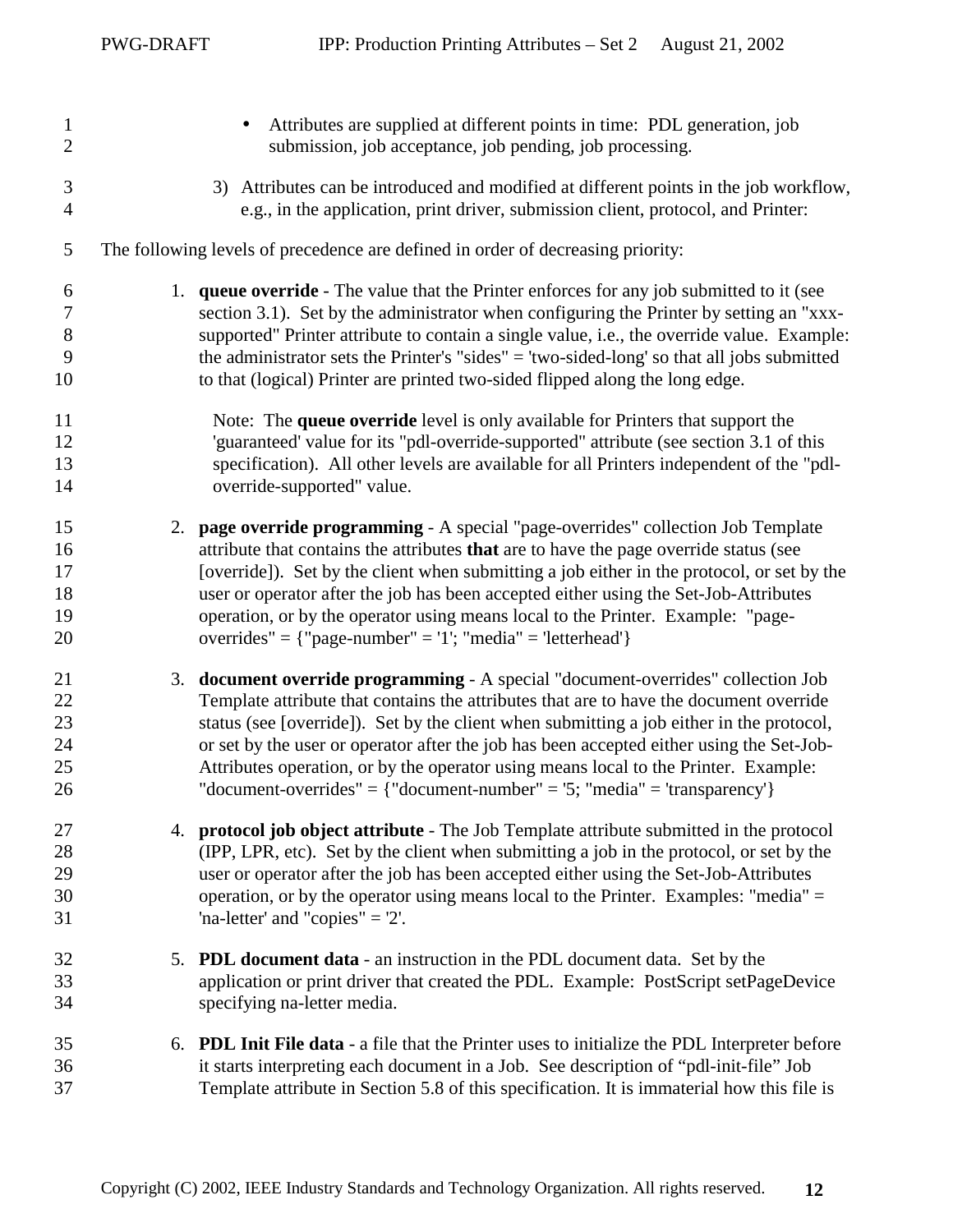<span id="page-12-0"></span>

| 2  | precedence of the contents of this file is at this level. | specified, whether it be by a queue override, job object attribute or printer default – the  |
|----|-----------------------------------------------------------|----------------------------------------------------------------------------------------------|
| 3  |                                                           | 7. <b>printer default</b> - a Printer "xxx-default" attribute that is applied by the Printer |
| 4  |                                                           | provided that none of the higher levels have supplied a value. The Printer                   |
| 5  |                                                           | implementation MUST supply values for all of the Printer's "xxx-default" attributes          |
| 6  |                                                           | that reflect the out-of-the-box action by the output device. For example, if the output      |
|    |                                                           | device will use media from the large-capacity input tray if not directed otherwise, the      |
| 8  |                                                           | implementation MUST supply the Printer's "media-default" attribute with the 'large-          |
| 9  |                                                           | capacity' keyword value without requiring the administrator to configure that value.         |
| 10 |                                                           | The implementation MUST allow the administrator to configure the Printer's "xxx-             |
| 11 |                                                           | default" attributes to other values, if other value are supported by the implementation.     |
| 12 |                                                           | Example: The administrator changes the Printer's "media-default" from 'large-capacity'       |
| 13 | to 'na-letter'.                                           |                                                                                              |
| 14 |                                                           | Note: Because of the requirement that the implementation supply pre-                         |
| 15 |                                                           | configured values for the Printer's "xxx-default" attributes, there is no                    |
| 16 |                                                           | need for a lower "hardware default" precedence level.                                        |

### 17 **3.3 Job Save and Reprint Capability**

18 The Job Save and Reprint Capability is additional OPTIONAL functionality to allow a user to save 19 a print job as part of job processing and print it at another time. When saving a job, a user MAY 20 specify saving the Document Data, and specify the format in which the print data is saved. These 21 semantics necessitate the definition of additional values for the "job-state-reasons" Job Description

22 attribute, the "job-printer-make-and-model" Job Description attribute, and the use of the Print-URI

23 operation to print these saved jobs.

24 This section, in conjunction with the description of the "job-save-disposition" Job Template

25 attribute (see section [5.7\)](#page-20-0) fully describe the Job Save and Reprint Capability.

#### 26 **3.3.1 Reprinting Saved Jobs**

27 This section defines the method by which to reprint the saved job using the Print-URI operation.

#### 28 **3.3.1.1 Reprinting using the Print-URI operation**

29 Job Reprint is accomplished by using the Print-URI operation. First a client requests the Printer to

30 create a saved job by supplying the "job-save-disposition" Job Template attribute in a Job Creation

31 operation (see description in section [5.7\)](#page-20-0) with a URI value for the "save-location" member attribute

32 and a name value for the "save-name" member attribute. To reprint the saved job, a client

33 concatenates the original "save-location" and "save-name" values into a URI reference value to the

34 saved job using the "document-uri" (uri) operation attribute (in Group 1) of the Print-URI operation

35 (see [RFC2911]). The "document-uri" attribute value MUST be a URI reference to an object in

36 saved document format (see description of "save-document-format" member attribute in the "job-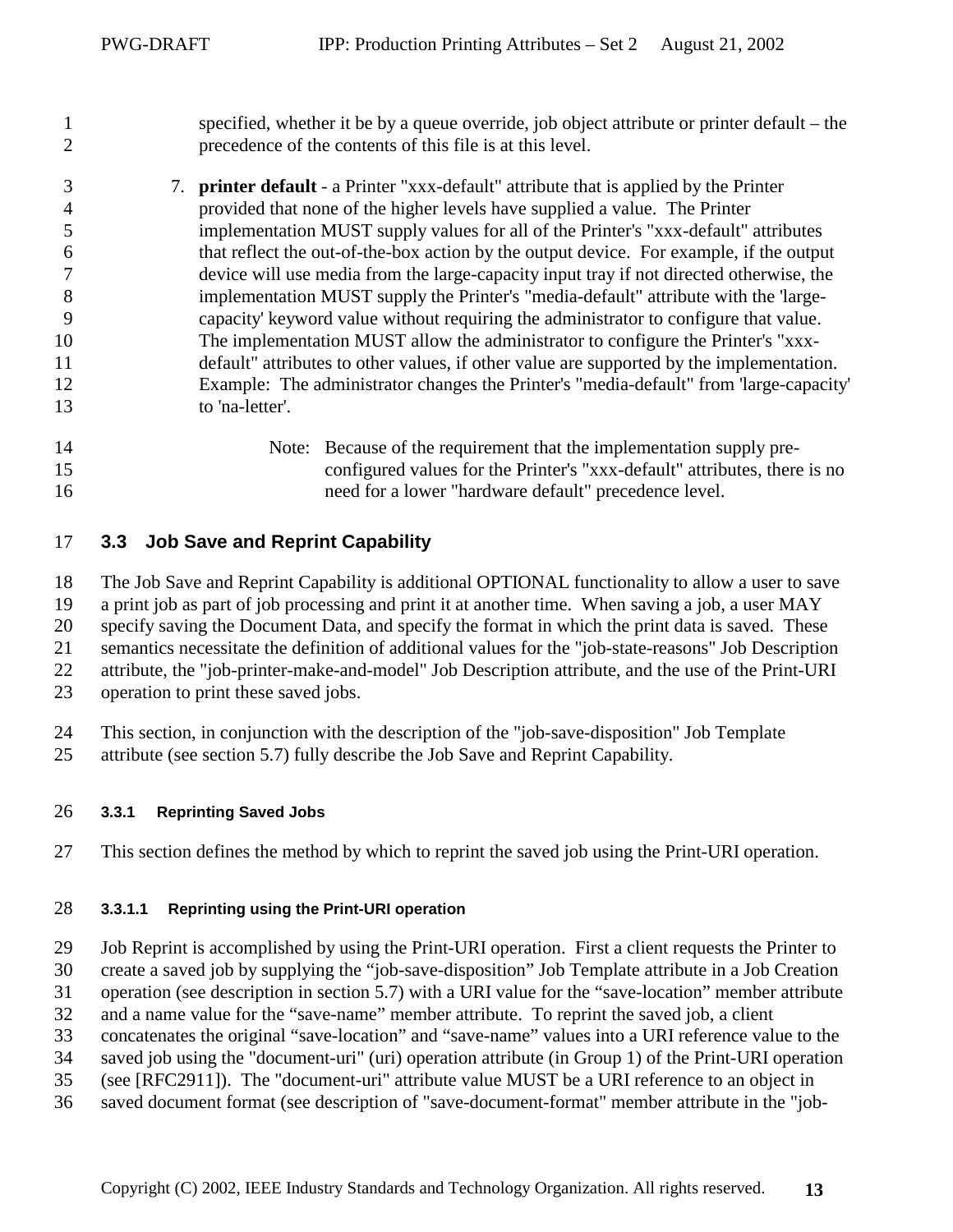- <span id="page-13-0"></span>1 save-disposition" description in Section [5.7\)](#page-20-0). The Printer MAY perform implementation dependent
- 2 actions in order to resolve the URI, since the URI MAY be a Virtual Name (see section [2.2](#page-8-0) and the
- 3 "save-location" member attribute of "job-save-disposition" described in Section [5.7.1.2.3.1\)](#page-23-0), or an
- 4 Actual File Name (see section [2.2\)](#page-8-0), that the Printer uses to determine the locations of the saved job's
- 5 component files and directories.
- 6 If the "document-uri" operation attribute value in the Print-URI request is a valid reference to a PDL
- 7 document format, and the Printer object supports that format as specified by the "document-format-
- 8 supported" Printer Description attribute, the Printer processes the job as defined by the Print-URI
- 9 operation defined in [RFC2911].

# <sup>10</sup>**4 Operation attributes**

# 11 **4.1 job-password (octetString(255))**

- 12 This Operation attribute may OPTIONALLY be included in the request of the following Job
- 13 Creation operations: Print-Job, Print-URI, and Create-Job.
- 14 The OPTIONAL "job-password" operation attribute allows a user to perform Secure Print. The user
- 15 enters a password in the job submitting application which is encrypted by the client using one of the
- 16 methods specified by the "job-password-encryption-supported" attribute. The encrypted password is
- 17 sent to the Printer as the value of the "job-password" attribute. If a "job-password" value is
- 18 provided, the printer MUST hold the job in the 'pending-held' state, and the 'job-password-wait'
- 19 value is added to the "job-state-reason" attribute.
- 20 The user enters the same password at the device to release the job for printing. The Printer uses the
- 21 same encryption method specified in the "job-password-encryption" attribute on this password. The
- 22 printer MUST resume the print job when the locally-supplied encrypted password matches the value
- 23 of the "job-password" attribute. The method in which the password is entered and validated at the
- 24 Printer is implementation dependent.
- 25 The "job-password" attribute value MUST NOT be returned in a Get-Job-Attributes response.
- 26 If a "job-password" attribute value other than a zero-length string is provided in a job creation
- 27 operation, the job is placed into the 'pending-held' state, and the 'job-password-wait' value is added 28 to the "job-state-reason" attribute.
- 29 Other jobs may be printed before the release of the Secure Print Job from the 'pending-held' state. If
- 30 the Secure Print Job is released by the user while another job is printing, the Secure Job MUST
- 31 NOT resume printing until the current job is done printing. The Secure Job SHOULD be the next
- 32 job printed after the current job, unless there is another job in the Printer which has a higher priority
- 33 than the Secure Job as determined by the "job-priority" attribute.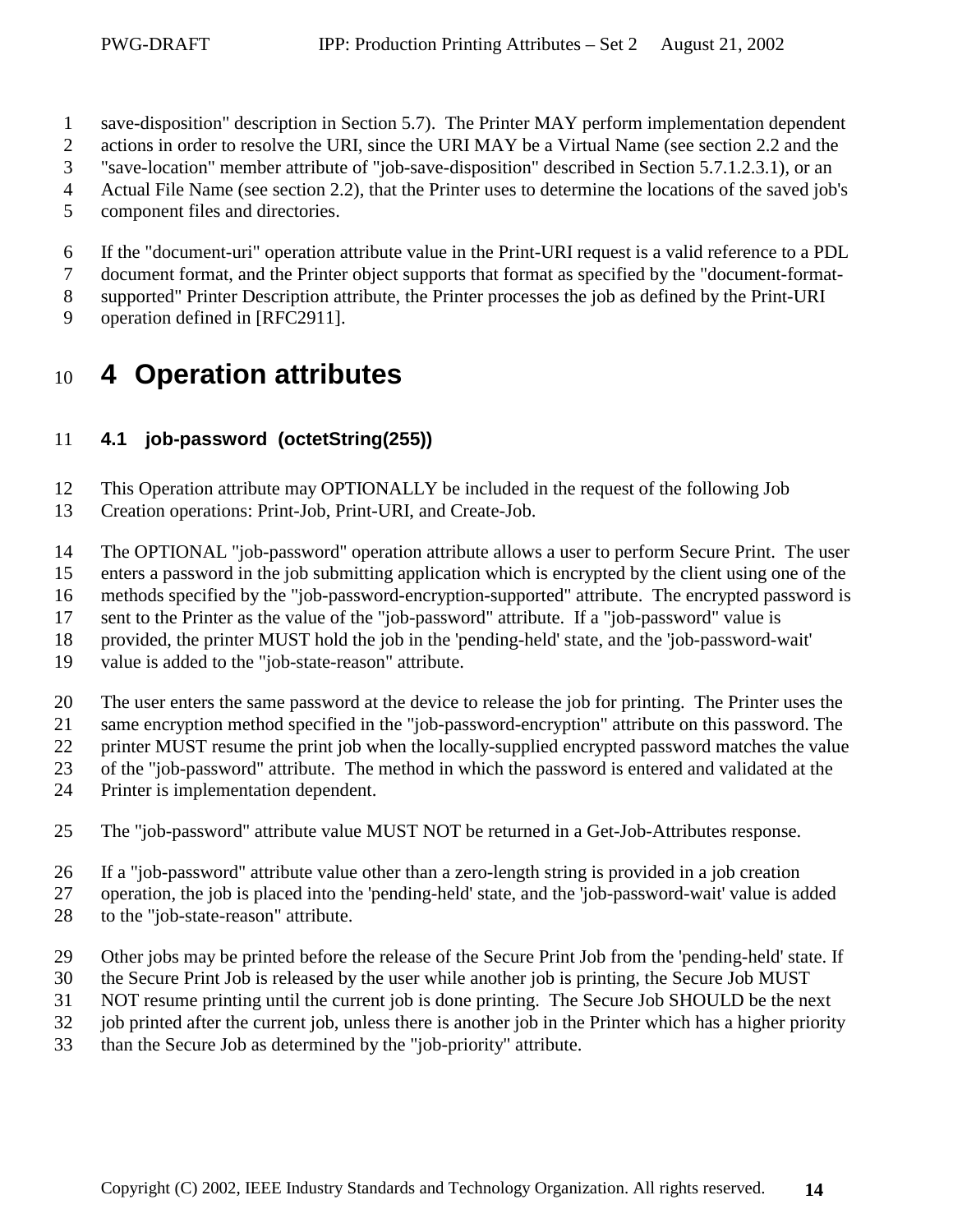### <span id="page-14-0"></span>1 **4.2 job-password-encryption (type3 keyword | name(MAX))**

- 2 The "job-password-encryption" attribute specifies the type of encryption used for the value of the
- 3 "job-password" attribute in the request of the following Job Creation operations: Print-Job, Print-
- 4 URI, and Create-Job. The client MUST supply this operation attribute whenever the "job-
- 5 password" attribute is supplied.
- 6 The valid keyword values are the same as the valid values for the "job-password-encryption-
- 7 supported" attribute (See description below in section [7.3\)](#page-36-0).

# <sup>8</sup>**5 Job Template Attributes**

- 9 Job Template attributes describe job processing behavior and conform to a set of rules. See
- 10 [RFC2911] for the complete text of the rules that apply to each Job Template attribute called "xxx".

### 11 **5.1 feed-orientation (type3 keyword)**

12 The OPTIONAL "feed-orientation" Job Template attribute specifies the media edge which is fed

13 into the print engine from the paper tray. Long-edge-first is the preferred method of feeding media

14 to attain the fastest printing speed. Certain media will have adverse effects when fed from a certain

15 direction; for instance, some labels will peel off in the paper path when fed long-edge-first, but not

16 when fed short-edge-first. The feed orientation also may allow the job to be finished in more

17 acceptable ways; for instance, a stationary finishing stapler may provide a preferred stapling location

- 18 when the media is fed short-edge-first.
- 19 When this attribute is specified, the printer selects media that has already been loaded in the

20 requested orientation. If the media is not currently loaded in the requested orientation, the job may

21 enter the 'processing-stopped' state with a "job-state-reason" of 'resources-are-not-ready'.

22 Standard keyword values are:

| Keyword            | <b>Description</b>                                     |
|--------------------|--------------------------------------------------------|
| 'long-edge-first'  | The specified media is fed using the long edge first.  |
| 'short-edge-first' | The specified media is fed using the short edge first. |

23 This attribute allows a PDL interpreter to determine which way to send the image data to the frame

24 buffer for imposition on the media. Although Postscript supports this attribute as a PDL construct,

- 25 support in other PDLs such as PCL and TIFF are dependent on the implementation. Therefore, this
- 26 attribute is defined to be specified as a Job Template attribute such that printers may use this feature
- 27 with PDLs other than Postscript. Some printer implementations may be able to internally determine

28 the best feed orientation to use so that if this attribute was sent over the wire to the printer, the

29 attribute would be ignored.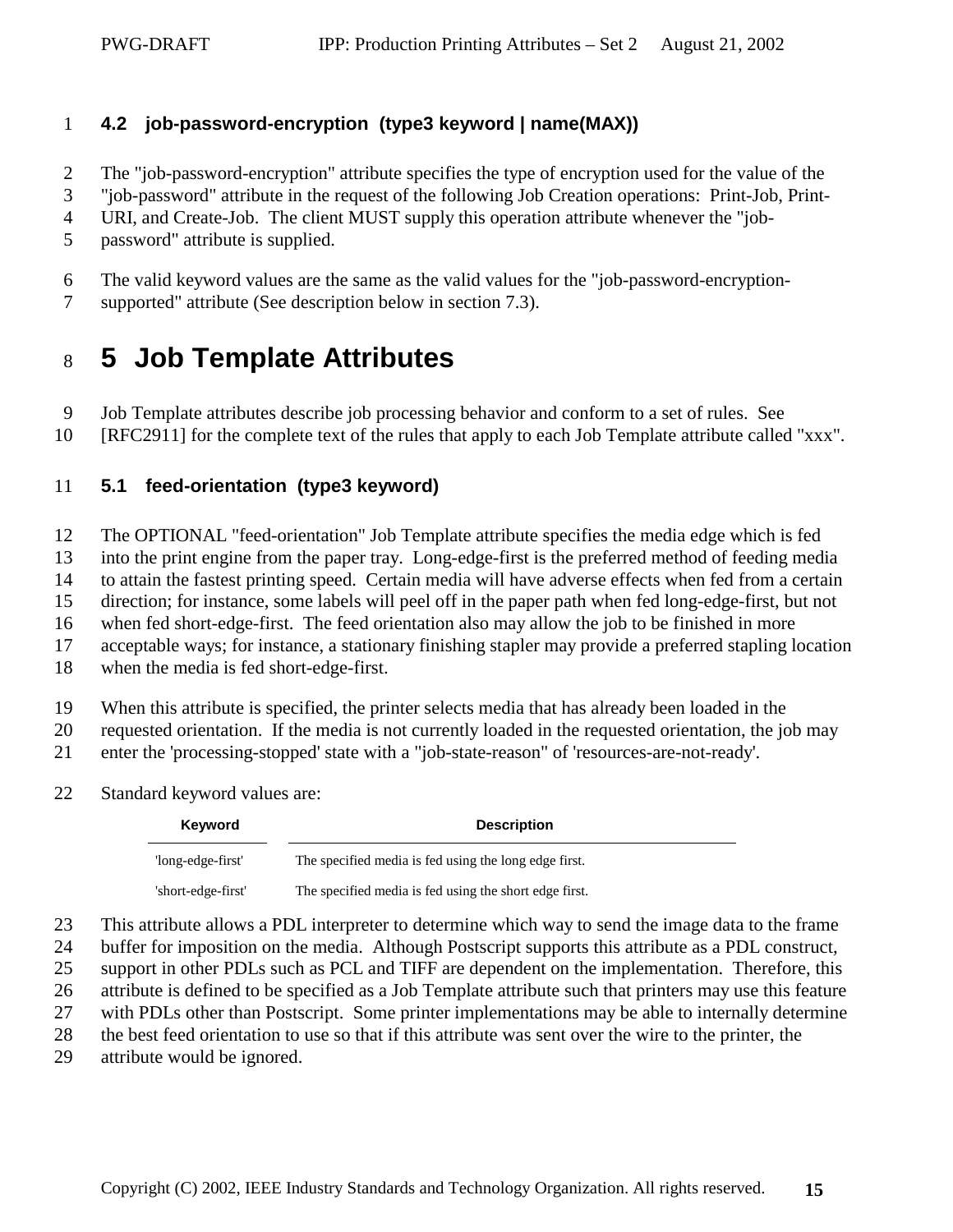- <span id="page-15-0"></span>1 This attribute has no special interaction with the "orientation-requested" attribute. It is possible to
- 2 print a portrait document on either SEF (short edge feed) or LEF (long edge feed) paper, and
- 3 likewise for landscape documents. However, this may affect staple placement and other finishing,
- 4 depending on the device's capabilities.
- 5 This attribute applies as to how the media is loaded into the tray rather than the media itself, and is
- 6 therefore a job-level attribute rather than a media collection member attribute. This attribute may be
- 7 used with "page-overrides" and "document-overrides" just as any other Job Template attribute (see
- 8 [override]).

# 9 **5.1.1 feed-orientation-default (type3 keyword)**

10 The "feed-orientation-default" (type3 keyword) Printer attribute specifies the default value of "feed-

- 11 orientation" when not supplied in a request. This default depends upon the media-size being
- 12 requested and is printer implementation dependent upon how the default value is calculated.

# 13 **5.1.2 feed-orientation-supported (1setOf (type3 keyword))**

14 The "feed-orientation-supported" (1setOf (type3 keyword)) Printer attribute specifies which values 15 of "feed-orientation" that the Printer supports.

- 16 **5.2 font-name-requested (name(MAX))**
- 17 **5.2.1 font-name-requested-default (name(MAX))**

### 18 **5.2.2 font-name-requested-supported (1setOf name(MAX))**

19 This extension enables an IPP client to specify what default font name the printer MUST use to

- 20 print a job if the document data is in a format that does not have inherent font information (e.g.,
- 21 'text/plain'). For document formats which have inherent font information (such as PostScript), this

22 attribute will be ignored and will NOT override that information.

23 For some document formats (such as 'application/postscript'), the desired default font name of the

- 24 print-stream pages is specified within the document data. This information is generated by a device
- 25 driver prior to the submission of the print job. Other document formats (such as 'text/plain') do not
- 26 include the notion of desired font name within the document data. In the latter case it is possible for
- 27 the Printer object to bind the desired font name to the document data after it has been submitted. It
- 28 is expected that a Printer object would only support "font-name-requested" for some document
- 29 formats (e.g., 'text/plain' or 'text/html') but not others (e.g., 'application/postscript'). This PDL-
- 30 dependent behavior is no different than any other Job Template attribute since a Printer object may
- 31 support or not support any Job Template attribute based on the document format supplied by the
- 32 client. However, a special mention is made here since it is very likely that a Printer object will
- 33 support "font-name-requested" for only a subset of the supported document formats.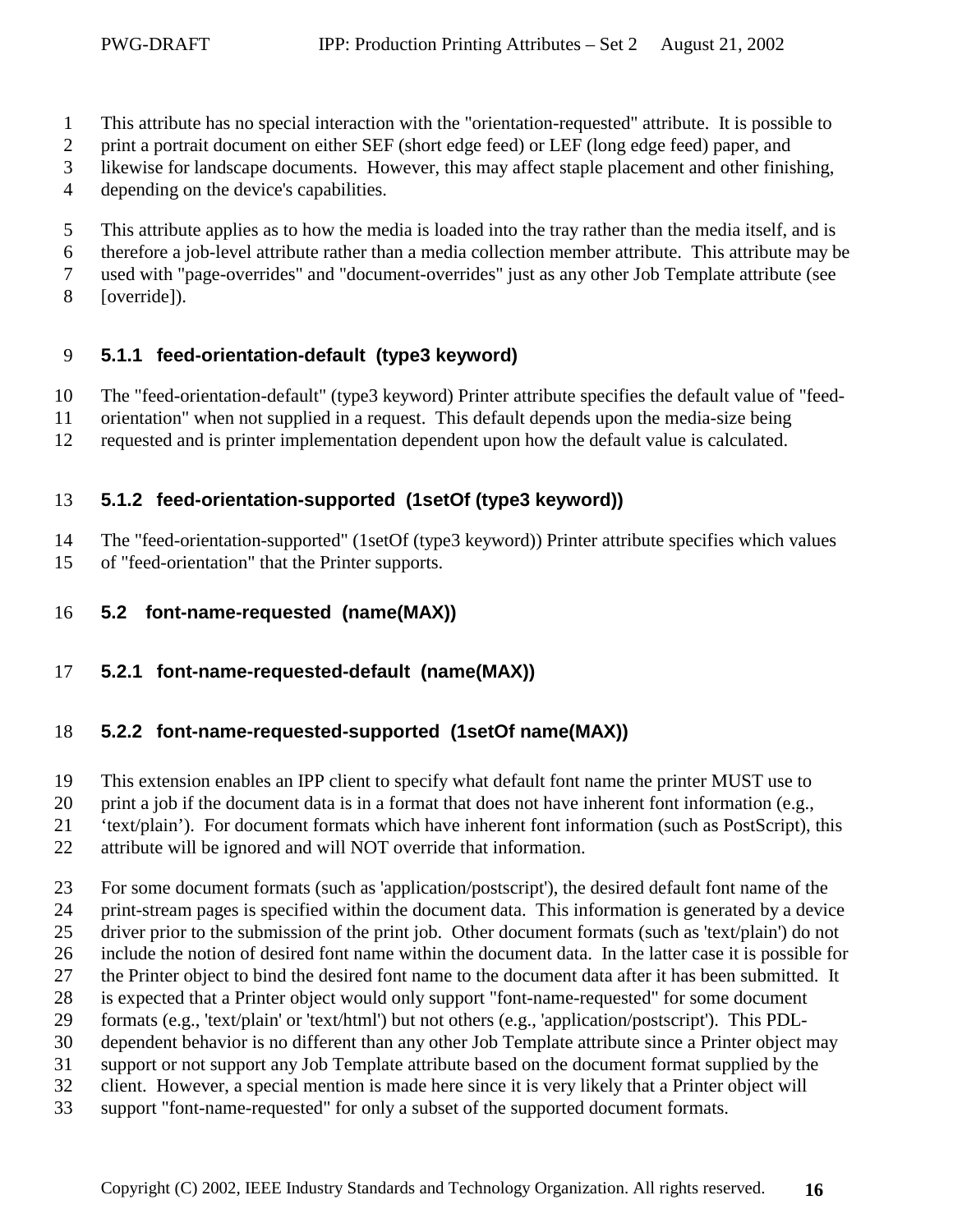- <span id="page-16-0"></span>1 This attribute can be specified as a Document Override that affects the Input-Document. The use of
- 2 this attribute on a Page override basis is not supported since changing the font characteristics can
- 3 affect the pagination.
- 4 NOTE: The use of the "xxx-requested" pattern for attribute names indicates that the value of the
- 5 attribute is to be used ONLY in the case when a value for the attribute is not contained within the
- 6 source document. This value will override the printer's default value but will not override the
- 7 source document's value. See the description of the "orientation-requested" Job Template attribute
- 8 later in [RFC2911].
- 9 **5.3 font-size-requested (integer (1:MAX))**
- 10 **5.3.1 font-size-requested-default (integer (1:MAX))**

# 11 **5.3.2 font-size-requested-supported (1setOf rangeOfInteger (1:MAX))**

- 12 This extension enables an IPP client to specify what default font size the printer MUST use to print
- 13 a job if the document data is in a format that does not have inherent font information (e.g.,
- 14 'text/plain'). For document formats which have inherent font information (such as PostScript), this
- 15 attribute will be ignored and will NOT override that information.
- 16 For some document formats (such as 'application/postscript'), the desired default font size of the
- 17 print-stream pages is specified within the document data. This information is generated by a device
- 18 driver prior to the submission of the print job. Other document formats (such as 'text/plain') do not
- 19 include the notion of desired font size within the document data. In the latter case it is possible for
- 20 the Printer object to bind the desired font size to the document data after it has been submitted. It is
- 21 expected that a Printer object would only support "font-size-requested" for some document formats
- 22 (e.g., 'text/plain' or 'text/html') but not others (e.g., 'application/postscript'). This PDL-dependent
- 23 behavior is no different than any other Job Template attribute since a Printer object may support or
- 24 not support any Job Template attribute based on the document format supplied by the client.
- 25 However, a special mention is made here since it is very likely that a Printer object will support
- 26 "font-size-requested" for only a subset of the supported document formats.
- 27 The "font-size-requested" units are points, equivalent to  $1/72<sup>nd</sup>$  of an inch.
- 28 This attribute can be specified as a Document Override that affects the Input-Document. The use of
- 29 this attribute on a Page override basis is not supported since changing the font characteristics can
- 30 affect the pagination.
- 31 NOTE: The use of the "xxx-requested" pattern for attribute names indicates that the value of the
- 32 attribute is to be used ONLY in the case when a value for the attribute is not contained within the
- 33 source document. This value will override the printer's default value but will not override the
- 34 source document's value. See the description of the "orientation-requested" Job Template attribute
- 35 in [RFC2911].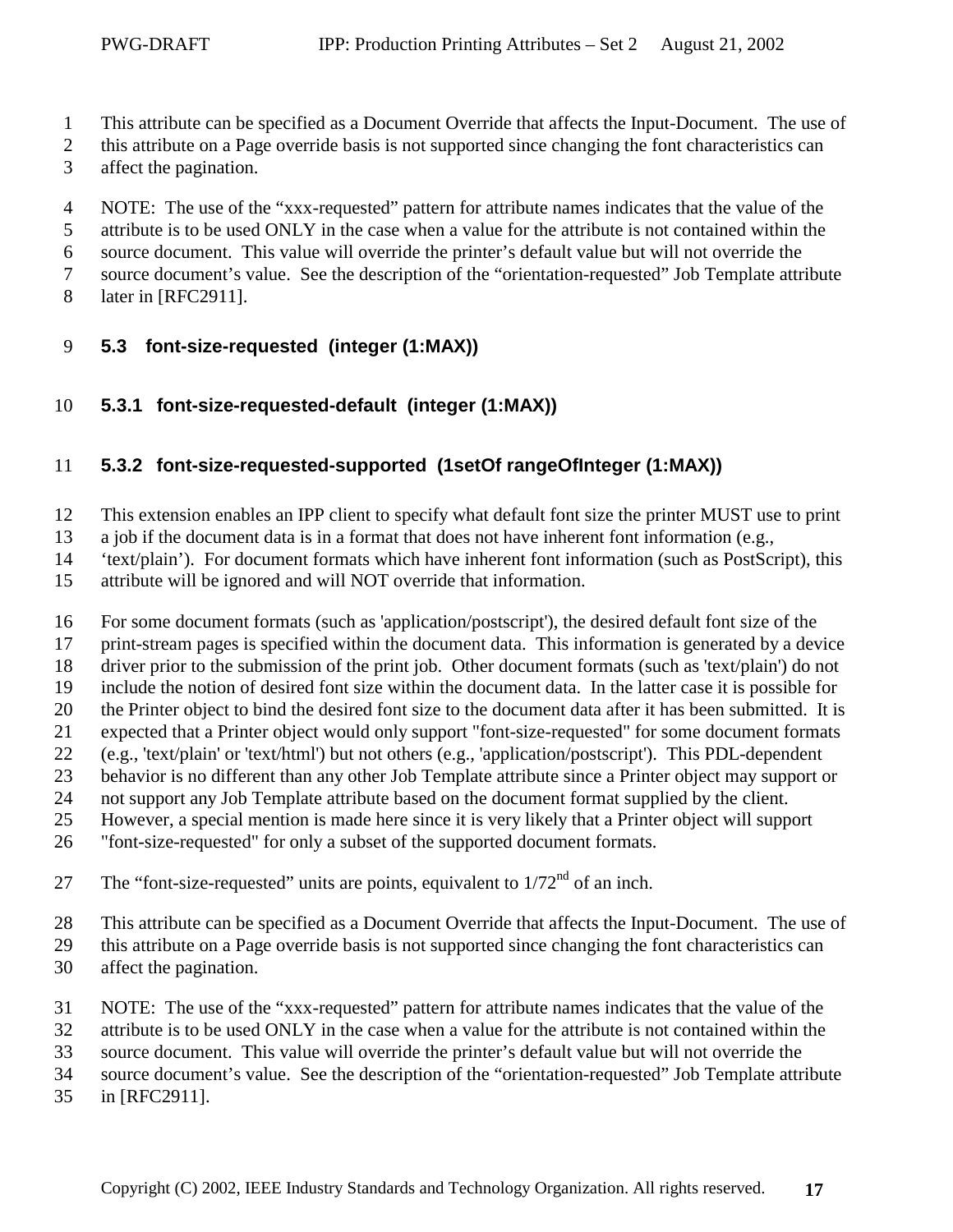### <span id="page-17-0"></span>1 **5.4 job-hold-until-time (dateTime)**

2 This attribute permits the client to specify the date and time after which the Job MUST become a 3 candidate for processing.

4 Note: The client application has the choice to present the "job-hold-until-time" to the end user as

5 either a delta time (the amount of time until the job is no longer held), or a fixed time when the job

6 will no longer be held. The fixed time is represented using the appropriate time zone(s) (usually the

7 client's time zone, or the Printer's time zone, or both if the client is capable). See the description of

8 "printer-current-time" in [RFC2911].

9 If the Printer supports the "job-hold-until-time" attribute, the "job-hold-until" attribute MUST also

10 be supported. However, if the "job-hold-until" attribute is supported, the "job-hold-until-time"

11 attribute NEED NOT be supported. If the Printer supports the "job-hold-until-time" attribute, the

12 "printer-current-time" (dateTime) Printer Description attribute MUST also be supported.

13 The client MUST NOT supply both the "job-hold-until" and "job-hold-until-time" Job Template

14 attributes in a Job Creation request. If the client supplies such a mal-formed request by supplying

- 15 both, the Printer MUST (depending on implementation) either:
- 16 1. reject the request and return the 'client-error-bad-request' status code (see [RFC2911]) or

17 2. use either the "job-hold-until" or the "job-hold-until-time" attribute, independent of the value of 18 the "ipp-attribute-fidelity" attribute supplied by the client.

19 An Activity Diagram for "job-hold-until-time" is shown in Figure 1 below. A Hold Job request is

20 sent by the Client with a "job-hold-until-time" value specified as a dateTime. The Printer calculates

21 the number of seconds between the "job-hold-until-time" value and the "printer-current-time" value.

22 If this number of seconds is NOT in the range specified by the Printer's "job-hold-until-time-

- 23 supported" attribute value, then the Printer either:
- 24 1. rejects the request with the 'client-error-attributes-or-values-not-supported' status code (see 25 [RFC2911]) if the "ipp-attribute-fidelity" is 'true' or

26 2. accepts the request with the 'successful-ok-ignored-or-substituted-attributes', if the client-27 supplied "ipp-attribute-fidelity" is 'false'. Also, the Printer MUST return the "job-hold-until-28 time" attribute and the client-supplied value in the Unsupported Attributes group of the

29 operation response. If the "job-hold-until-time" value is earlier than the "printer-current-time"

30 value plus the minimum value of "job-hold-until-time-supported", the Printer MUST set the

31 value of the Job's "job-hold-until-time" to the current dateTime plus the minimum time. Also, if

32 the "job-hold-until-time" value is later than the "printer-current-time" value plus the maximum

33 value of "job-hold-until-time-supported", the Printer MUST set the value of the Job's "job-hold-

34 until-time" to the current dateTime plus the maximum time.

35 If the job is accepted, the Printer then determines the state in which to place this job. If the

36 dateTime value is equal to or sooner than the Printer's "printer-current-time" dateTime value, then

37 no hold is placed on the job and the job moves into the pending state (assuming there are no other

38 reasons to hold the job).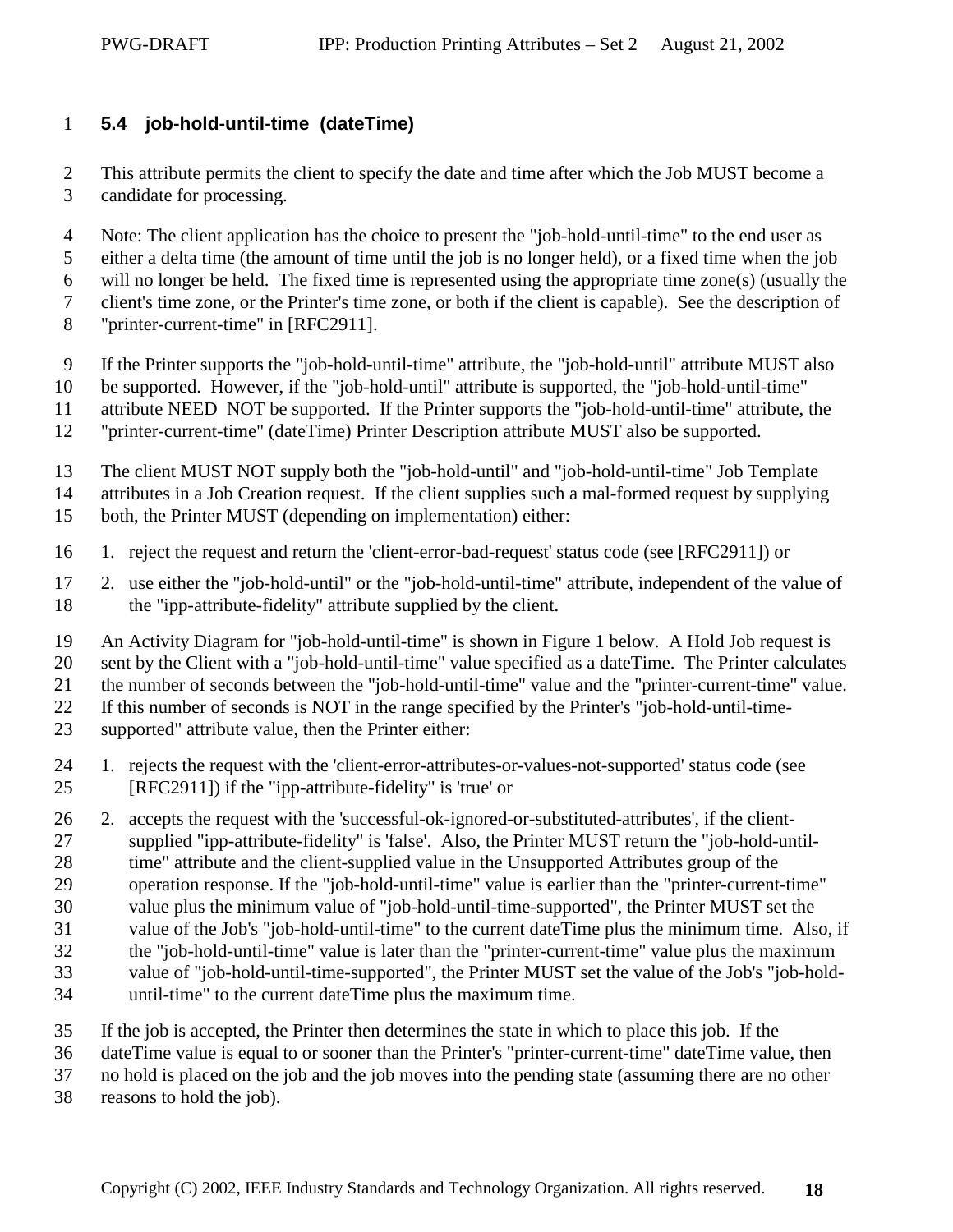- <span id="page-18-0"></span>1 If the value of this attribute specifies a time period that is in the future, the Printer 1) SHOULD add
- 2 the 'job-hold-until-specified' value to the job's "job-state-reasons" attribute, 2) MUST move the job
- 3 to the 'pending-held' state, and 3) MUST NOT schedule the job for printing until the specified time
- 4 arrives. When the specified time arrives, the Printer MUST remove the 'job-hold-until-specified'
- 5 value from the job's "job-state-reason" attribute and, and then if there are no other job state reasons
- 6 that keep the job in the 'pending-held' state, the Printer MUST consider the job as a candidate for
- 7 processing by moving the job to the 'pending' state.

### 8 **5.4.1 Why there is no job-hold-until-time-default**

- 9 There is no attribute "job-hold-until-time-default" because it would either be a fixed time in the
- 10 future or would have to be updated periodically. Neither seem useful enough to be worth the
- 11 complexity.

# 12 **5.4.2 job-hold-until-time-supported (rangeOfInteger(0:MAX))**

- 13 A range of integer values of the "job-hold-until-supported" attribute specifies the span of relative
- 14 amount of time in seconds into the future that the printer supports keeping the submitted job in the
- 15 'pending-held' state. The Printer MUST use the time range to validate a job that is submitted with a
- 16 "job-hold-until-time" attribute.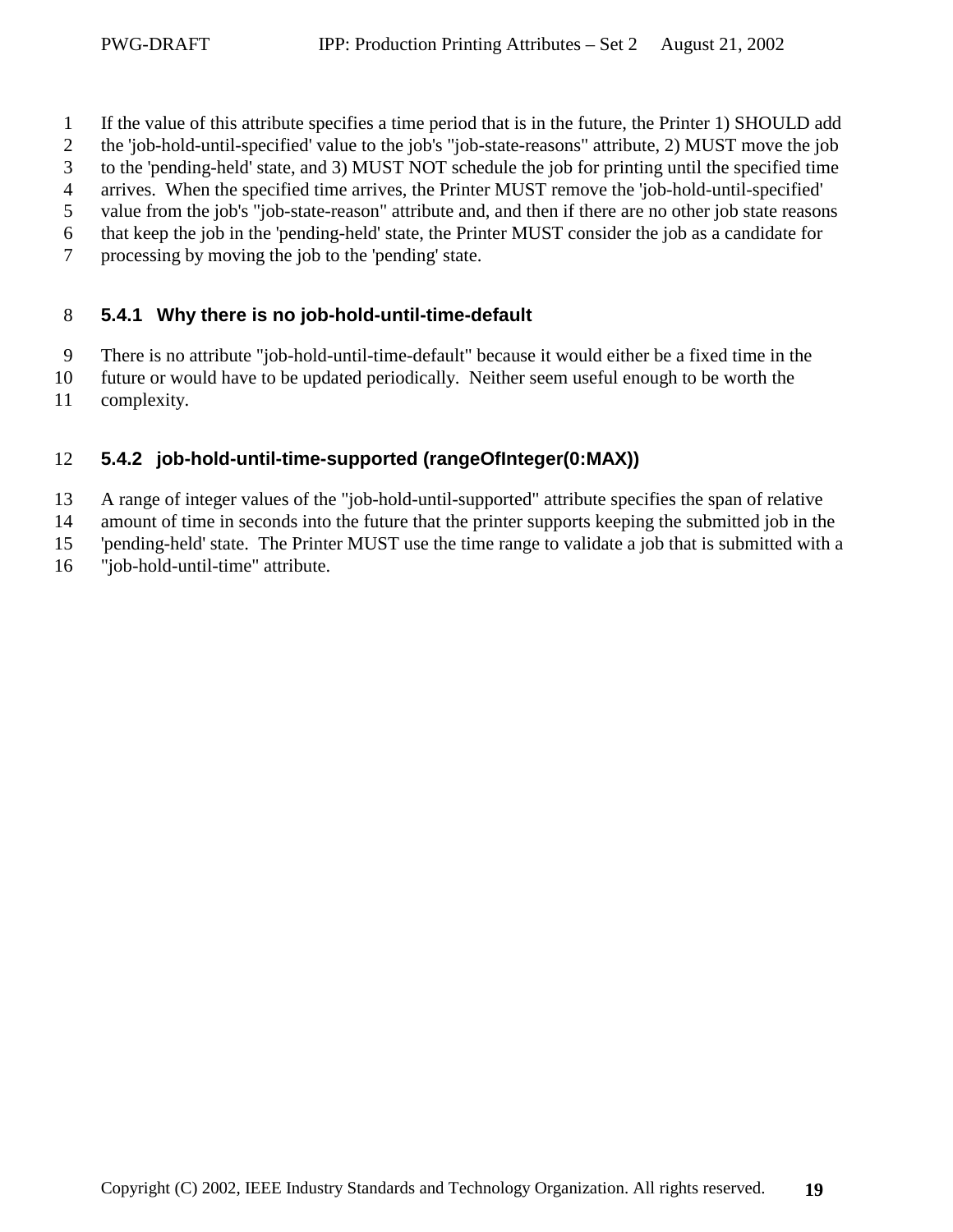<span id="page-19-0"></span>

1

### 2 **5.5 job-phone-number (text(127))**

### 3 **5.5.1 job-phone-number-default (text(127))**

### 4 **5.5.2 job-phone-number-supported (boolean)**

5 The "job-phone-number" attribute contains the contact telephone number for the job.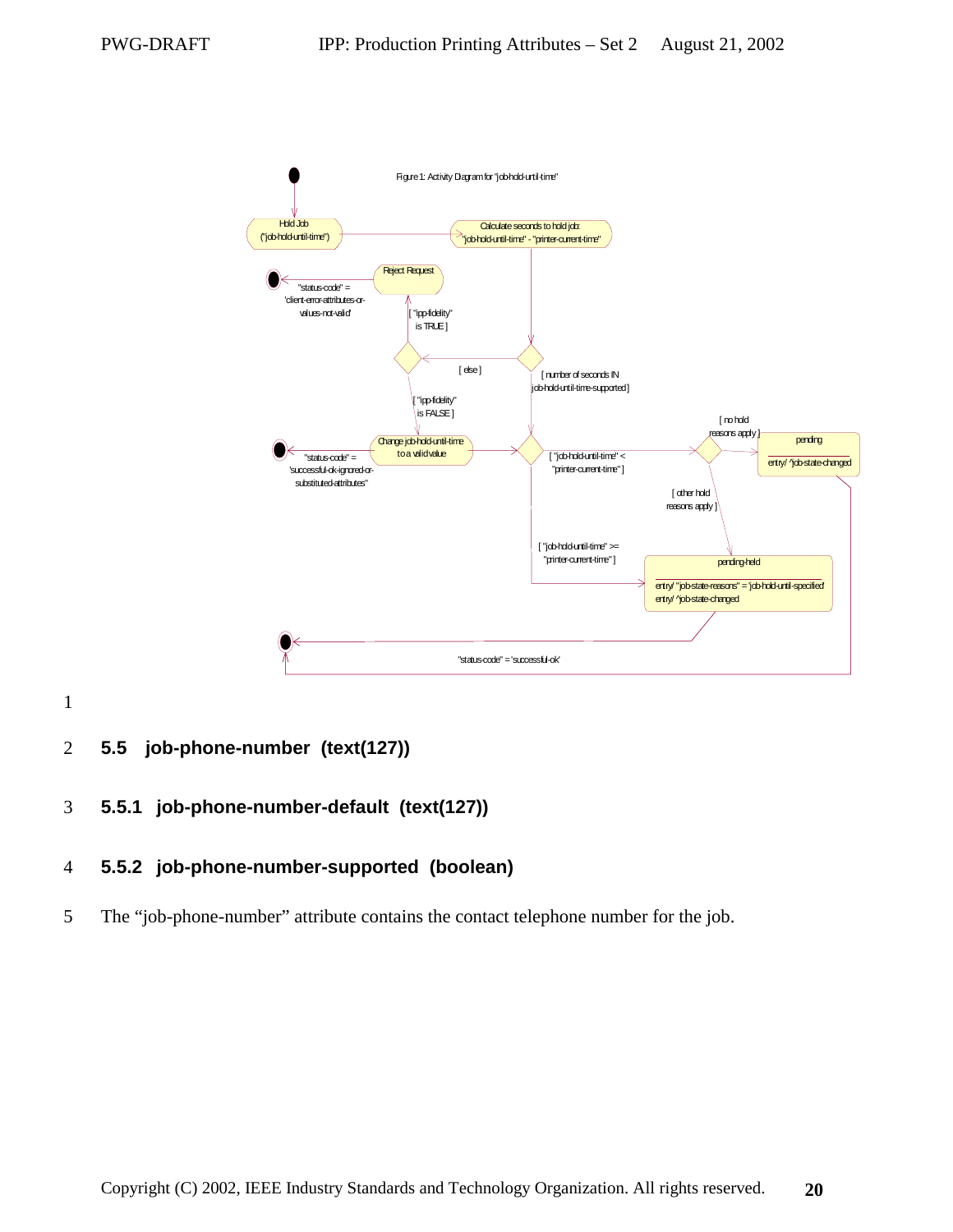#### <span id="page-20-0"></span>1 **5.6 job-recipient-name (name(MAX))**

# 2 **5.6.1 job-recipient-name-default (name(MAX))**

# 3 **5.6.2 job-recipient-name-supported (boolean)**

4 This attribute contains the name of the person that is to receive the output of the job. The value of 5 the "job-recipient-name" attribute is commonly printed on job sheets printed with the job. An 6 example of another use of the "job-recipient-name" attribute is if the printer accesses a database to 7 get job delivery instructions for the recipient of a job. A zero-length value indicates that there is no

- 8 job recipient name.
- 9 If the client omits this attribute in a create request, the printer MAY use the "job-recipient-name-
- 10 default" attribute value, unless it has not been configured by the administrator, or MAY use the
- 11 "authenticated user" name (see [MOD1.1] section 8.3), depending on implementation.

# 12 **5.7 job-save-disposition (collection)**

- 13 The "job-save-disposition" Job Template attribute is used to archive/save the Document Data of a
- 14 job, such that the job can be re-printed on demand at some undefined time in the future. See also
- 15 section [3.3](#page-12-0) of this specification for a detailed description of the Job Save and Reprint Capability.
- 16 If a Printer object is able to save a Job in a particular document format, the Printer SHOULD be able 17 to ingest that document format for reprint using the Print-URI operation.

18 **Interaction with "job-hold-until":** The "job-hold-until" attribute causes the job to be moved to the 19 'pending-held' state, which prevents processing of the job. The "job-save-disposition" attribute on

- 20 the other hand does not become relevant until the job is moved to the 'processing' state. These two
- 21 attributes can be used in tandem with no adverse interactions.

# 22 **5.7.1 Member Attributes for the "job-save-disposition" Job Template Attribute**

- 23 The member attributes of the "job-save-disposition" attribute are:
- 

| 24 | Table 2 - "job-save-disposition" member attributes |  |
|----|----------------------------------------------------|--|
|----|----------------------------------------------------|--|

| <b>Member Attribute</b><br><b>Name</b> | <b>Attribute Syntax</b> | <b>Request</b> | <b>Printer</b><br><b>Support</b> |
|----------------------------------------|-------------------------|----------------|----------------------------------|
| save-disposition                       | type3 keyword           | <b>MUST</b>    | <b>MUST</b>                      |
| save-info                              | 1setOf collection       | <b>MAY</b>     | <b>MUST</b>                      |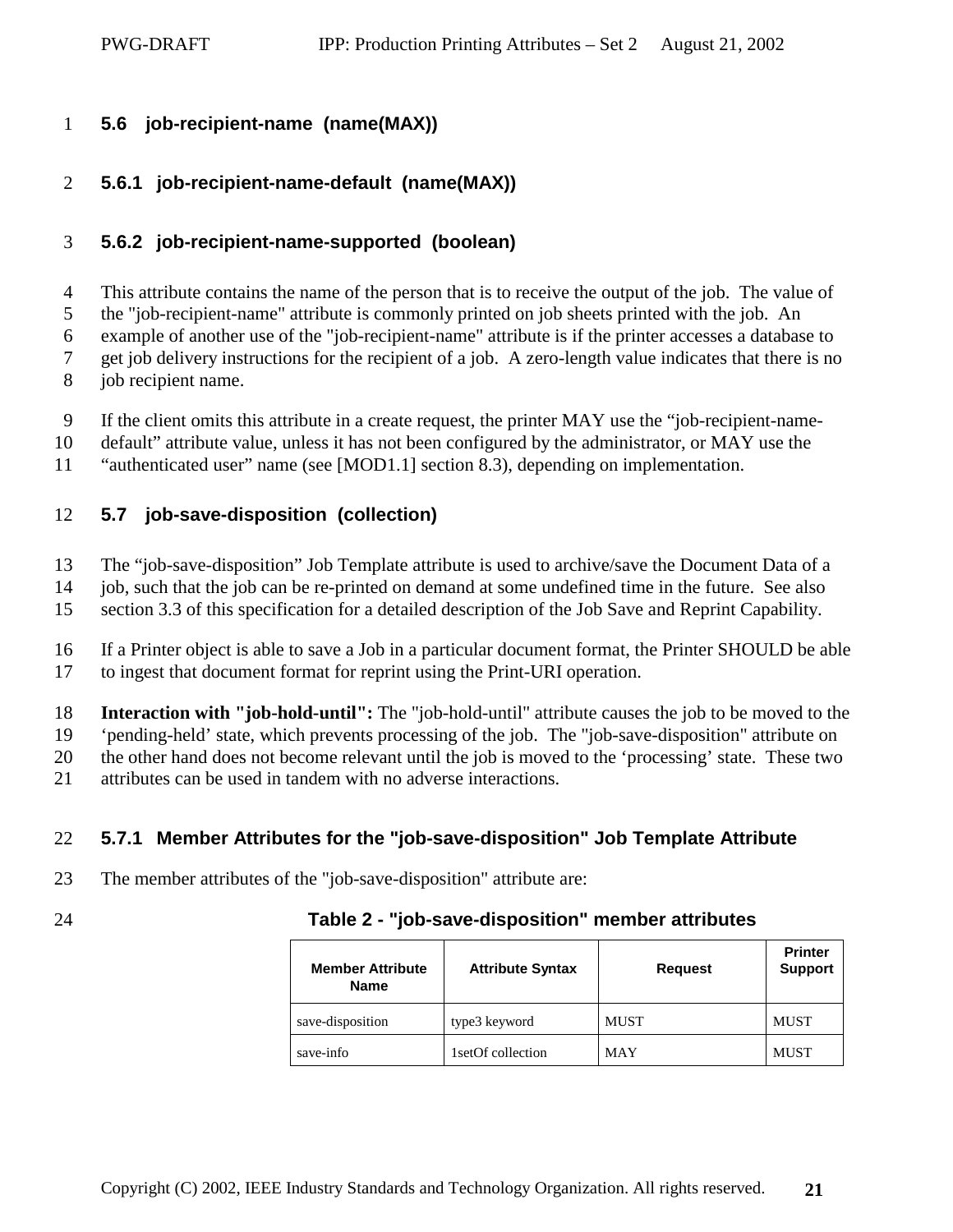#### <span id="page-21-0"></span>1 **5.7.1.1 save-disposition (type3 keyword)**

2 The "save-disposition" member attribute specifies whether or not the job MUST be printed and/or

- 3 saved. When a job moves into the 'processing' state, the value of the member attribute "save-
- 4 disposition" is checked to determine what is to happen during the 'processing' state.
- 5 The "save-disposition" member attribute specifies processing steps that either MUST occur or that
- 6 are prohibited. However, other processing steps MAY occur during the 'processing' state, provided
- 7 they are not prohibited by the value of the "save-disposition" member attribute.
- 8 Standard keyword values are:

| Keyword      | <b>Description</b>                                                                                                                                                                                                                                                                                                                                                                                                                                                                                            | <b>Printer</b><br><b>Support</b> |
|--------------|---------------------------------------------------------------------------------------------------------------------------------------------------------------------------------------------------------------------------------------------------------------------------------------------------------------------------------------------------------------------------------------------------------------------------------------------------------------------------------------------------------------|----------------------------------|
| 'none'       | The Printer MUST print the job. The Printer MUST NOT save any portion of<br>the job except for processing purposes. The Printer MUST NOT apply the<br>"job-save-disposition-default" attribute.                                                                                                                                                                                                                                                                                                               | <b>MUST</b>                      |
|              | If the print was successful, the Printer MUST add the 'job-completed-<br>successfully' value to the job's "job-state-reasons" attribute.                                                                                                                                                                                                                                                                                                                                                                      |                                  |
|              | If the printing had $(1)$ warnings or $(2)$ errors (possibly with warnings), the<br>Printer MUST add the 'job-completed-with-warnings' or 'job-completed-with-<br>errors' value, respectively.                                                                                                                                                                                                                                                                                                                |                                  |
| 'save-only'  | The following constraints apply to the 'processing' of the job:                                                                                                                                                                                                                                                                                                                                                                                                                                               | <b>MUST</b>                      |
|              | The job MUST NOT be printed.                                                                                                                                                                                                                                                                                                                                                                                                                                                                                  |                                  |
|              | The Document Data MUST be saved to the location specified by the<br>$\bullet$<br>"save-location" member attribute.                                                                                                                                                                                                                                                                                                                                                                                            |                                  |
|              | The Printer's job scheduling algorithm MAY depend on whether or not the job<br>is 'save-only'. However, the Printer MUST save the job while the job is in the<br>'processing' state (the job's "job-state" attribute is set to 'processing'). Thus<br>the Printer MUST move the job (typically from the 'pending' state) to<br>'processing' state and add the 'job-saving' value (see description of new "job-<br>state-reasons" later in section 8.3) to the job's "job-state-reasons" attribute.            |                                  |
|              | When the Printer completes saving the job, the Printer MUST move the job to<br>the 'completed' state by setting the job's "job-state" attribute to the<br>'completed' value and removing the 'job-saving' value (see description of new<br>"job-state-reasons" later in section 8.3) from the job's "job-state-reasons"<br>attribute.                                                                                                                                                                         |                                  |
|              | If the save was not successful, the Printer MUST add the 'job-save-error'<br>value to the job's "job-state-reasons" attribute (see description of new "job-<br>state-reasons" later in section 8.3). If the Printer encounters an error during<br>saving, such that a reprint of that job using the Print-URI operation (see<br>section 3.3.1.1) will not produce complete results, the Printer MUST ensure<br>that the saved job is not accessible for such a reprint in some<br>IMPLEMENTATION DEFINED way. |                                  |
| 'print-save' | The following constraints apply to the 'processing' of the job:                                                                                                                                                                                                                                                                                                                                                                                                                                               | <b>MUST</b>                      |
|              | The job MUST be printed.                                                                                                                                                                                                                                                                                                                                                                                                                                                                                      |                                  |
|              | The Document Data MUST be saved to the location specified by the<br>$\bullet$<br>"save-location" member attribute.                                                                                                                                                                                                                                                                                                                                                                                            |                                  |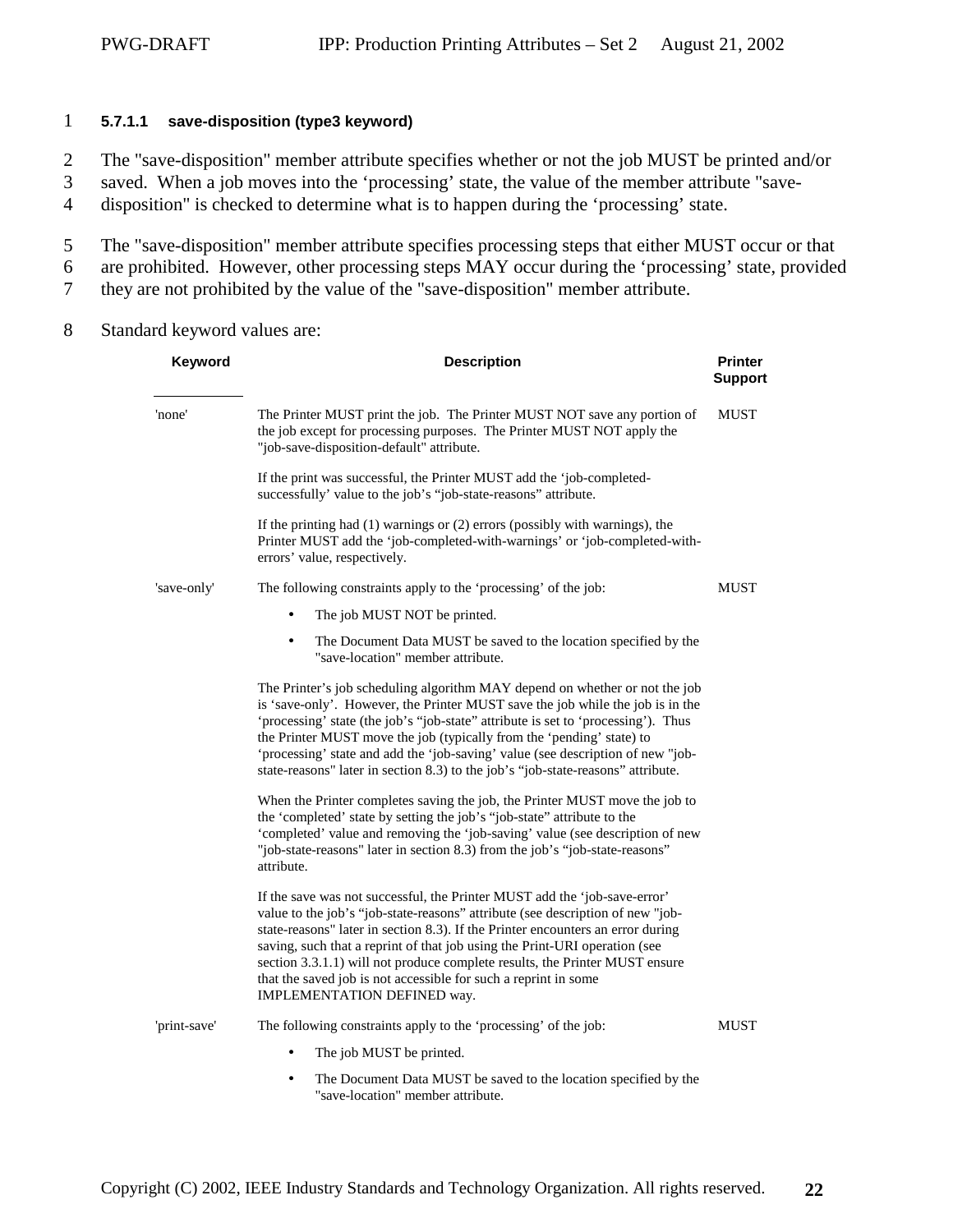<span id="page-22-0"></span>The order of the processing steps required for the 'print-save' disposition is implementation dependent. However, the Printer MUST save the job during the same period that it prints the job, namely, while the job is in the 'processing' state (the job's "job-state" attribute is set to 'processing'). Thus the Printer MUST move the job (typically from the 'pending' state) to 'processing' state and add the 'job-printing' and 'job-saving' value (see description of new "job-state-reasons" later in section [8.3\)](#page-44-0) to the job's "jobstate-reasons" attribute at the appropriate times.

When the Printer completes saving the job, then the Printer MUST move the job to the 'completed' state by setting the job's "job-state" attribute to the 'completed' value and removing the 'job-printing' and 'job-saving' (see description of new "job-state-reasons" later in section [8.3\)](#page-44-0) values from the job's "job-state-reasons" attribute.

If both the save and the print were successful, the Printer MUST add the 'jobcompleted-successfully' value to the job's "job-state-reasons" attribute.

If the printing had (1) warnings or (2) errors (possibly with warnings), the Printer MUST add the 'job-completed-with-warnings' or 'job-completed-witherrors' value, respectively.

As with the 'save-only' value, if the save was not successful, the Printer MUST add the 'job-save-error' value to the job's "job-state-reasons" attribute (see description of new "job-state-reasons" later in section [8.3\)](#page-44-0).

#### 1 **5.7.1.1.1 save-disposition-supported (1setOf type3 keyword)**

2 The "save-disposition-supported (1setOf type3 keyword)" Printer attribute defines the save

3 dispositions supported by the Printer for the "save-disposition" member attribute (see standard

4 keyword values in above table).

#### 5 **5.7.1.2 save-info (1setOf collection)**

6 The "save-info" member attribute is a collection that contains the attributes that tell the printer how

7 to save the job. This includes the format in which the Document Data MUST be saved, and the

8 location to which these are saved. Multiple save locations or document formats MAY be saved by

9 specifying multiple collections within this attribute.

- 10 If the client supplies the "job-save-disposition" Job Template attribute, but omits the "save-info"
- 11 member attribute, the Printer supplies a single collection value for the "save-info" member attribute

12 from the values of its "save-location-default" attribute, the job's "job-name", and its "save-

13 document-format-default" attribute (see descriptions immediately below).

- 14 A client MUST supply in a request a number of collections not to exceed the maximum number
- 15 supported specified in the "max-save-info-supported" Printer Description attribute (see "max-save-
- 16 info-supported" description in section [7.5\)](#page-37-0). As with any Job Template attribute, if the client does
- 17 supply more values than the Printer supports and the values of the "ipp-attribute-fidelity" is 'false'
- 18 (or omitted), the Printer MUST accept the job, return the 'successful-ok-ignored-or-substituted-
- 19 attributes' status code, return the ignored values in the Ignored Attributes group, use the first n
- 20 values, and ignore the remaining values. If the client does supply more values than the Printer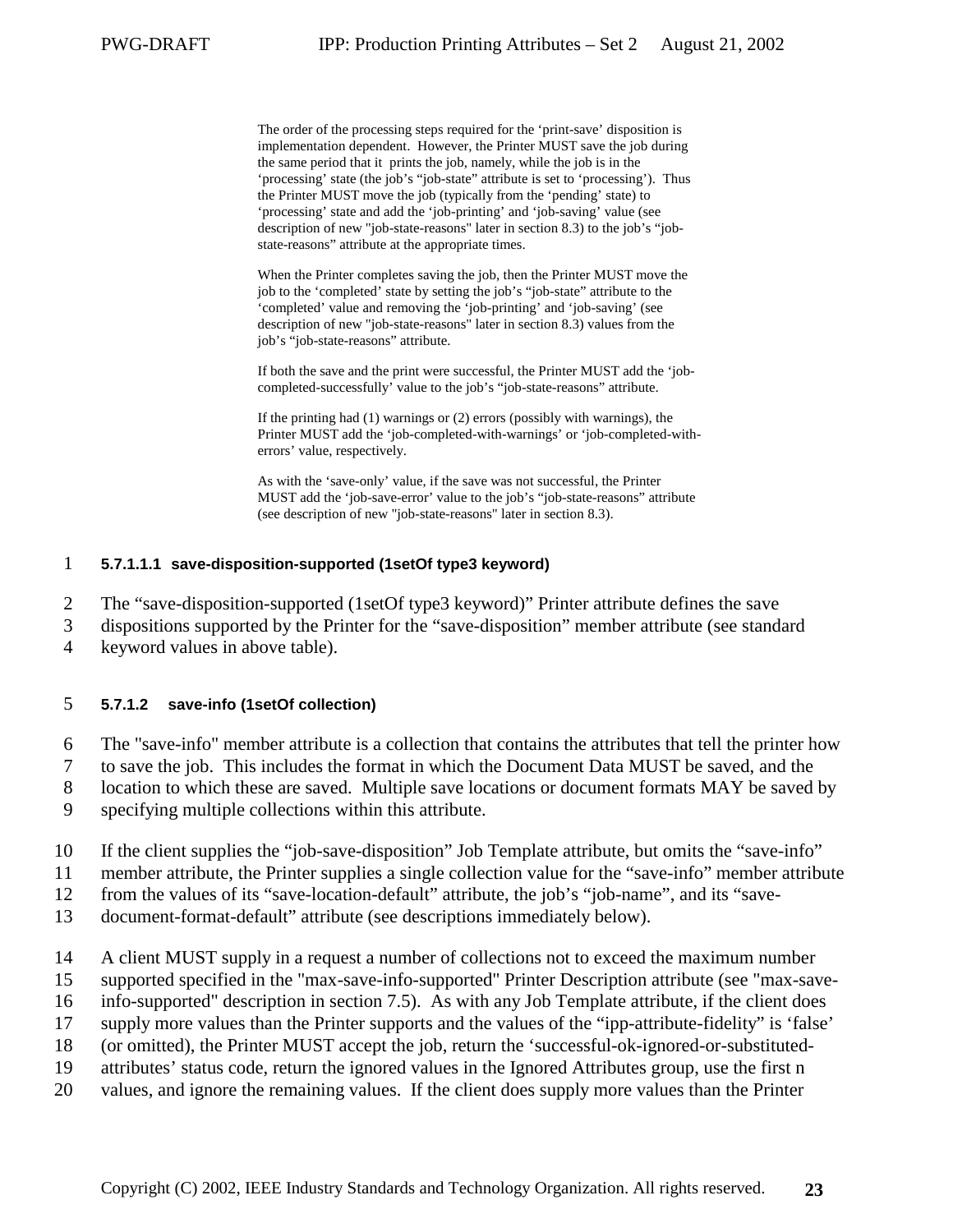- <span id="page-23-0"></span>1 supports and the values of the "ipp-attribute-fidelity" is 'true', the Printer MUST reject the request
- 2 and return the 'client-error-request-entity-too-large' status code.

#### 3 **5.7.1.2.1 There is no save-info-default Printer attribute**

- 4 There is no "save-info-default" Printer attribute. If the client supplies the "job-save-disposition" Job
- 5 Template attribute, but omits the "save-info" member attribute, the Printer creates a single
- 6 collection value for the "save-info" member attribute using from the Printer's "save-location-
- 7 default" and "save-document-format-default" Printer attributes and the job's "job-name" attribute
- 8 (see "save-info" description above).

#### 9 **5.7.1.2.2 save-info-supported (1setOf type2 keyword)**

- 10 The "save-info-supported (1setOf type2 keyword)" attribute identifies the names of the member
- 11 attributes supported in the "save-info" collection attribute, i.e., the names of the member attributes
- 12 in Table 3 that the Printer supports.

#### 13 **5.7.1.2.3 Member Attributes for the "save-info" member attribute**

- 14 The "save-info" collection member attributes are:
- 

| 15 | Table 3 - "save-info" member attributes |  |
|----|-----------------------------------------|--|
|    |                                         |  |

| <b>Member Attribute</b><br><b>Name</b> | <b>Attribute Syntax</b> | <b>Request</b> | <b>Printer</b><br><b>Support</b> |
|----------------------------------------|-------------------------|----------------|----------------------------------|
| save-location                          | uri                     | <b>MAY</b>     | <b>MUST</b>                      |
| save-name                              | name $(MAX)$            | <b>MAY</b>     | <b>MAY</b>                       |
| save-document-format                   | mimeMediaType           | <b>MAY</b>     | <b>MUST</b>                      |

#### 16 5.7.1.2.3.1 save-location (uri)

17 The "save-location" member attribute specifies the path to the directory as a URI where the Printer

- 18 MUST save the Document Data and other information.
- 19 The "save-location" and ("save-location-default" and "save-location-supported") attribute value
- 20 MUST be an Absolute URI [RFC2396]. Absolute URIs are specified with a URI scheme, an
- 21 optional authority component, and an absolute path (e.g.,
- 22 'ftp://printhost.printco.com/var/spool/jobdir/' or 'file:///job-repository/jobdir/').
- 23 Note: As any other member attribute of a Job Template attribute, the Printer validates the 24 "save-location" member attribute as follows: If the client supplies the "save-25 location" member attribute, the value MUST match one of the values of the Printer's 26 "save-location-supported" (1setOf uri) attribute. If the value does not match, the 27 Printer's action depends on the value of the job's "ipp-attribute-fidelity" (boolean)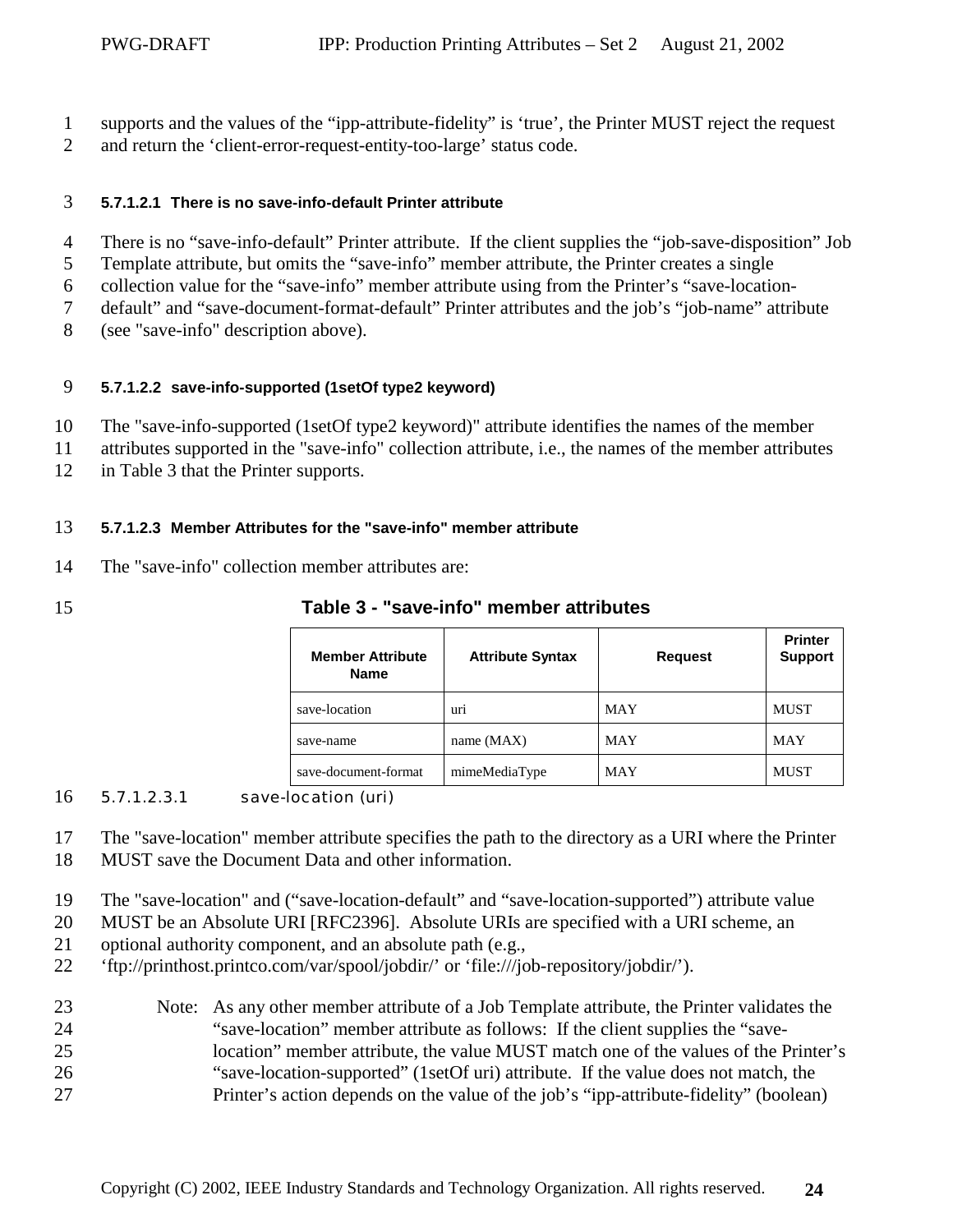1 attribute: If "ipp-attribute-fidelity" is 'false' or omitted, the Printer MUST accept the 2 iob, return the 'successful-ok-ignored-or-substituted-attributes' status code, return 3 the ignored attributes in the Unsupported Attributes Group, and perform one of the 4 following actions DEPENDING ON IMPLEMENTATION: (1) ignore the attribute 5 and not save the job, (2) put the job in the 'held' state and let the operator fix the 6 problem, either by changing the job's "save-location" attribute value or adding the 7 value to the Printer's "save-location-supported" attribute, or (3) substitute the job's 8 "save-location" value with one of the values of the Printer's "save-location-9 supported" values. If "ipp-attribute-fidelity" is 'true', the Printer MUST reject the 10 request, return the 'client-error-attributes-or-values-not-supported' status code, along 11 with the "job-save-disposition" attribute in the Unsupported Attributes Group.

12 If the client wants to put the saved job in a sub-directory (whether it exists or not) of one of the

13 directories specified by the "save-location-supported" Printer attribute, the client supplies that sub-

14 directory name as part of the "save-name" attribute (see "save-name" description below), not as part

- 15 of the "save-location" member attribute.
- 16 Note: As with any other 'name', 'integer', 'uri', or 'collection' Job Template or Job 17 Template member attribute, the administrator can suspend validation by configuring 18 the Printer's "user-defined-values-supported" attribute with the 'save-location' 19 keyword (see "user-defined-values-supported" description in [prod-print]), so that 20 the user can specify an arbitrary path and the Printer will accept the job. If the 21 Printer cannot process the job using the specified value for "save-location", then the 22 Printer MUST hold the job so that an operator can attempt to create the necessary 23 sub-directories to populate the path, if they don't already exist, or change the job's 24 "save-location" attribute value. See [Table 4](#page-29-0) below entitled "Printer actions for 25 various Job and Printer attribute values", at the end of the "job-save-disposition" 26 description.
- 27 If the client supplies the "save-info" member attribute, but omits the "save-location" member
- 28 attribute, the Printer supplies the "save-location" member attribute value from its "save-location-
- 29 default" attribute (see "save-location-default" description below).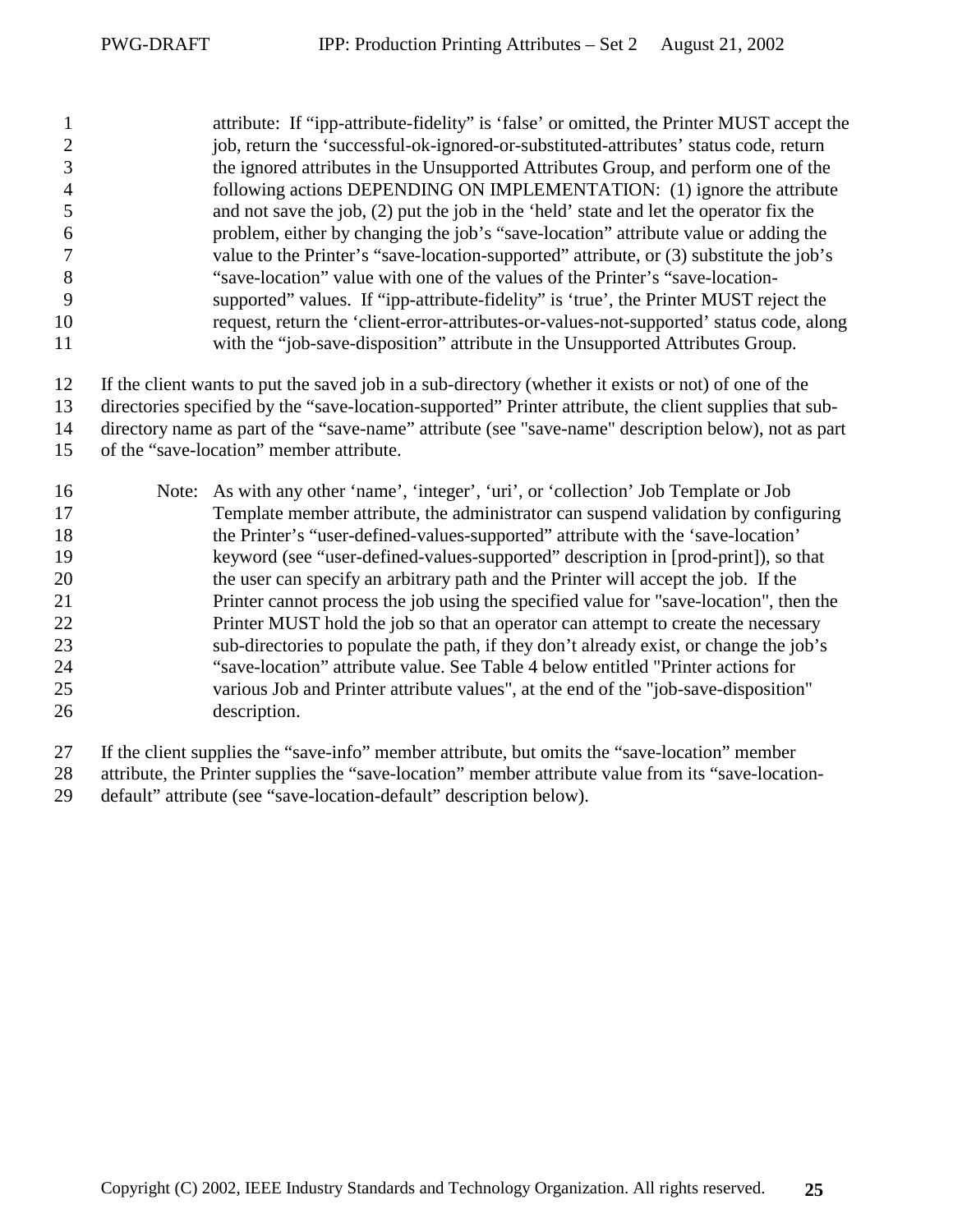<span id="page-25-0"></span>1 Defined Job Save URI Schemes for use in the "save-location" member attribute include:

| <b>URI Scheme</b> | <b>Description</b>                                                                                                                                                                                                                                                                                                                                                                                                                                                                                                                                                                                                                                                                                                                                                                                                            | <b>Printer</b><br><b>Support</b> |
|-------------------|-------------------------------------------------------------------------------------------------------------------------------------------------------------------------------------------------------------------------------------------------------------------------------------------------------------------------------------------------------------------------------------------------------------------------------------------------------------------------------------------------------------------------------------------------------------------------------------------------------------------------------------------------------------------------------------------------------------------------------------------------------------------------------------------------------------------------------|----------------------------------|
| ftp               | Use IETF FTP protocol [RFC959], [RFC2228], [RFC2640]                                                                                                                                                                                                                                                                                                                                                                                                                                                                                                                                                                                                                                                                                                                                                                          | <b>SHOULD</b>                    |
| file              | Use the Printer's configured file system. Since the 'file:' URI scheme<br>cannot be separated from the Printer object's native file system, the semantic<br>of the 'file:' URI scheme is IMPLEMENTATION DEPENDENT. Also the<br>'file:' URI scheme on some Printer objects MAY be limited to the local file<br>system, while on other Printer objects it MAY be configured to use a<br>network file system.<br>The Printer implementation MAY allow the system administrator to<br>configure where the 'file:' scheme is based in the file system. However, the<br>base for the 'file:' scheme MUST be the same as for all other uses of the<br>'file': scheme, such as the value of the "document-uri" operation attribute in<br>a Printer-URI operation (for print by reference of a saved job - see section<br>$3.3.1.1$ ). | <b>SHOULD</b>                    |

2 It is RECOMMENDED that for each URI scheme supported for saving jobs, that all of these values

3 have the first token in the file path be 'job-repository'. Then an administrator that has to manage the

4 saved jobs for several Printers will have a consistent naming schemes for locating all the saved jobs

5 by whatever means used to access the saved jobs. For example, for the 'file:' scheme, all of the

6 values SHOULD start out with: file:///job-repository/ and for the 'ftp:' scheme, all of the values

7 SHOULD start out with: ftp://xxx/job-repository/. (Note: in URIs, the final "/" is redundant, and the

8 Printer MUST behave the same whether or not the final "/" is present).

### 9 **5.7.1.2.3.1.1 save-location-default (uri)**

10 The "save-location-default (uri)" Printer attribute indicates the value that the Printer supplies, if the

11 client omits the "save-location" member attribute from the "save-info" member attribute.

### 12 **5.7.1.2.3.1.2 save-location-supported (1setOf uri)**

13 The "save-location-supported (1setOf uri)" Printer attribute defines a list of URI values supported

14 by the Printer object for the "save-location" member attribute (see above description). The client

15 MUST supply a value of the "save-location" member attribute that completely matches one of these

16 values. Note: The administrator can configure the "save-location-supported" to have separate

17 directories for individuals, groups, projects, or may just have one directory for all saved jobs.

18 Whether or not access control is applied to these directories is IMPLEMENTATION

- 19 DEPENDENT.
- 20 5.7.1.2.3.2 save-name (name(MAX))
- 21 The "save-name" member attribute specifies the name of the saved job in the directory specified by
- 22 the "save-location" member attribute. The client can supply a "save-name" attribute value that is
- 23 either a simple file name or a relative path where each component of the path is separated by a "/"
- 24 character. The "save-name" member attribute value concatenated with the "save-location" attribute
- 25 value (supplying a "/" between them, if necessary) specifies a Virtual File Name (see definition in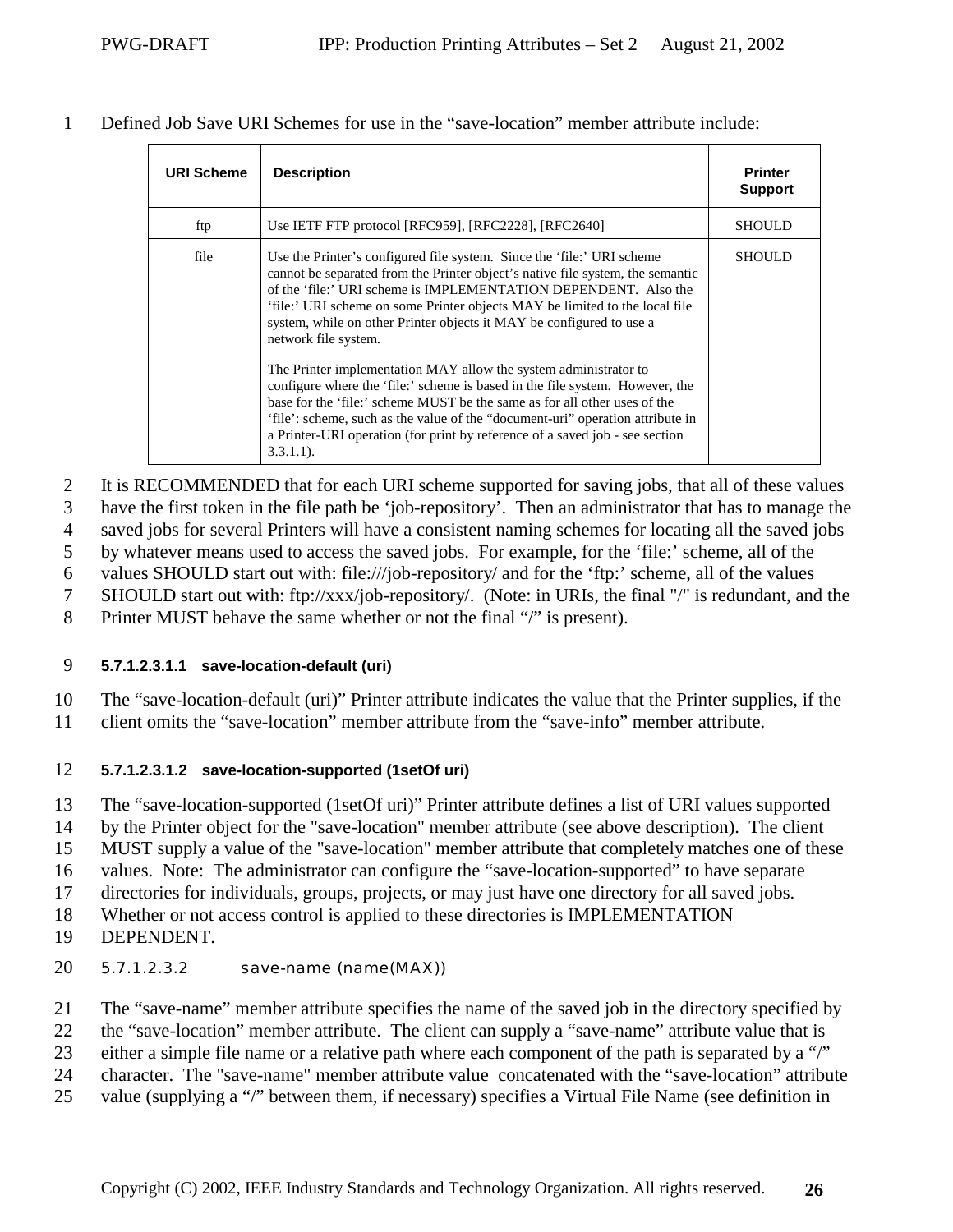- <span id="page-26-0"></span>1 Section [2.2\)](#page-8-0) that will be associated with the saved job. For example, if "save-location" is 'a/b' or
- 2 'a/b/' and 'save-name' is 'c/d', the resulting Virtual File name is: 'a/b/c/d'.

3 The actual job *components* saved by the Printer object are a function of the "save-document-format"

4 attribute value. Some values of the "save-document-format" attribute MAY cause the Printer to

5 append a file type extension to the Virtual File Name supplied by the client in the "save-name"

- 6 attribute.
- 7 If the "save-name" attribute value specifies a handle that would require a sub-directory to be
- 8 created, the Printer MUST attempt to create that sub-directory. Access control MAY prevent the

9 Printer from creating such a sub-directory, DEPENDING ON IMPLEMENTATION, including

- 10 configuration.
- 11 If the "save-name" attribute value in combination with the "save-location" attribute value specifies a
- 12 handle that already exists, the Printer MUST accept the job, return the 'successful-ok' status code,
- 13 hold the job, and prompt an administrator in an IMPLEMENTATION-DEFINED manner to change
- 14 the job's "save-location" or "save-name" attribute values before processing the job. The Printer
- 15 MUST hold the job independent of the value of the "ipp-attribute-fidelity" (since with operator
- 16 assistance, the Printer is able to save the job) and whether or not the 'save-name' keyword has been
- 17 configured as a value of the Printer's "user-defined-values-supported" attribute. See [Table 4](#page-29-0) below
- 18 entitled "Printer actions for various Job and Printer attribute values", at the end of the "job-save-
- 19 disposition" description. Note: A "job-save-disposition" member attribute to control the Printer's
- 20 action (reject job, over write file, hold job and prompt administrator, or auto-generate a non-
- 21 conflicting name) to resolve any URI conflict may be a desirable future extension.
- 22 If the "save-name" member attribute is not specified by the client in the "job-save-disposition" Job
- 23 Template attribute, the Printer object MUST generate a "save-name" attribute value for the job
- 24 using the job's "job-name" attribute value. Note: Printers MUST generate a "job-name" value,
- 25 when the client does not supply a "job-name" operation attribute (see Print-Job operation), so there

26 is always a "job-name" value. After generating the "save-name" value, the Printer MUST handle

27 any conflict between the generated value and the existing values as above.

#### 28 **5.7.1.2.3.2.1 There is no "save-name-default" Printer attribute**

29 There is no "save-name-default". If the client omits the "save-name" member attribute when

- 30 supplying the "save-info" member attribute, the Printer uses the job's "job-name" attribute as the
- 31 value of the "save-name" attribute (described above).

### 32 **5.7.1.2.3.2.2 save-name-supported (boolean)**

33 The "save-name-supported (boolean)" attribute indicates support for the OPTIONAL "save-name"

34 member attribute of the "save-info" member attribute. Note: The means to query the Printer to see 35 what saved jobs it has is a potential future extension.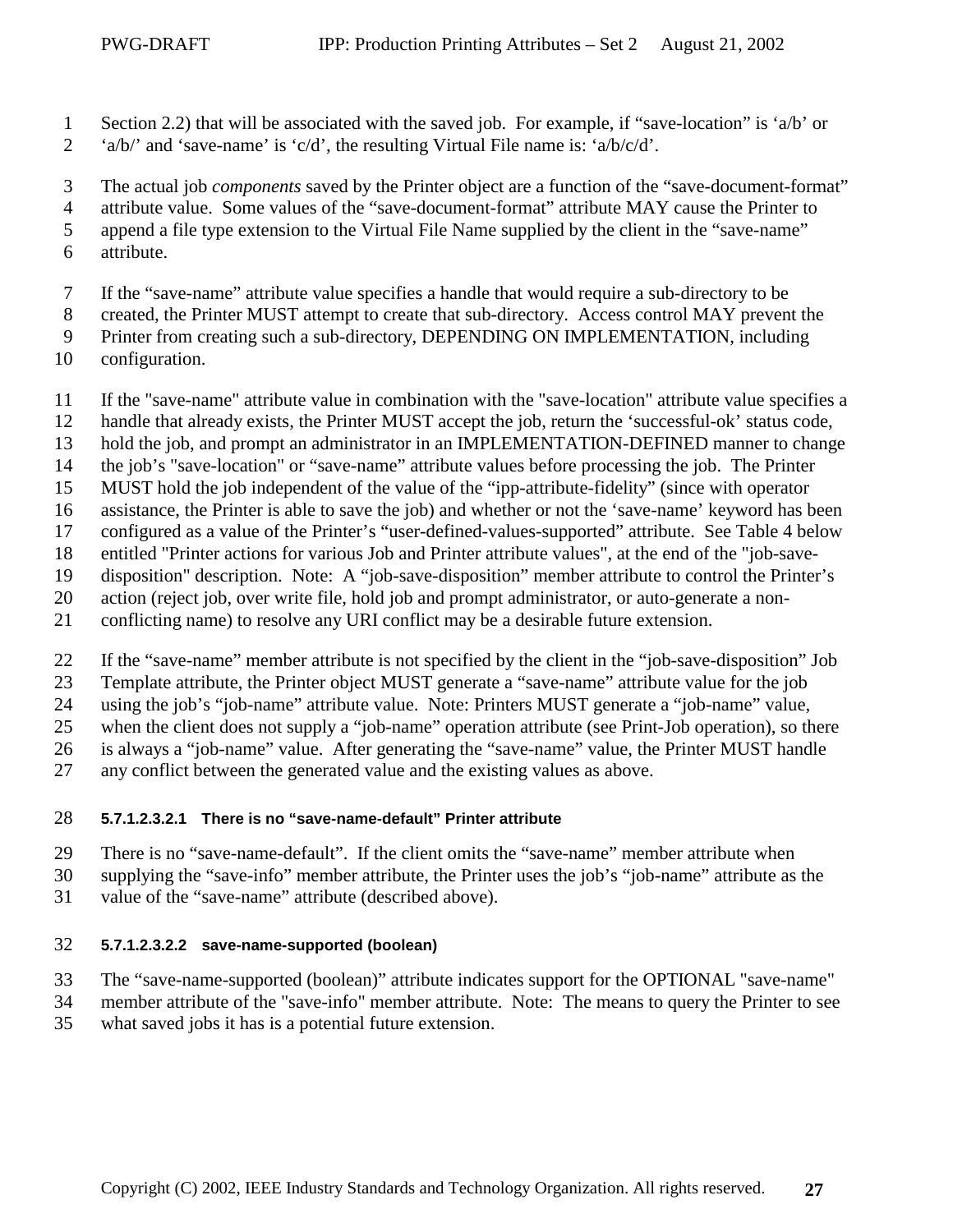- <span id="page-27-0"></span>1 5.7.1.2.3.3 save-document-format (mimeMediaType)
- 2 The "save-document-format" member attribute indicates the document format in which the job
- 3 content (Document Data) MUST be saved. If the "job-save-disposition" attribute is supported, the
- 4 printer object MUST support the "save-document-format" member attribute.
- 5 If the client supplies the "save-info" member attribute, but omits the "save-document-format"
- 6 member attribute, the Printer MUST use the value of its "save-document-format-default" attribute
- 7 (see above "save-info" description).
- 8 Although there can be a many-to-one relationship of documents to a job, all documents in a job
- 9 specified with a disposition of 'save' or 'print-save' MUST be saved in the same format as specified
- 10 by the "save-document-format" attribute value. A job MAY be saved to multiple formats by
- 11 specifying multiple collection values for the "save-info" member attribute.
- 12 The "job-save-disposition" member attribute (and the "save-document-format" member attribute) is
- 13 NOT defined to be used with the "document-overrides" and "page-overrides" attributes (see
- 14 [override]). Thus all documents MUST be saved in the same document format in each saved job.
- 15 The 'mimeMediaType' values defined for the "save-document-format" attribute are listed in the
- 16 Table below. All values MUST include saving PDL data. A Printer MUST support at least one
- 17 value. However, at this time, this specification does NOT REQUIRE a Printer to support any
- 18 particular formats for saving jobs.
- 19 If the saved job is submitted to a different make-and-model printer that supports the same
- 20 document-format (i.e., the same value of the "document-format" operation attribute in the
- 21 Document Creation request), then the Printer MUST be able to print the job, but the output cannot
- 22 be guaranteed to appear exactly the same as the original output.

| <b>MIME Media</b><br>Type  | <b>Description</b>                                                                                                                                                                                               |
|----------------------------|------------------------------------------------------------------------------------------------------------------------------------------------------------------------------------------------------------------|
| any PDL<br>document format | If any PDL document-format value is supplied from the Printer's "document-<br>format-supported" attribute, such as 'application/postscript', then the Printer<br>MUST save the PDL data in that document format. |
|                            | The 'application/octet-stream' value MUST NOT be supplied for this attribute                                                                                                                                     |

The 'application/octet-stream' value MUST NOT be supplied for this attribute since it doesn't make any sense for saving jobs.

- 23 The referenced specifications that define the saved format MUST meet the conformance
- 24 requirements listed in section [9.3.1.3.](#page-55-0)
- 25 A "hard-proof" is when the user want to print one copy of a job to review before printing the
- 26 remaining copies. This can be accomplished using the "job-save-disposition" attribute by setting the
- 27 "save-disposition" attribute to 'print-save' with the "copies" attribute set to 1. The job is printed and
- 28 saved. If the proof is satisfactory, the user submits a Print-URI request (see section [3.3.1.1\)](#page-12-0) to print
- 29 the saved job with no "job-save-disposition" specified and the "copies" attribute set to the desired
- 30 value.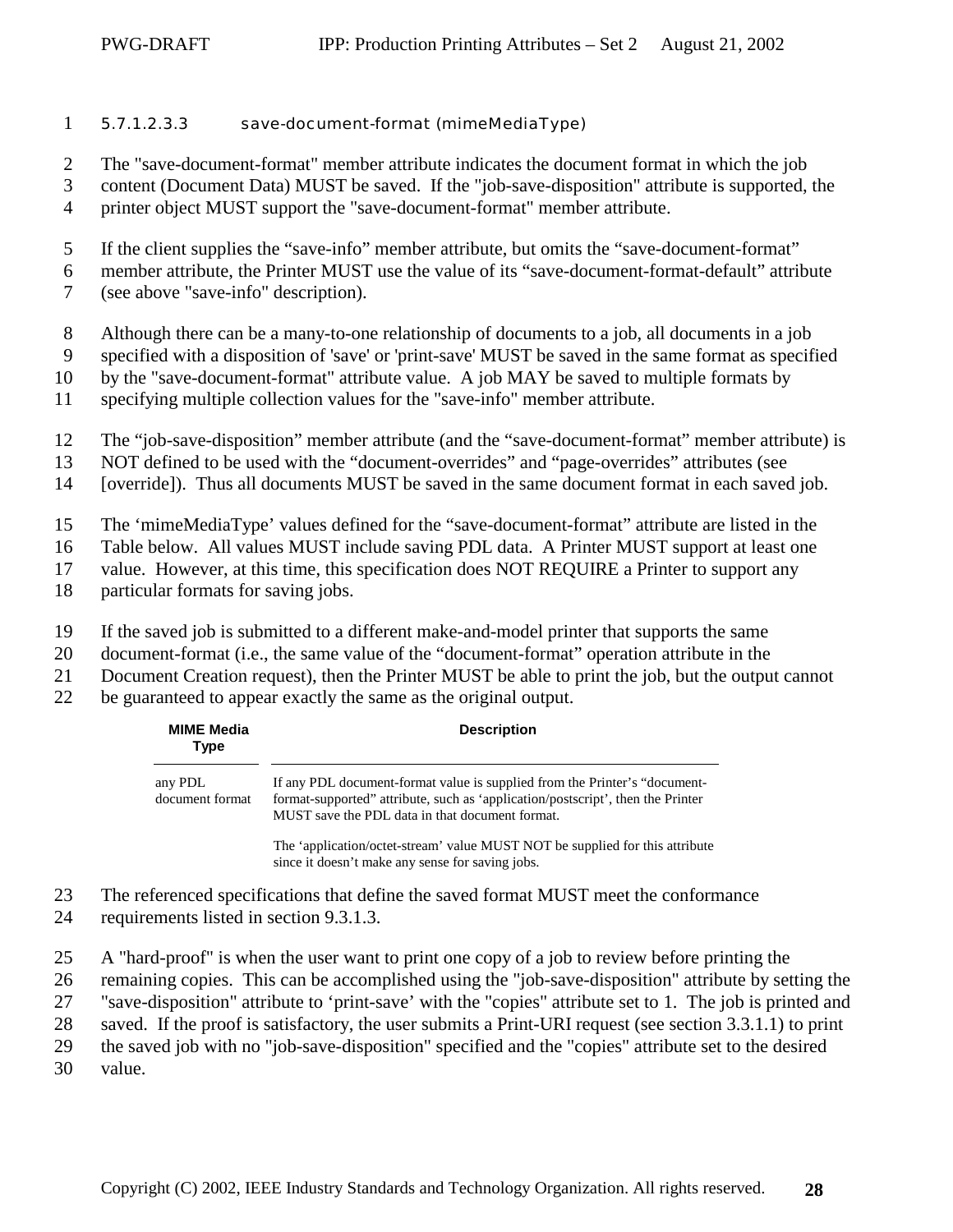#### <span id="page-28-0"></span>1 **5.7.1.2.3.3.1 save-document-format-default (mimeMediaType)**

- 2 If the client supplies the "save-info" member attribute, but omits the "save-document-format"
- 3 member attribute (see above description), the Printer MUST use the value of its "save-document-
- 4 format-default" (mimeMediaType) attribute.

#### 5 **5.7.1.2.3.3.2 save-document-format-supported (1setOf mimeMediaType)**

- 6 The "save-document-format-supported" (1setOf mimeMediaType) attribute specifies the document 7 formats which a Printer supports for saving jobs.
- 8 If a Printer supports this Job Save & Reprint Capability, the Printer SHOULD be able to accept all
- 9 of the formats for Reprint using the Print-URI operation (see Section [3.3.1.1\)](#page-12-0) as the formats in
- 10 which it is capable of saving jobs, i.e., the mimeMediaType values of the Printer's "document-
- 11 format-supported" Printer Description attribute SHOULD be a superset of the values of the Printer's
- 12 "save-document-format-supported" attribute. For example, if a Printer supports the 'application/X-
- 13 single-page-tiff' format for saving jobs, it SHOULD also accept and support 'application/X-single-
- 14 page-tiff' format in a Printer-URI operation as indicated by the 'application/X-single-page-tiff' also
- 15 being a value of the Printer's "document-format-supported" Printer Description attribute (along with
- 16 PDL mimeMediaType values, such as 'application/postscript').
- 17 5.7.1.2.3.4 Printer actions for various combinations of attributes
- 18 This section lists the Printer actions for various combinations of "save-location" (uri), "save-name"
- 19 (name(MAX)), "save-location-supported" (1setOf uri), existing saved jobs, ipp-attribute-fidelity
- 20 (boolean), "user-defined-values-supported" (1setOf keyword) and Printer actions.
- 21 The possible Printer actions are (see above descriptions of "save-location" and "save-name" for 22 details):
- 23 1. reject: The Printer rejects the Job Creation request, returns the 'client-error-attributes-or-24 values-not-supported' status code and the "job-save-disposition" attribute and value in the 25 Unsupported Attributes group.
- 26 2. accept-save: The Printer accepts the Job Creation request, returns the 'successful-ok' status 27 code, and attempts to create all necessary files and sub-directories.
- 28 3. accept-substitute: The Printer accepts the Job Creation request, returns the 'successful-ok-29 ignored-or-substituted-attributes' status code and the "job-save-disposition" attribute and 30 value in the Unsupported Attributes group, and, DEPENDING ON IMPLEMENTATION: 31 (1) ignores the attribute and does not perform the save, (2) puts the job in the 'held' state and 32 let the operator fix the problem, either by changing the job's "save-location" attribute value 33 or adding the value to the Printer's "save-location-supported" attribute, or (3) substitutes the 34 job's "save-location" value with one of the values of the Printer's "save-location-supported" 35 values.
- 36 4. accept-hold: The Printer accepts the Job Creation request, returns the 'successful-ok' status 37 code, and holds the job for the operator to resolve the conflict so that the job can be saved.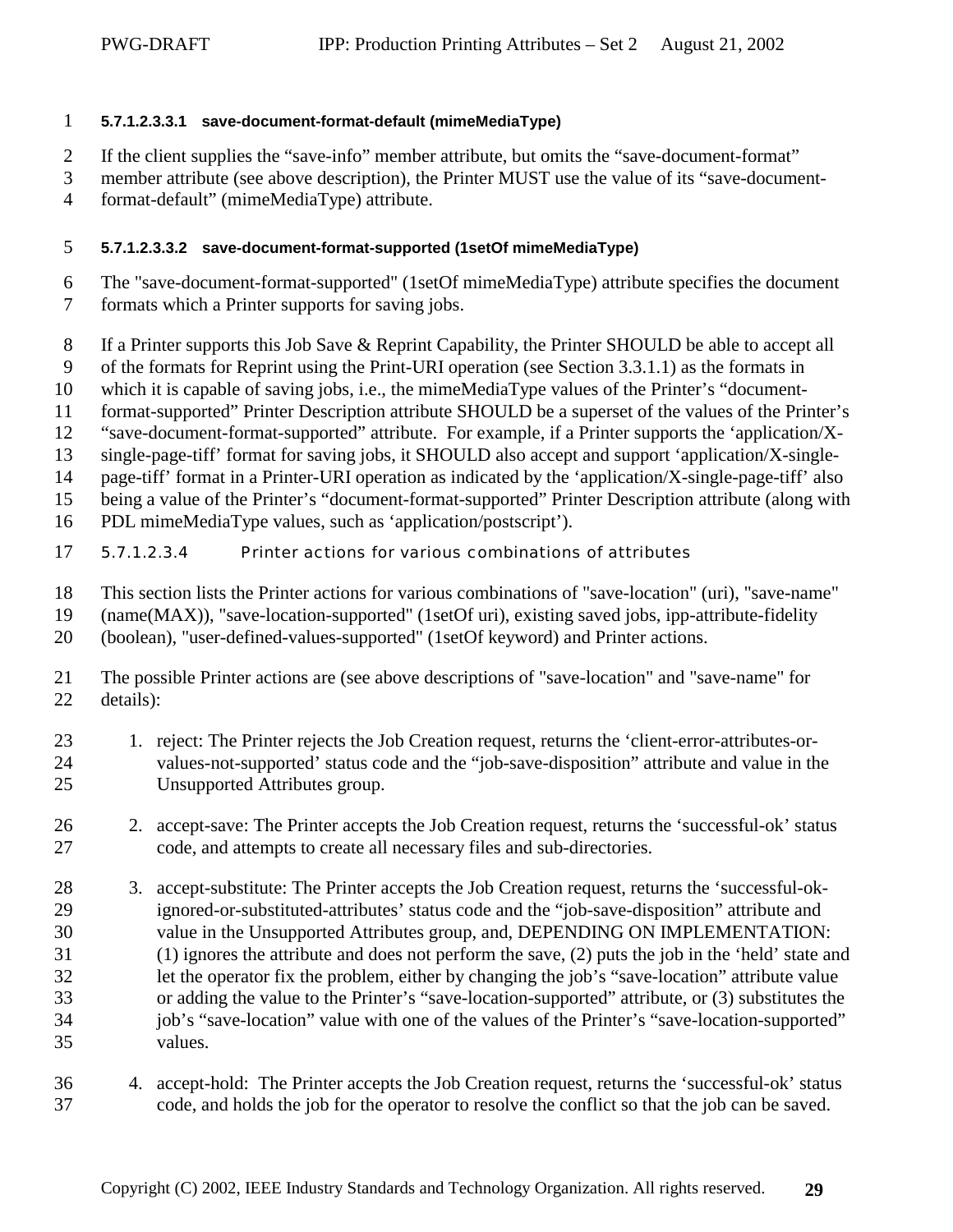- <span id="page-29-0"></span>1 Table 4 shows the Printer actions for the various possible value combinations of the other Job and
- 2 Printer attributes. In the example, there is already one saved job: 'a/bar'. The Printer supports three
- 3 save-location directories: a, b, c.

| <b>MIME</b><br><b>Media</b><br><b>Type</b> | save-<br>name | save-<br>location-<br>supported | existing<br>saved<br>jobs | ipp-<br>attribute-<br>fidelity | user-defined-<br>values-<br>supported | <b>Printer action</b> |
|--------------------------------------------|---------------|---------------------------------|---------------------------|--------------------------------|---------------------------------------|-----------------------|
| a                                          | foo           | a, b, c                         | a/bar                     | $T \mid F$                     | none                                  | accept-save           |
| a                                          | $d$ /foo      | a, b, c                         | a/bar                     | T<br>$\mathsf{F}% _{0}$        | none                                  | accept-save           |
| a                                          | bar           | a, b, c                         | a/bar                     | T<br>$\mathbf F$               | none                                  | accept-hold           |
| d                                          | foo           | a, b, c                         | a/bar                     | $\mathbf{F}$                   | none                                  | accept-<br>substitute |
| d                                          | foo           | a, b, c                         | a/bar                     | T                              | none                                  | reject                |
| a/d                                        | foo           | a, b, c                         | a/bar                     | $\mathbf{F}$                   | none                                  | accept-<br>substitute |
| a/d                                        | foo           | a, b, c                         | a/bar                     | T                              | none                                  | reject                |
|                                            |               |                                 |                           |                                |                                       |                       |
| a                                          | foo           | a, b, c                         | a/bar                     | $T \mid F$                     | save-location                         | accept-save           |
| a                                          | $d$ /foo      | a, b, c                         | a/bar                     | $T \mid F$                     | save-location                         | accept-save           |
| a                                          | bar           | a, b, c                         | a/bar                     | T<br>$\overline{F}$            | save-location                         | accept-hold           |
| d                                          | foo           | a, b, c                         | a/bar                     | $\mathbf{F}$                   | save-location                         | accept-hold           |
| d                                          | foo           | a, b, c                         | a/bar                     | T                              | save-location                         | accept-hold           |
| a/d                                        | foo           | a, b, c                         | a/bar                     | $\overline{F}$                 | save-location                         | accept-hold           |
| a/d                                        | foo           | a, b, c                         | a/bar                     | T                              | save-location                         | accept-hold           |

4 **Table 4 - Printer actions for various Job and Printer attribute values** 

# 5 **5.7.2 job-save-disposition-default (collection)**

6 The "job-save-disposition-default (collection)" attribute specifies the "job-save-disposition"

7 member attributes and values that the Printer will provide, if any, if the client omits the "job-save-

8 disposition" collection attribute. A Printer MUST support the same member attributes for these

9 default attributes as it supports for the corresponding Job Template attributes (see [Table 2\)](#page-20-0).

10 The "save-info" (1setOf collection) member attribute of the "job-save-disposition-default" Printer

11 attribute specifies the save information member attributes and values that the Printer will provide, if

12 any, if the client omits the "job-save-disposition" Job Template attribute entirely. A Printer MUST

13 support the same member attributes for these default attributes as it supports for the corresponding

14 Job Template attributes (see [Table 2](#page-20-0) and [Table 3\)](#page-23-0), with the single exception, that the "save-name"

15 member attribute MUST NOT be supported (since the Printer MUST use the "job-name" attribute

- 16 to generate the default "save-name").
- 17 If the client supplies the "job-save-disposition" Job Template attribute, but omits the "save-info"
- 18 member attribute, the Printer uses its "save-location-default" and "save-disposition-default" Printer
- 19 attributes and the job's "job-name" attribute to create the job's "save-info" member attribute, rather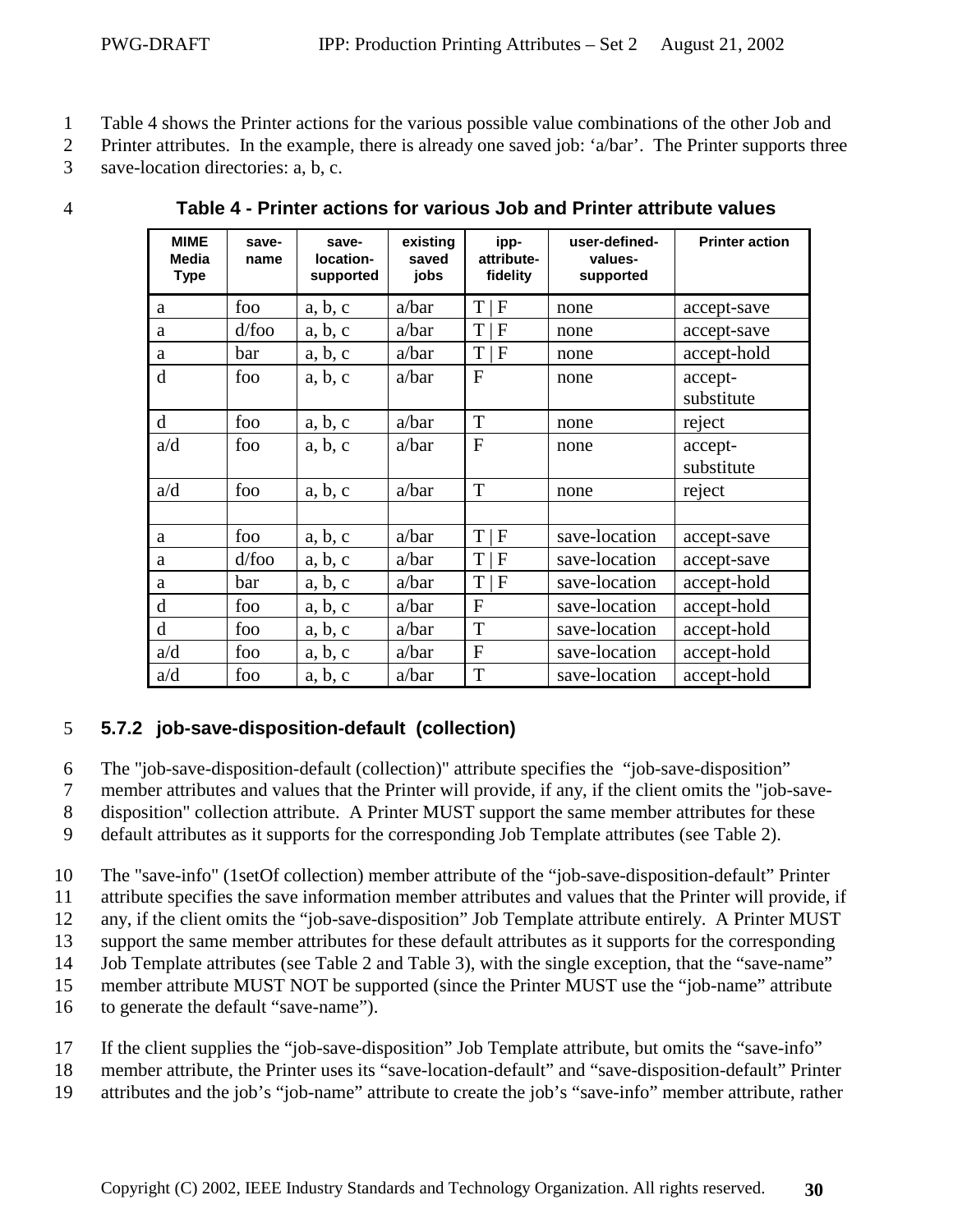- <span id="page-30-0"></span>1 than using the "save-info" member attribute of the Printer's "job-save-disposition-default" attribute
- 2 (see "save-info" description above).

### 3 **5.7.3 job-save-disposition-supported (1setOf type2 keyword)**

4 The "job-save-disposition-supported (1setOf type2 keyword)" attribute identifies the names of the 5 member attributes supported in the "job-save-disposition" collection attribute, i.e., the names of the

6 member attributes in [Table 2](#page-20-0) that the Printer supports. The RECOMMENDED way for a client to

7 determine whether or not a Printer support saving jobs, is to query this Printer attribute.

### 8 **5.8 pdl-init-file (1setOf collection)**

- 9 This optional Job Template attribute controls initialization of the Printer's Page Description
- 10 Language (PDL) interpreter. This attribute specifies the files that the Printer uses to initialize the
- 11 PDL interpreter before it starts interpreting each Input Document (i.e. file) in a Job with one
- 12 exception. When the value of "multiple-document-handling" is 'single-document' or 'single-

13 document-new-sheet', a PDL interpreter processes all of the Input-Documents of a Job as if the

14 Input Documents were a single file. In this case, the PDL interpreter is initialized just before

- 15 processing the first Input Document only.
- 16 Some PDLs (i.e. PostScript and HP PCL) have the ability to define reusable macros, code
- 17 fragments, fonts, and other resources. These components may reside either within the body of the
- 18 document file to be printed or within files that can be sent to the Printer's PDL interpreter
- 19 separately. Having the ability to send these "pre-initialization" (prep) files separately from the main
- 20 body of the job to be printed, enables an application to "pre-condition" the PDL interpreter with
- 21 these definitions ahead of time. This in turn makes it possible to reduce the size of a given
- 22 document data file to be printed and to reuse the components on other jobs.
- 23 The exact mechanism by which an initialization file (or list of initialization files) is installed on the 24 Printer is implementation dependent and outside of the current scope of IPP.
- 25 Upon receipt of the "pdl-init-file" collection attribute(s) the Printer will send the initialization file
- 26 (or list of files) referenced to the Printer's PDL interpreter for processing BEFORE starting to
- 27 process the document(s) attached to the job (in the Print-Job request) or referenced by the job (in the
- 28 Print-URI request).
- 29 If the Printer receives more than one "pdl-init-file" collection in a given print request, then the list of
- 30 initialization files will be sent to the Printer's PDL interpreter in the order that they are encountered
- 31 in the Job Template attributes.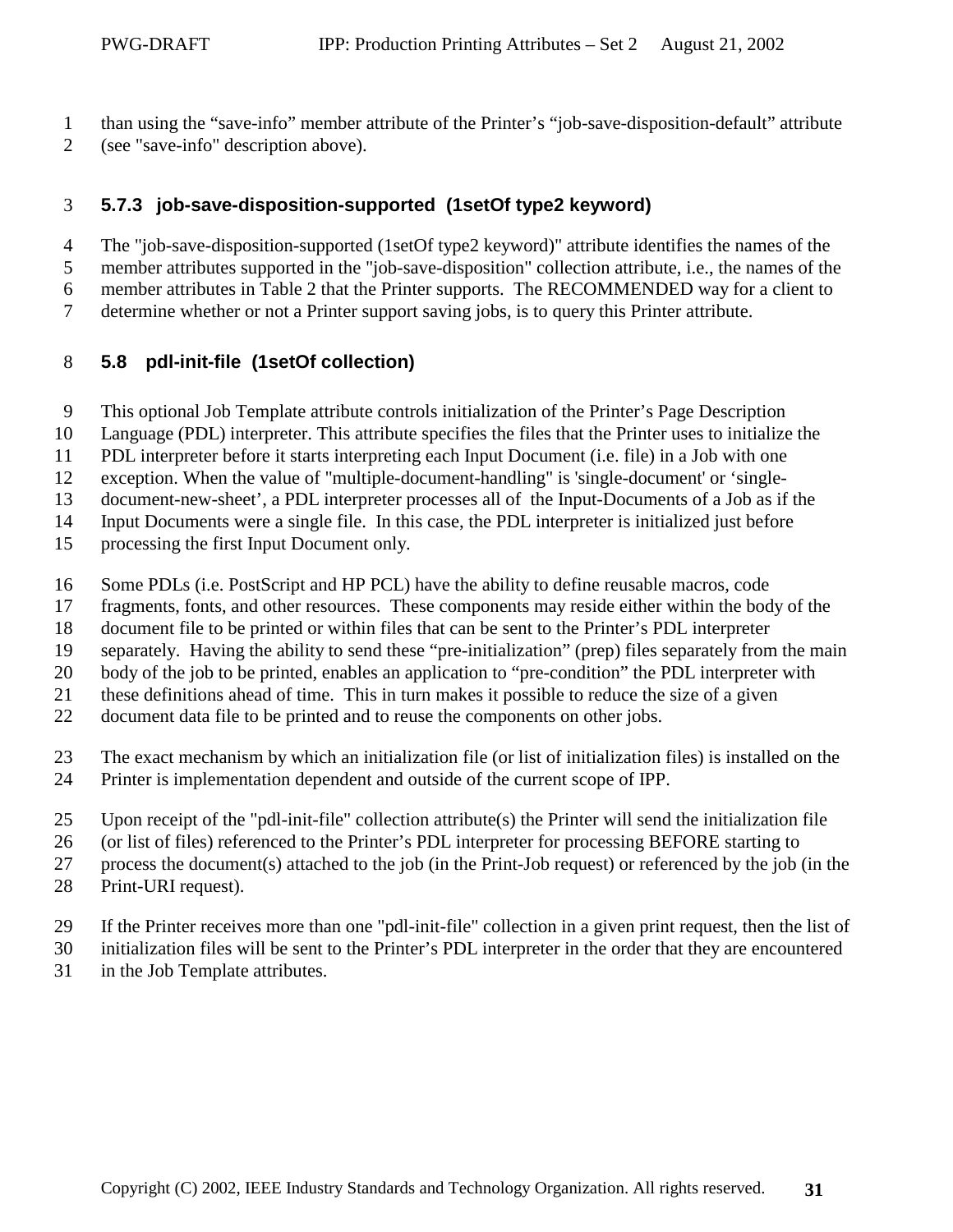#### <span id="page-31-0"></span>1 **5.8.1 Member Attributes for the "pdl-init-file" Job Template Attribute**

2 Table 5 lists the member attributes of the "pdl-init-file" Job Template attribute and specifies whether

3 Clients MUST supply them in collection values and whether Printers MUST support them if

4 supporting this collection attribute. The following sub-sections define these member attributes.

5 **Table 5 - "pdl-init-file" member attributes** 

| <b>Member Attribute</b><br><b>Name</b> | <b>Attribute Syntax</b> | <b>Request</b> | <b>Printer</b><br><b>Support</b> |
|----------------------------------------|-------------------------|----------------|----------------------------------|
| pdl-init-file-location                 | uri                     | <b>MAY</b>     | <b>MUST</b>                      |
| pdl-init-file-name                     | name(MAX)               | <b>MUST</b>    | <b>MUST</b>                      |
| pdl-init-file-entry                    | name(MAX)               | <b>MAY</b>     | <b>MAY</b>                       |

#### 6 **5.8.1.1 pdl-init-file-location (uri)**

7 This member attribute must be an Absolute URI [RFC 2396] that specifies the path to the directory

8 where the initialization file to be sent to the Printer's PDL interpreter will be found. According to

9 RFC 2396, an Absolute URI MUST have a URI scheme, MAY have an authority (host name)

10 component, and MUST have an absolute path (e.g.,

11 'ftp://printhost.printco.com/var/spool/jobinitfiledir/initfile1' or 'file:///jobinitfiledir/initfile1').

#### 12 **5.8.1.1.1 pdl-init-file-location-supported (1setOf uri)**

- 13 The "pdl-init-file-location-supported (1setOf uri)" Printer attribute specifies the path(s) to the
- 14 directory (directories) of the supported initialization file(s) that the client MAY ask the Printer to
- 15 send to its PDL interpreter prior to processing the document.

#### 16 **5.8.1.2 pdl-init-file-name (name(MAX))**

17 This member attribute specifies the name of the initialization file within the directory specified by

18 the "pdl-init-file-location" member attribute that the Printer MUST send to its PDL interpreter prior

- 19 to processing the document..
- 20 A well-formed request MUST include at least the name of the initialization file to be used (i.e. the
- 21 "pdl-init-file-location" or directory containing the initialization file need not be supplied by the
- 22 client and in fact, might not be known to the client). The client can supply a "pdl-init-file-name"
- 23 attribute value that is either a simple file name or a relative path where each component of the path
- 24 is separated by a "/" character. The "pdl-init-file-name" member attribute value concatenated with
- 25 the "pdl-init-file-location" attribute value (supplying a "/" between them, if necessary) specifies a

26 Virtual File Name (see definition in Section [2.2\)](#page-8-0) that will be associated with the saved job. For

27 example, if pdl-init-file-location is 'a/b' or 'a/b/' and "pdl-init-file-name" is 'c/d', the resulting

28 Virtual File name is:  $a/b/c/d$ .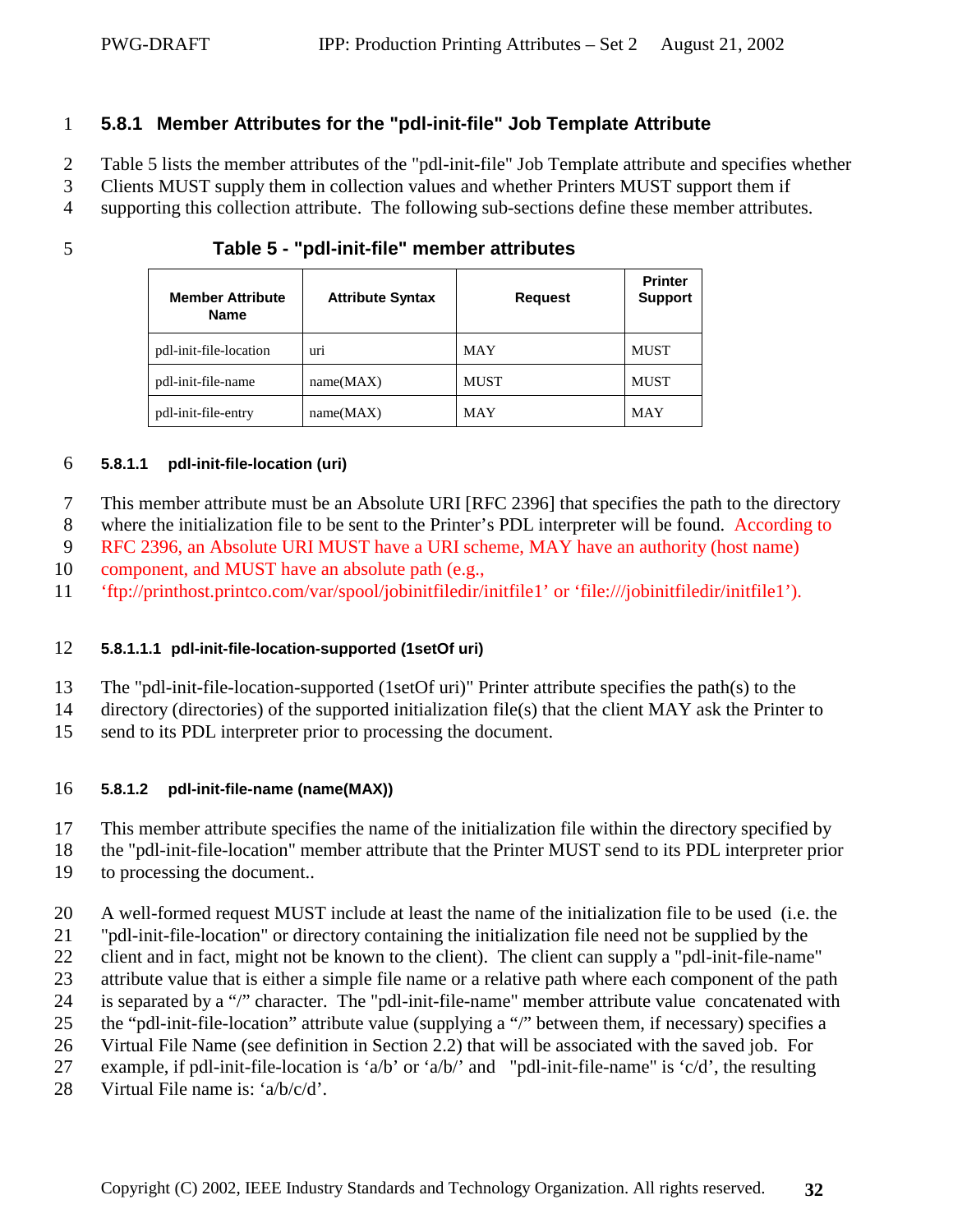#### <span id="page-32-0"></span>1 **5.8.1.2.1 pdl-init-file-name-supported (1setOf name(MAX))**

- 2 The "pdl-init-file-name-supported (1setOf name(MAX))" Printer attribute specifies the name(s) of
- 3 the supported initialization file(s) that the client MAY ask the Printer to send to its PDL interpreter 4 prior to processing the document.

#### 5 **5.8.1.3 pdl-init-file-entry (name(MAX))**

- 6 This member attribute is an optional member of the collection that if present specifies an entry point
- 7 within the init file that the PDL interpreter starts at.

#### 8 **5.8.1.3.1 pdl-init-file-entry-supported (1setOf name(MAX))**

- 9 The "pdl-init-file-entry-supported (1setOf name(MAX))" Printer attribute specifies the name(s) of
- 10 the supported initialization file(s) that the client MAY ask the Printer to send to its PDL interpreter
- 11 prior to processing the document.

### 12 **5.8.2 pdl-init-file-default (1setOf collection)**

- 13 **pdl-init-file-default (1setOf collection):** The "pdl-init-file-default" Printer attribute collection 14 specifies the default initialization file (or list of files) and related information that the Printer will
- 15 use if the client omits the "pdl-init-file" Job Template attribute in a Job Creation operation. The

16 member attributes are defined in [Table 5.](#page-31-0) A Printer MUST support the same member attributes and

17 values for this default collection attribute as it supports for the corresponding "pdl-init-file" Job

- 18 Template attribute.
- 19 A "pdl-init-file-name" within "pdl-init-file-default" collection with a "0 length value" will be used
- 20 to indicate that Printer has no default initialization file (see description of "none" values in Section
- 21 2.7 in [prod-print]).

# 22 **5.8.3 pdl-init-file-supported (1setOf type2 keyword)**

- 23 **pdl-init-file-supported (1setOf type2 keyword):** The "pdl-init-file-supported" Printer attribute 24 identifies the keyword names of the member attributes supported in the "pdl-init-file" collection Job 25 Template attribute, i.e., the keyword names of the member attributes in [Table 5](#page-31-0) that the Printer 26 supports.
- 

### 27 **5.9 proof-print (collection)**

- 28 The OPTIONAL "proof-print" attribute allows a user to specify the attributes of the proof print(s) of
- 29 the job that are to be printed prior to the printing the full run of the job. After the proof prints have
- 30 been produced, the Printer changes the "proof-print-copies" member attribute to zero, and the job
- 31 placed in the 'pending-held' state until released by the user or operator. The job is released from the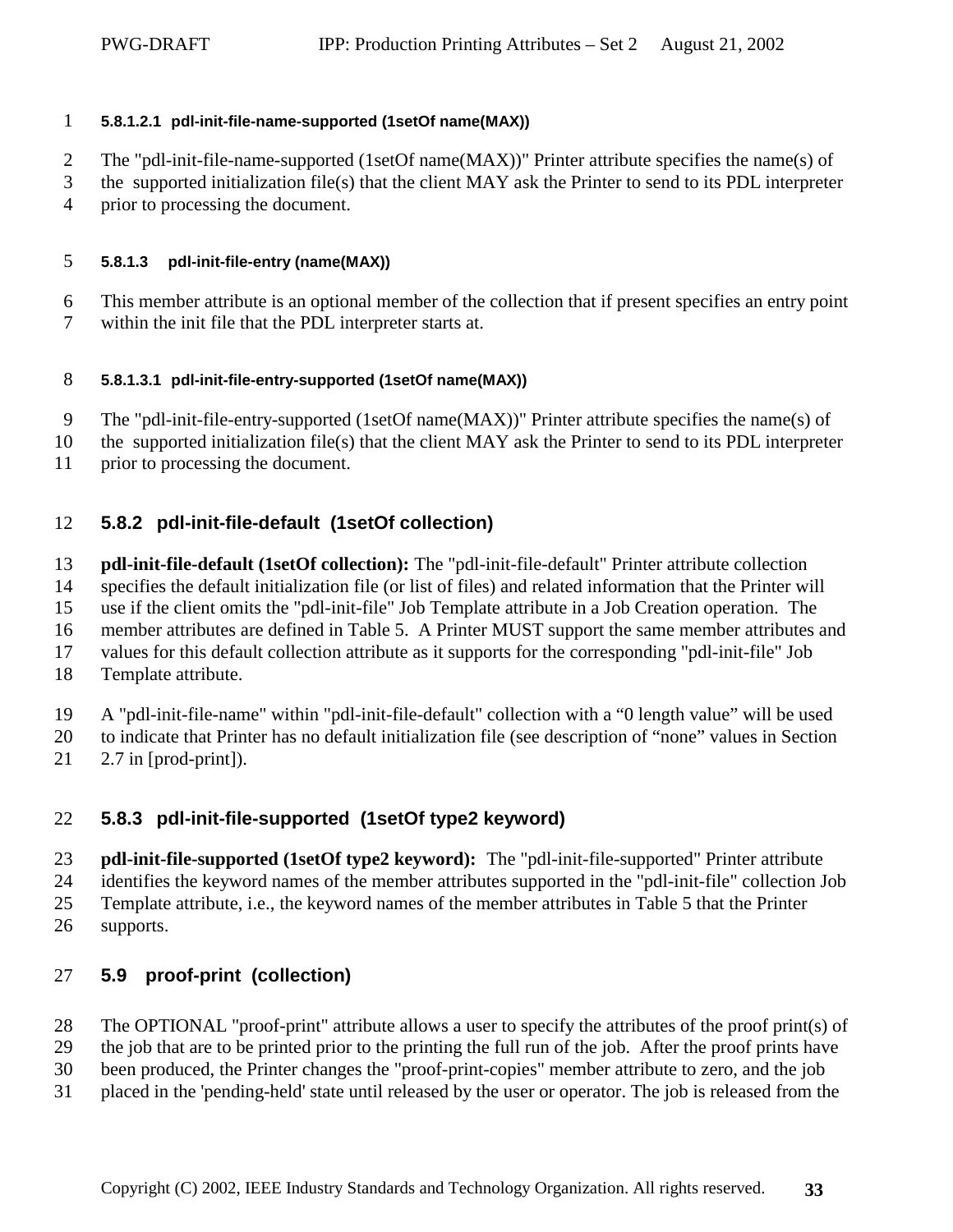- <span id="page-33-0"></span>1 held state by using the Release-Job operation either through a client application or directly at the
- 2 Printer device.
- 3 If a "proof-print-copies" member attribute value other than 0 is provided in a job creation operation,
- 4 proof print copies of the job are printed and the job is then placed into the 'pending-held' state, and
- 5 the 'proof-print-wait' value is added to the "job-state-reason" attribute.
- 6 Other jobs may be printed between the proof print and the release of the Proof Job from the

7 'pending-held' state. If the proof print is accepted by the user while another job is printing, the Proof

8 Job MUST NOT resume printing until the current job is done printing. The proofed job SHOULD

9 be the next job printed after the current job, unless there is another job in the Printer which has a

- 10 higher priority than the proofed job as determined by the "job-priority" attribute.
- 11 Note: The "job-save-disposition" Job Template attribute (see above) details a method for 12 doing a "hard-proof" by saving a job and resubmitting the saved job. If a Printer does 13 not implement "job-save-disposition", or would rather that proof jobs stay active (in 14 the not-complete state) in the Printer, this "proof-print" attribute provides a simpler 15 method of specifying a "hard-proof".

# 16 **5.9.1 Member Attributes for the "proof-print" Job Template Attribute**

- 17 Table 6 lists the member attributes of the "job-sheets-col" collection attribute:
- 

| 18 |  | Table 6 - "proof-print" member attributes |  |  |
|----|--|-------------------------------------------|--|--|
|----|--|-------------------------------------------|--|--|

| <b>Member Attribute</b><br><b>Name</b> | <b>Attribute Syntax</b>      | <b>Request</b>            | <b>Printer</b><br><b>Support</b> |
|----------------------------------------|------------------------------|---------------------------|----------------------------------|
| proof-print-copies                     | integer $(0:MAX)$            | <b>MUST</b>               | <b>MUST</b>                      |
| media                                  | type3 keyword  <br>name(MAX) | MUST be one or the other, | <b>MUST</b>                      |
| media-col                              | collection                   | but NOT both              | <b>MAY</b>                       |

#### 19 **5.9.1.1 proof-print-copies (integer (0:MAX))**

- 20 The "proof-print-copies" member attribute specifies the number of copies the Printer MUST
- 21 produce in the proof job. The proof print(s) are produced using the Job Template attributes specified
- 22 with the Job, except any overridden by member attributes in this collection.
- 23 If the "proof-print-copies" value is 0, then no proof prints are produced.
- 24 After the requested number of proof prints have been produced by the Printer, then the Printer sets
- 25 the value of "proof-print-copies" to 0, adds the 'proof-print-wait' value to the "job-state-reasons"
- 26 attribute, and change the "job-state" to be 'pending-held'. A client may request additional proofs of
- 27 this job by performing a Set-Job-Attributes operation on the "proof-print-copies" attribute. The user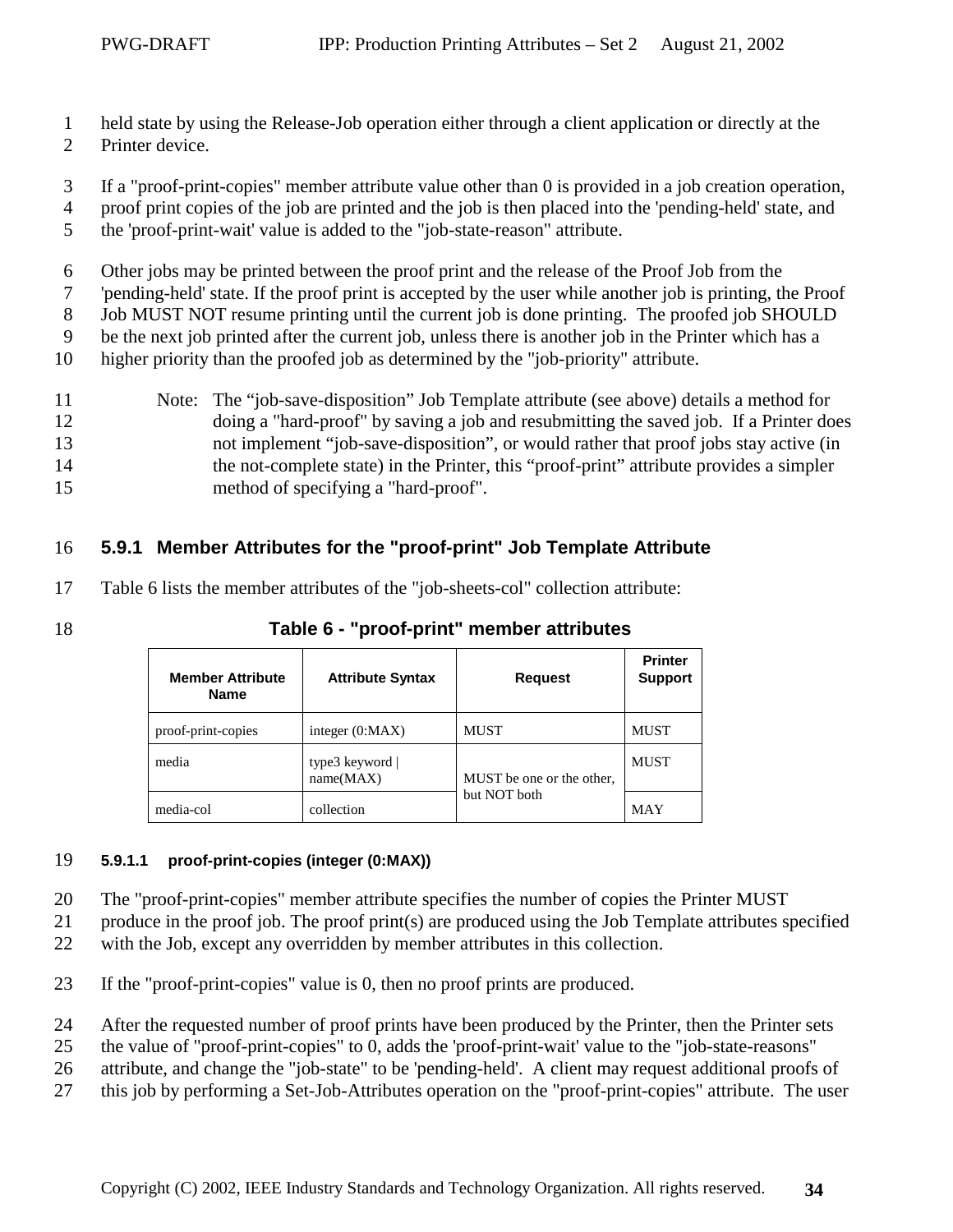- <span id="page-34-0"></span>1 may also select to Set other Job Template attribute before releasing the Job. The user then performs
- 2 a Release-Job operation, and the Printer changes the "job-state" to 'pending' and removes the 'proof-
- 3 print-wait' job state reason.

#### 4 **5.9.1.2 media (type3 keyword | name(MAX)) or media-col (collection)**

5 Either the "media" (see [RFC2911]) or the "media-col" member attribute is used to indicate the

6 media that the Printer MUST use for the specified "proof-print-copies" of the Proof Job. The

7 member attributes are the same as those for the "media-col" attribute defined in [prod-print] and in

- 8 section [8.4](#page-49-0) of this specification.
- 9 The client MUST supply either the "media" or the "media-col" member attribute, but NOT both. If
- 10 the client supplies such a mal-formed request by supplying neither or both, the Printer MUST
- 11 (depending on implementation) either (1) reject the request and return the 'client-error-bad-request'
- 12 status code (see [RFC2911]) or (2) use either the "media" or the "media-col" member attribute,
- 13 independent of the value of the "ipp-attribute-fidelity" attribute supplied by the client.
- 14 Since this "media" member attribute has the same name as the "media" Job Template attribute
- 15 (defined [RFC2911]), the "media-supported" (1setOf (type3 keyword | name(MAX))) Printer
- 16 attribute identifies the values of this "media" member attribute (as well as the values of the "media"
- 17 Job Template attribute) that the Printer supports, i.e., the names of the supported media. A value
- 18 that is provided for the "media" member attribute in the collection would have the same effect as if
- 19 the job were submitted with that value as the value of the "media" Job Template attribute.
- 20 Since this "media-col" member attribute has the same name as the "media-col" Job Template
- 21 attribute (defined in [prod-print] and in section [8.4](#page-49-0) of this specification), the "media-col-supported"
- 22 Printer attribute identifies the keyword names of the member attributes supported in this "media-
- 23 col" member attribute (as well as the keyword names of the "media-col" Job Template attribute),
- 24 i.e., the names of the member attributes that the Printer supports.

### 25 **5.9.2 proof-print-default (collection)**

- 26 The "proof-print-default" (collection) Printer attribute specifies the default value of "proof-print"
- 27 MUST use when not supplied in a request. A Printer MUST support the same member attributes for
- 28 this default collection as it supports for the corresponding "proof-print" Job Template attribute.

# 29 **5.9.3 proof-print-supported (1setOf type2 keyword)**

- 30 The "proof-print-supported" (1setOf (type2 keyword)) Printer attribute specifies which member
- 31 attributes of "proof-print" that the Printer supports.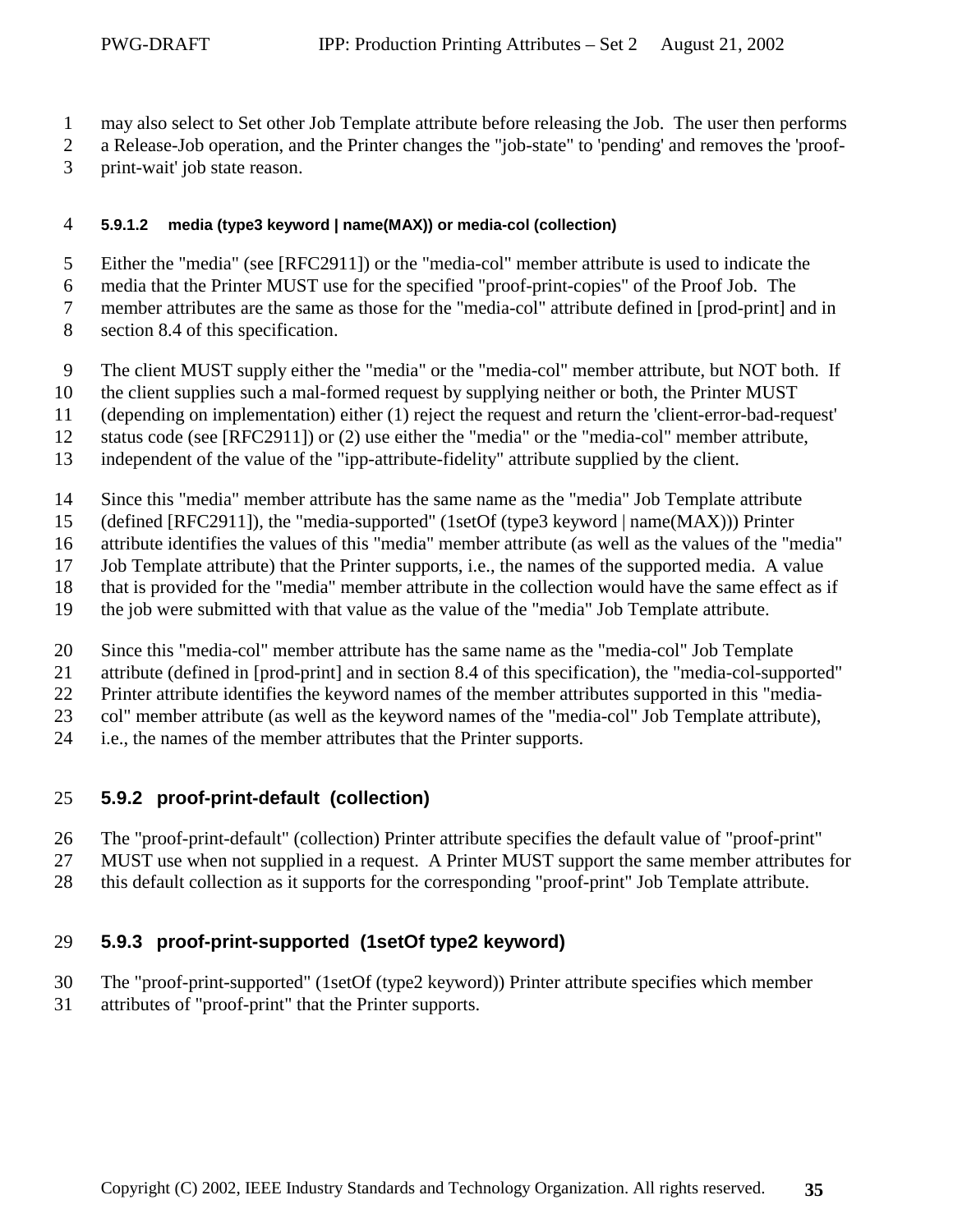# <span id="page-35-0"></span><sup>1</sup>**6 Job Description Attributes**

#### 2 **6.1 job-printer-make-and-model (text(127))**

3 This attribute identifies the make and model of the output device which saved this job. The values

4 are the same as the corresponding "printer-make-and-model" Printer Description attribute (see

5 "printer-make-and-model" description in [RFC2911]). If this attribute is present in the saved Job,

6 then only Printers that have the same make and model will be able to print the saved job with 7 identical appearance. Other make and models MAY be able to print the job, but not necessarily

8 with identical appearance, provided that the Printer supports the "save-document-format" value of

9 the saved job. If this attribute is not present in the saved Job Instructions and the Job object after

10 saving, then the saved job was saved in a format that can be printed on any output device and will

11 generate the same appearance provided that the Printer supports the "save-document-format" value

12 of the saved job.

13 If the printer implementation supports the Job Save capability (see "job-save-disposition" attribute

14 in section [5.7\)](#page-20-0), then it is REQUIRED that the printer support the "printer-make-and-model" Printer

15 Description attribute.

# <sup>16</sup>**7 Printer Description Attributes**

# 17 **7.1 job-creation-attributes-supported (1setOf type2 keyword)**

18 This OPTIONAL extension enables an IPP client to query the printer for the set of job attributes that 19 can be set by the client during a Create-Job, Print-Job, Validate-Job, or Print-URI operation.

20 This extension allows the IPP client to dynamically determine all the job attributes that it can

- 21 specify at the time of job creation.
- 22 The list of attribute names in "job-creation-attributes-supported" MUST include:
- 23 all Job Template attributes that may be supplied by the client at the job level
- 24 all operation attributes that are written to the job object as job description attributes 25 (e.g., "job-name") at the job level
- 26 The list of attribute names in "job-creation-attributes-supported" MUST NOT include:
- 27 collection member attribute names
- 28 Note: The client can determine which member attributes of "xxx" collection 29 attributes are supported by querying the "xxx-supported" Printer attribute 30 (see [coll]).
- 31 operation attributes that are not job attributes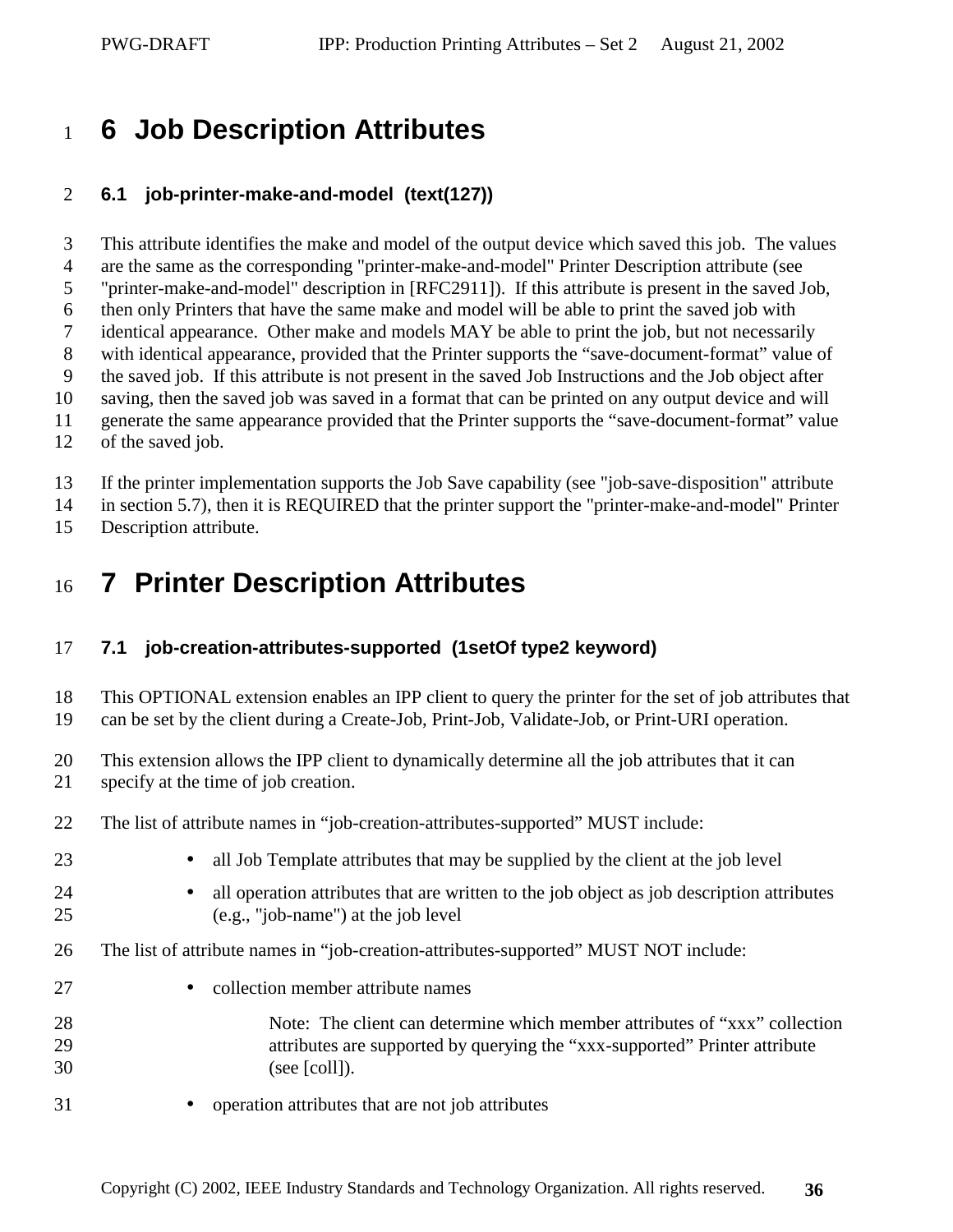- <span id="page-36-0"></span>1 NOTE: The only mechanism previously available for a IPP client to query the Printer for supported
- 2 attributes is to specify the 'job-template' group value on a Get-Printer-Attributes operation. This
- 3 has been problematic because: 1) it returns the entire list of "xxx-default" and "xxx-supported"
- 4 attributes and values which will be excessively burdensome for production printing systems with
- 5 extensive functionality, and 2) it does not include operation attributes that are written to the job
- 6 object as job description attributes (i.e., "job-name"). [NOTE: See also the description of the Get-
- 7 Printer-Attributes operation in [RFC2911] and the distinction between "xxx-default", "xxx-ready",
- 8 and "xxx-supported" attributes when "xxx" is any Job Template attribute that a client can supply as

9 a top-level attribute vs. (see [coll]) when "xxx" is a member attribute for a Job Template 'collection' 10 attribute (e.g. The "media-color-supported" Printer attribute lists the values of the "media-color"

11 member attribute of the "media-col" collection attribute, but does not belong to the 'job-template'

12 attribute group, or to the 'printer-description' attribute group).]

### 13 **7.2 job-password-supported (integer(0:127))**

14 The "job-password-supported" attribute indicates the maximum length that the Printer will accept

15 for the unencrypted password which the client will encrypt as the value of the "job-password"

16 Operation Attribute. A conforming Printer MUST be able to accept 127 octets without truncation.

17 However, a Printer MAY be implemented as a gateway to another print system that cannot accept

18 the full 127-octet range, in which case the client MUST NOT allow an unencrypted password

19 greater than the length specified by this attribute.

### 20 **7.3 job-password-encryption-supported (1setOf (type3 keyword | name(MAX)))**

21 The "job-password-encryption-supported" Printer Description attribute specifies which encryption 22 methods the Printer supports for Secure Print.

23 If the operation attribute "job-password" is supported, then this attribute MUST be supported .

24 Standard keyword values are:

| Keyword | <b>Description</b>                                                                                                                                                                         |
|---------|--------------------------------------------------------------------------------------------------------------------------------------------------------------------------------------------|
| 'none'  | The "job-password" attribute value is passed in the clear. No encryption has<br>been applied. This value might also be used when the entire Operation is<br>sent over a secure connection. |
| 'md2'   | The encryption method uses the MD2 hash algorithm defined in RFC 1319.                                                                                                                     |
| 'md4'   | The encryption method uses the MD4 hash algorithm defined in RFC 1320.                                                                                                                     |
| 'md5'   | The encryption method uses the MD5 hash algorithm defined in RFC 1321.                                                                                                                     |
| 'sha'   | The encryption method uses the Secure Hash Algorithm defined by the<br>National Institute of Standards and Technology.                                                                     |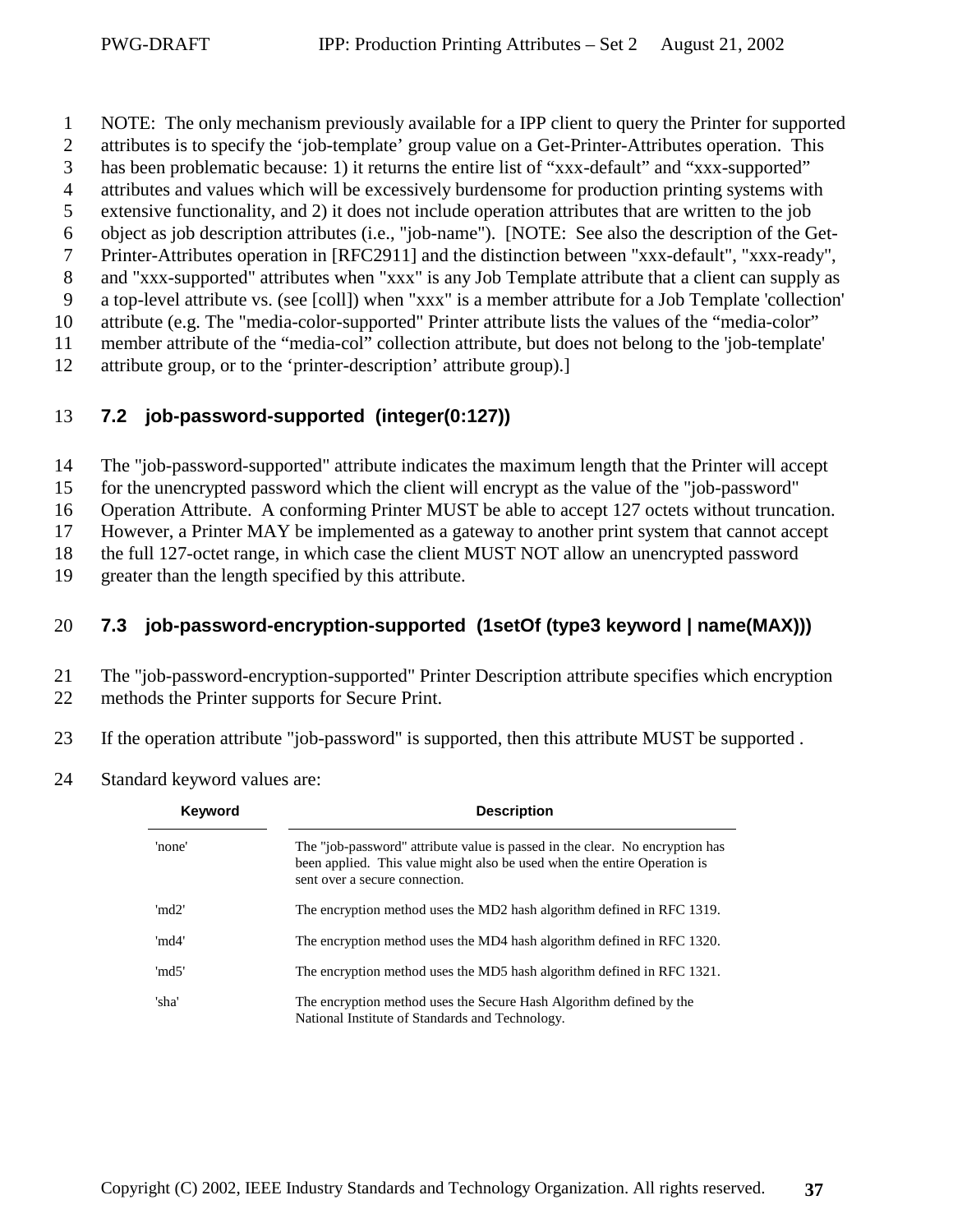### <span id="page-37-0"></span>1 **7.4 job-spooling-supported (type2 keyword)**

- 2 This attribute indicates whether or not jobs are spooled before the document data is interpreted
- 3 (RIPped). In other words, this attribute indicates when jobs are processed by the Printer with
- 4 respect to when the Printer receives and returns responses to Job Creation requests (i.e., Print-Job,
- 5 Print-URI), receives and returns responses to Document Creation requests (i.e., Send-Document and
- 6 Send-Uri requests) and "receives" or "fetches" such document data.
- 7 This attribute does not describe when resources or OPI images are fetched. Printers MUST pre-scan
- 8 and fetch resources and OPI images according to the "resource-pre-scan", "opi-image-pre-scan", and
- 9 "opi-image-insertion" Job Template attributes (see descriptions in [pwg-color-imaging]) which is
- 10 independent from the "job-spooling-supported" Printer Description attribute. This attribute does not
- 11 describe when the Printer fetches images that are references from within a document.
- 12 If the Printer supports this attribute, the value supported depend on implementation. If the Printer
- 13 does not support this attribute, the behavior is implementation dependent.
- 14 The Get-Printer-Supported-Values operation (see description in [set-ops]) returns a '1setOf type2
- 15 keyword' so that all possible values that the implementation is capable of supporting are indicated.
- 16 The standard keyword values are:

| Keyword     | <b>Description</b>                                                                                                                                                                                                                                                                                                                                   |
|-------------|------------------------------------------------------------------------------------------------------------------------------------------------------------------------------------------------------------------------------------------------------------------------------------------------------------------------------------------------------|
| 'spool'     | The Printer starts processing a job until the Printer has (1) accepted and<br>responded to the Job Creation request and all Document Creation requests (for<br>a multi-document job) and (2) has "received" or "fetched" all document data<br>for the job, i.e., spool rather than stream.                                                           |
| 'stream'    | The Printer starts processing a job (1) before the Printer has accepted all<br>Document Creation requests and (2) before the Printer has "received" or<br>"fetched" all document data, <i>i.e.</i> , stream rather than spool                                                                                                                        |
| 'automatic' | The Printer chooses whether to process a job before or after the Printer has<br>accepted all Document Creation requests and has "received" or "fetched" all<br>document data, i.e., the Printer MAY spool and/or stream depending on policy<br>and other factors, such as the size of the job, including a combination of<br>spooling and streaming. |

# 17 **7.5 max-save-info-supported (integer(1:MAX))**

18 This attribute specifies the maximum number of "save-info" member attribute collections that a

- 19 Printer can accept in a job request. If the number of "save-info" member attribute collections
- 20 supplied by a client in a Job Creation operation exceeds the value of this attribute, the Printer
- 21 MUST accept or reject the request as described in the "save-info" description in the "job-save-
- 22 disposition" description (see description in section [5.7\)](#page-20-0). If the Printer only supports one "save-info"
- 23 collection, then the Printer MAY either (1) support this attribute with a value of '1' or (2) omit
- 24 support of this attribute. The RECOMMENDED way for a client to determine whether or not a
- 25 Printer supports saving jobs, is to query the "job-save-disposition-supported" Printer attribute (see
- 26 description in section [5.7.3\)](#page-30-0).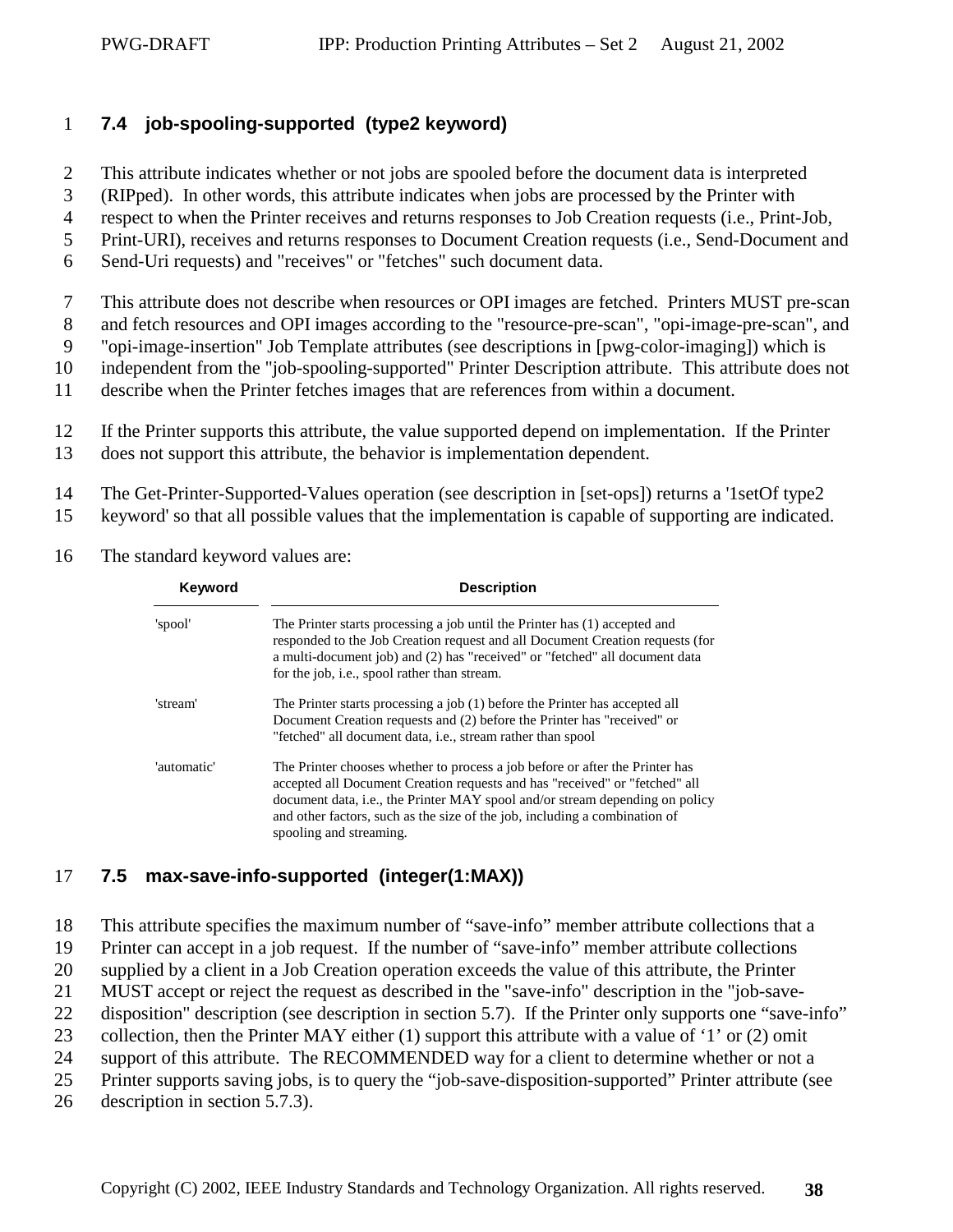### <span id="page-38-0"></span>1 **7.6 media-col-database (1setOf collection)**

- 2 This OPTIONAL extension enables a IPP client to query the set of pre-defined media collections 3 available in the printer's media database, if the "media-col" attribute is supported. This attribute is
- 4 identical in format and syntax to "media-col-ready", but returns the entire set of pre-defined media
- 5 collections known by the printer instead of just the media collections currently in the printer trays. If
- 6 this attribute is supported, the members of the collections correspond to the supported members of
- 7 the "media-col" attribute.
- 8 The Printer SHOULD NOT return this attribute in the response to the Get-Printer-Attributes
- 9 operation when the client requested the 'all' or 'printer-description' group names. Therefore the
- 10 client must request this attribute explicitly in order to get the media collections. The reason for this
- 11 recommendation is that the amount of data returned in the response would be very large when
- 12 combined with all of the other attributes.

#### 13 **7.7 printer-detailed-status-messages (1setOf text(MAX))**

- 14 This OPTIONAL attribute specifies additional detailed and technical information about the printer,
- 15 in the same way "job-detailed-status-messages" provides additional information about a job.
- 16 Printer-specific information such as fault and warning messages can be captured, and the 1setOf
- 17 syntax supports multiple messages. The Printer NEED NOT localize the message(s), since they are
- 18 intended for use by the system administrator or other experienced technical persons. Clients MUST
- 19 NOT attempt to parse the value(s) of this attribute.

### 20 **7.8 which-jobs-supported (1setOf type2 keyword)**

- 21 This OPTIONAL attribute enables a client to query the printer for the set of values that can be used
- 22 for the "which-jobs" operation attribute of the Get-Jobs operation. Current allowed values for
- 23 "which-jobs" are 'completed' and 'not-completed', and the "which-jobs" extensions described
- 24 above extend the values to include keywords corresponding to the symbolic names of all IPP "job-
- 25 state" enum values. (See section [8.2\)](#page-42-0)
- 26 If this attribute is supported, then the Printer MUST support both 'completed' and 'not-completed' 27 as valid values.

# <sup>28</sup>**8 Additional Values and Semantics for Existing IPP**  <sup>29</sup>**Attributes**

- 30 This section defines additional values for existing attributes. Many of the existing attributes are 31 specified by including the entire original description from [RFC2911] with the additions indicates 32 with revision marks. In some case, additional value from other approved documents are included
- 33 with the source indicated as a reference.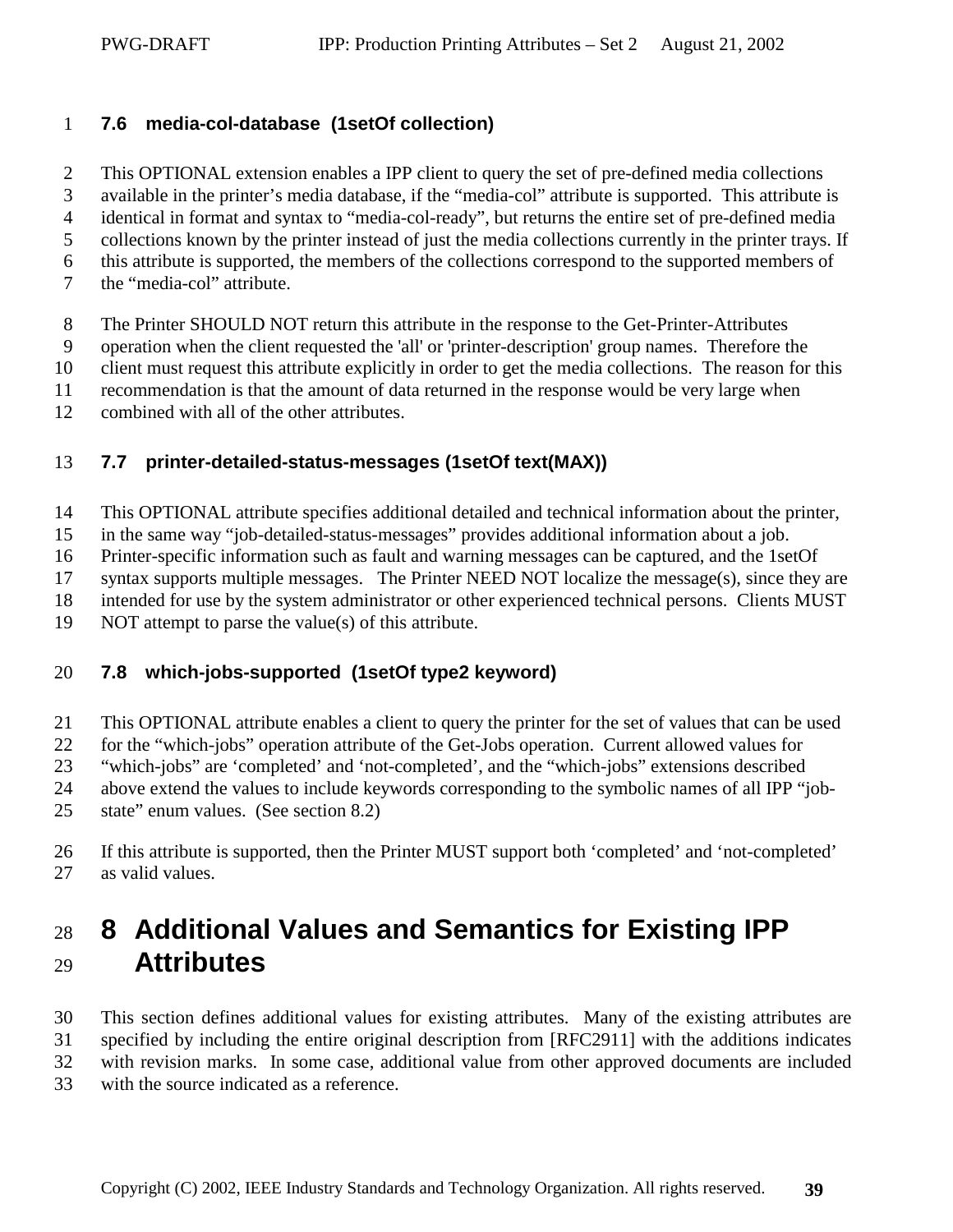### <span id="page-39-0"></span>1 **8.1 Additional values and semantics for the "pdl-override-supported" Printer**  2 **Description attribute**

- 3 The additional values are represented by revisions to the original description for "pdl-override-
- 4 supported" from [RFC2911].

### 5 **8.1.1 pdl-override-supported (type2 keyword)**

6 This REQUIRED Printer attribute expresses the ability for a particular Printer implementation to 7 either attempt to override document data instructions with IPP Job attributes or not.

- 8 This attribute takes on the following keyword values:
- 9 'attempted': This value indicates that the Printer object attempts to make the IPP 10 attribute values take precedence over embedded instructions in the document data, 11 however there is no guarantee.
- 12 'not-attempted': This value indicates that the Printer object makes no attempt to make 13 the IPP attribute values take precedence over embedded instructions in the document 14 data.
- 15 'guaranteed': This value indicates that the Printer object:
- 16 16 1) guarantees that the IPP Job Template attribute values take precedence over 17 instructions of any form embedded anywhere in the document data.
- 18 2) and guarantees that no PDL instruction is performed that does not correspond to a 19 current value in the corresponding "xxx-supported" Printer attribute. In such a 20 situation, the Printer MAY (a) abort the job, (b) stop the Printer, (c) hold the job, 21 or (d) substitute on the fly with one of the current values of its "xxx-supported" 22 attribute. This choice MAY be fixed by the implementation or configurable by 23 the system administrator and MAY depend on the attribute.
- 24 3) provides the "queue override" semantics as described below, if the "xxx-25 supported" Printer attribute is configured with only a single value.
- 26 See [RFC2911] for a full description of how this attribute interacts with and affects other IPP
- 27 attributes, especially the "ipp-attribute-fidelity" attribute.

### 28 **Additional semantics for 'guaranteed' value of "pdl-override-supported" attribute**

- 29 If a Printer's "pdl-override-supported" is 'guaranteed', then the Printer MUST follow these additional 30 semantics for Job Creation requests and Get-Job-Attributes or Get-Jobs responses.
- 31 Whether or not the client supplied the "xxx" Job attribute in the Job Creation operation, the Printer
- 32 MUST accept or reject the job based on "ipp-attribute-fidelity" as usual. However, if "ipp-attribute-
- 33 fidelity" was 'false' and the supplied "xxx" value did not match any of the "xxx-supported" values,
- 34 the Printer MUST accept the job as usual, but MUST NOT store that attribute on the Job object.
- 35 The Printer MUST return an "xxx" Job attribute in subsequent Get-Job-Attributes and Get-Jobs
- 36 responses according to the following rules: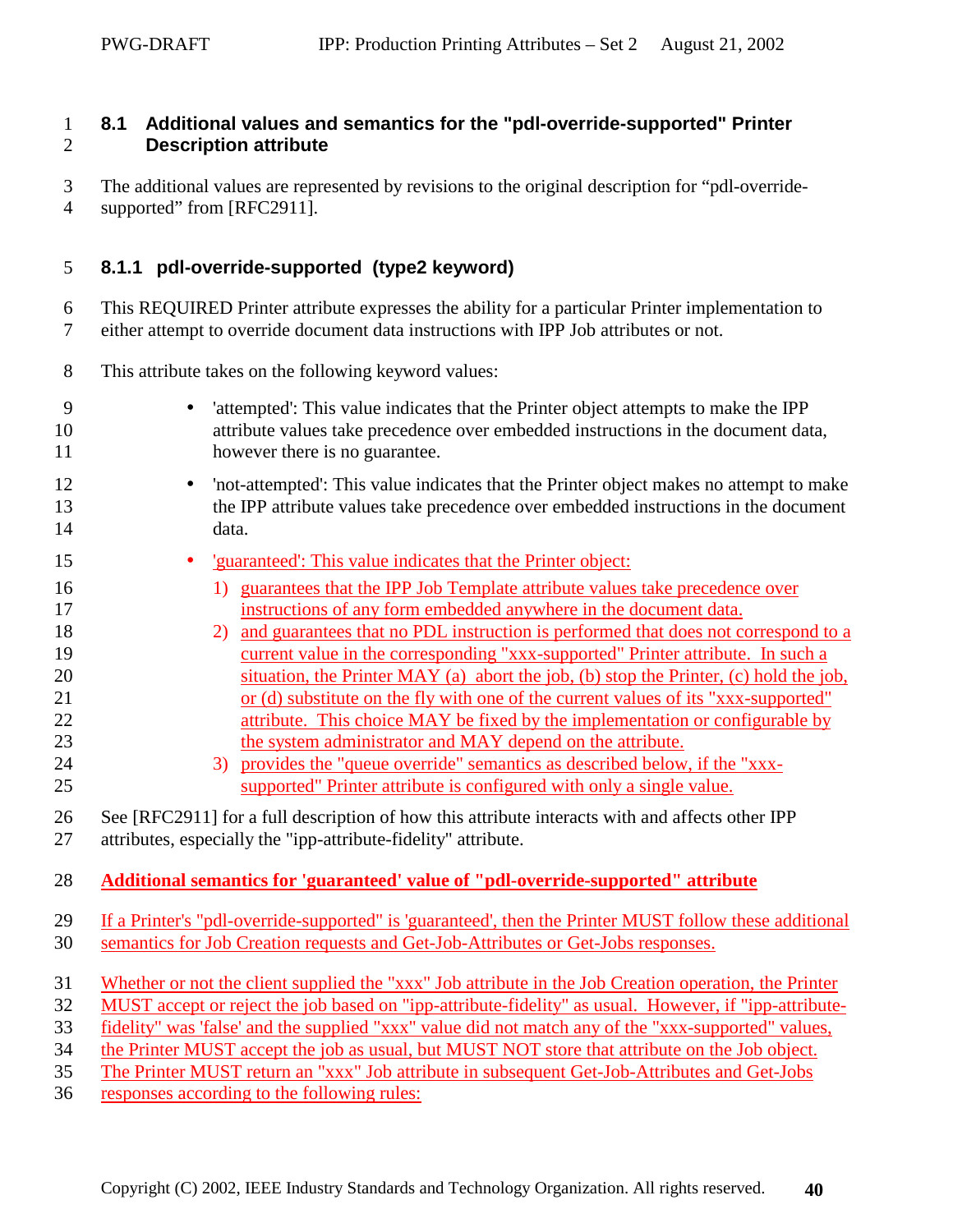| $\mathbf{1}$   | (a) If the client did not supply the "xxx" Job attribute in the Job Creation operation and the |
|----------------|------------------------------------------------------------------------------------------------|
| $\mathbf{2}$   | current value of the Printer's "xxx-supported" attribute has only a single value (the so-      |
| 3              | called queue override case), then the Printer MUST return an "xxx" attribute with that         |
| $\overline{4}$ | current single value in a Get-Job-Attributes or Get-Jobs, response, as if the client had       |
| 5              | supplied "xxx" Job attribute with that value.                                                  |
| 6              | Rationale for this new behavior: because the printed result will be the same as if the         |
| 7              | client had supplied the "xxx" Job attribute with that single value (since that value will      |
| 8              | override a corresponding PDL instruction), the response should reflect those (new)             |
| 9              | semantics.                                                                                     |
| 10             | (b) If the client did not supply the "xxx" Job attribute in the Job Creation operation and the |
| 11             | current value of the Printer's "xxx-supported" attribute has more than one value, then the     |
| 12             | Printer MUST NOT return that "xxx" attribute in a Get-Job-Attributes or Get-Jobs               |
| 13             | response.                                                                                      |
| 14             | Rationale: Same behavior as for the other values of "pdl-override-supported".                  |
| 15             | (c) If the client did supply the "xxx" Job attribute in the Job Creation operation and the     |
| 16             | current value of the Printer's "xxx-supported" attribute has only a single value (the so-      |
| 17             | called queue override case), then the Printer MUST return that "xxx" Job attribute with        |
| 18             | the Printer's current "xxx-supported" value in a Get-Job-Attributes or Get-Jobs, response,     |
| 19             | as if the client had supplied "xxx" with that value.                                           |
| 20             | Rationale for this <i>new</i> behavior: because the behavior of the Printer is to enforce that |
| 21             | "xxx" Job attribute with the Printer's current single (override) value.                        |
| 22             | (d) If the client did supply the "xxx" attribute in the Job Creation operation and the current |
| 23             | value of the Printer's "xxx-supported" attribute has more than one value and one of them       |
| 24             | match, then the Printer MUST return that "xxx" Job attribute with the client-supplied          |
| 25             | value in a Get-Job-Attributes or Get-Jobs response.                                            |
| 26             | <u>Rationale: Same behavior as for the other values of "pdl-override-supported".</u>           |
| 27             | (e) If the client did supply the "xxx" attribute in the Job Creation operation and the current |
| 28             | value of the Printer's "xxx-supported" attribute has more than one value but none of them      |
| 29             | match, then the Printer MUST NOT return that "xxx" Job attribute with the client-              |
| 30             | supplied value in a Get-Job-Attributes or Get-Jobs response. It MUST either (1) not            |
| 31             | return the attribute at all or return it with one of the supported values, depending on        |
| 32             | implementation.                                                                                |
| 33             | Rationale: Same behavior as for the other values of "pdl-override-supported".                  |
| 34             | The above five cases are represented in Table 7.                                               |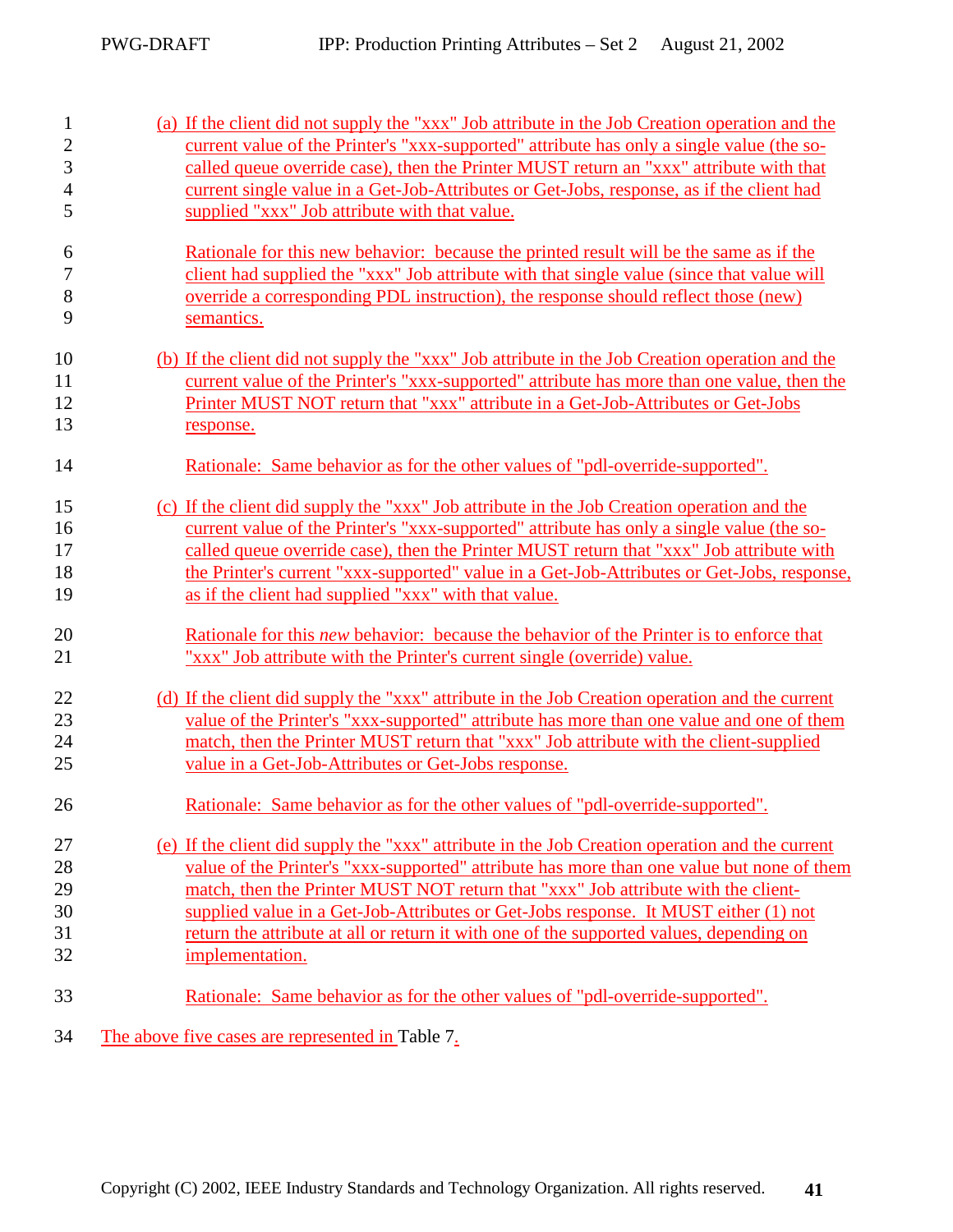<span id="page-41-0"></span>

### 1 **Table 7 - Rules for 'guaranteed' value of "pdl-override-supported" attribute**

| <b>Client supplies</b>   | <b>Printer supports</b><br>"xxx-supported" | <b>Printer's response to</b><br>Job query request                                                                   | Queue<br>override         |
|--------------------------|--------------------------------------------|---------------------------------------------------------------------------------------------------------------------|---------------------------|
| omits "xxx"              | <u>'a'</u>                                 | $"xxx" = 'a'$                                                                                                       | yes                       |
| omits "xxx"              | 'a', 'b'                                   | nothing is returned                                                                                                 | $\underline{\mathbf{no}}$ |
| supplies " $xxx" = ?$    | $\underline{a}$                            | $"xxx" = 'a'$                                                                                                       | yes                       |
| supplies " $xxx'' = 'a'$ | 'a', b'                                    | $"xxx" = 'a'$                                                                                                       | $\underline{\mathbf{no}}$ |
| supplies " $xxx'' = 'c'$ | 'a', b'                                    | either nothing is returned<br>or " $\bf{xxx}$ " = one of the<br>supported values,<br>depending on<br>implementation | $\underline{\mathbf{no}}$ |

#### 2 **Examples of queue override**

- 3 The queue override extension allows an implementation to guarantee that only advertised supported
- 4 attribute values are actually performed, and that unsupported values embedded as instructions in the
- 5 document data, will not be performed. This extension is also a further step in making a Printer

6 object indicate what it really supports in both the protocol and the PDL and what it does not, i.e.,

- 7 "truth in advertising". In other words, the absence of a value in the Printer's "xxx-supported"
- 8 attribute indicates a guarantee that the value cannot be performed.
- 9 For example, an administrator that wants to force two sided printing could set the Printer's "sides-
- 10 supported" to the two values: 'two-sided-long', 'two-sided-short' (see [RFC2911]). Thus a PDL that
- 11 contained an embedded simplex (one-sided) instruction would be overridden in one of the following
- 12 ways: (1) aborted, (2) held, or (3) automatically forced to two-sided, depending on implementation
- 13 and/or site policy.
- 14 As another example, an administrator could set up an IPP Printer that always staples by setting the
- 15 "finishings-supported" to 'staple' only, i.e. by removing the 'none' keyword value (see [RFC2911]).
- 16 In order to allow jobs not to be stapled on the same physical piece of hardware, the administrator
- 17 would use fan-in (if supported) to set up another IPP Printer that does include the 'none' keyword
- 18 value in its "finishings-supported" attribute.
- 19 The values of the Printer's "xxx-supported" attribute are not only what the Printer will accept in the
- 20 print protocol (e.g. IPP) as attributes, but also as corresponding values of embedded PDL
- 21 instructions. If a value that is not in the "xxx-supported" list is encountered in either the print
- 22 protocol or the PDL, it MUST NOT be performed (no matter what the value of "ipp-attribute-
- 23 fidelity" is).
- 24 The four combinations of unsupported IPP attribute values and unsupported PDL instruction values 25 are: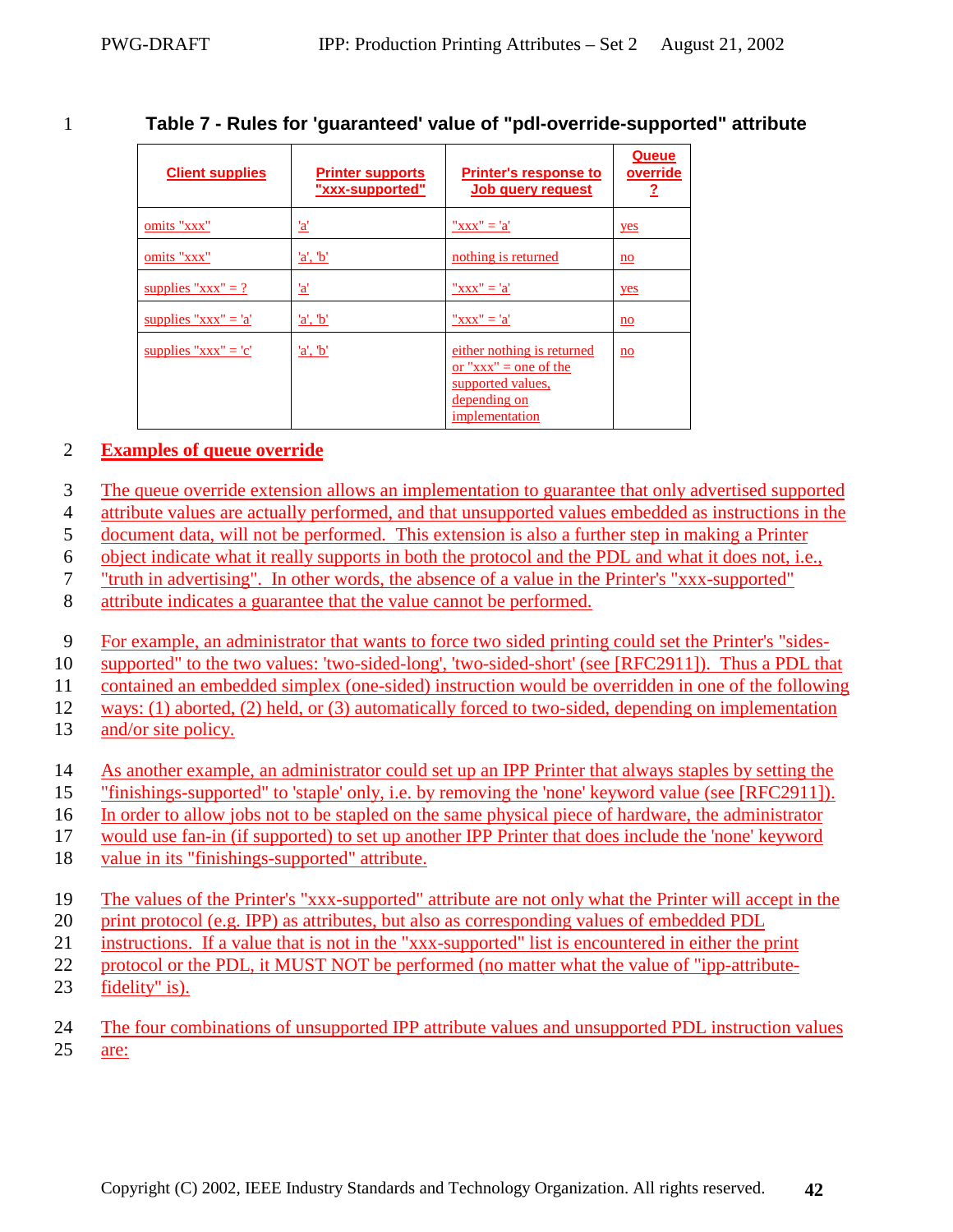<span id="page-42-0"></span>

| $\mathbf{1}$   | $(1)$ unsupported attribute value in the protocol and "ipp-attribute-fidelity" = 'false' |
|----------------|------------------------------------------------------------------------------------------|
| $\overline{2}$ | (independent of "pdl-override-supported"):                                               |
| 3              | The Printer object MUST accept the Job with the unsupported attribute value.             |
| $\overline{4}$ | However, the Printer object will always return only one of its "xxx-supported" values in |
| 5              | response to Get-Jobs or Get-Job-Attributes. Depending on implementation, the Printer     |
| 6              | can perform this substitution once at job submission time, or each time the job is       |
| 7              | queried.                                                                                 |
| 8              | $(2)$ unsupported attribute value in the protocol and "ipp-attribute-fidelity" = 'true'  |
| 9              | (independent of "pdl-override-supported"):                                               |
| 10             | The Printer MUST reject the job.                                                         |
| 11             | (3) unsupported embedded instruction value in the PDL and "pdl-override-supported" $=$   |
| 12             | 'attempted' or 'not-attempted' (and independent of "ipp-attribute-fidelity"):            |
| 13             | When an implementation encounters a value that is not in the "xxx-supported" list, it    |
| 14             | makes no special action and allows it to be performed. See the definition of "Supports"  |
| 15             | in [RFC2911] that indicates that performing a PDL instruction that is not supported in   |
| 16             | the protocol is an allowed behavior.                                                     |
| 17             | (4) (new case) unsupported embedded instruction value in the PDL and "pdl-override-      |
| 18             | $supported" = 'guaranteed' (and independent of "ipp-attribute-fidelity")$ :              |
| 19             | The unsupported embedded instruction value MUST NOT be performed. The behavior           |
| 20             | is implementation-dependent if an unsupported embedded instruction value is              |
| 21             | encountered. For example, the Printer MAY abort the job or substitute on the fly with    |
| 22             | one of the current values of its "xxx-supported" attribute. This choice MAY be fixed by  |
| 23             | the implementation or configurable by the system administrator and MAY depend on the     |
| 24             | <b>Job Template attribute.</b>                                                           |

#### 25 **8.2 Additional values for the "which-jobs" Operation attribute and the "which-jobs-**26 **supported" Printer Description attribute**

27 This section defines additional values for the IPP "which-jobs" (type2 keyword) Operation attribute 28 of the Get-Jobs operation (see [RFC2911] section 3.2.6) and the "which-jobs-supported" (1setOf 29 type2 keyword) Printer Description attribute (see section [7.8\)](#page-38-0) to include keywords corresponding to 30 the symbolic names of all IPP "job-state" enum values (see [RFC2911] section 4.3.7) and an 'all' 31 value.

32 The additional values are represented by revisions to the original description for "which-jobs" from 33 [RFC2911]. The [RFC2911] values for "which-jobs" are 'completed' and 'not-completed'.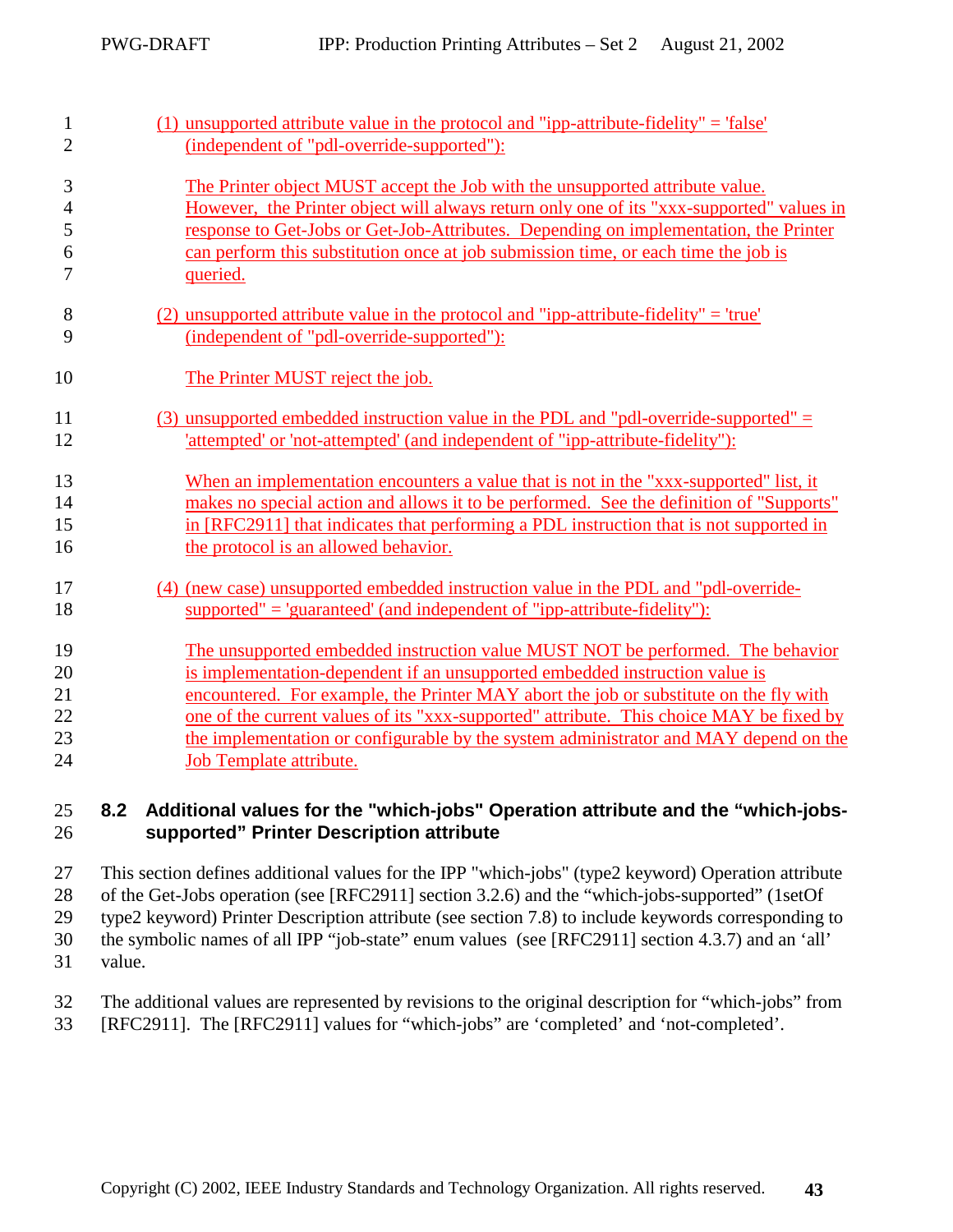#### <span id="page-43-0"></span>1 **8.2.1 which-jobs (type2 keyword)**

2 The client OPTIONALLY supplies this attribute in the Get-Jobs operation. The Printer object

- 3 MUST support this attribute. It indicates which Job objects MUST be returned by the Printer object 4 in the Get-Jobs Request.
- 5 The values for this attribute are:
- 6 **'completed'**: This includes any Job object whose state is 'completed', 'canceled', or 'aborted'. 7 **'not-completed'**: This includes any Job object whose state is 'pending', 'processing', 8 'processing-stopped', or 'pending-held'. 9 **'pending'**: This includes any Job object whose state is 'pending'. This value corresponds to the
- 10 symbolic name of the corresponding value for the "job-state" attribute.
- 11 **'pending-held'**: This includes any Job object whose state is 'pending-held'. This value 12 corresponds to the symbolic name of the corresponding value for the "job-state" 13 attribute.
- 14 **'processing'**: This includes any Job object whose state is 'processing'. This value corresponds 15 to the symbolic name of the corresponding value for the "job-state" attribute.
- 16 **'processing-stopped'**: This includes any Job object whose state is 'processing-stopped'. This 17 value corresponds to the symbolic name of the corresponding value for the "job-state" 18 attribute.
- 19 **'canceled'**: This includes any Job object whose state is 'canceled'. This value corresponds to 20 the symbolic name of the corresponding value for the "job-state" attribute.
- 21 **'aborted'**: This includes any Job object whose state is 'aborted'. This value corresponds to the 22 symbolic name of the corresponding value for the "job-state" attribute.
- 23 **'all'**: This includes all Job objects, that is any Job object that is considered 'completed' or 'not-24 completed as defined by these values above.
- 25 A Printer object MUST support both the 'completed' and 'not-completed' values. However, if the
- 26 implementation does not keep jobs in the 'completed', 'canceled', and 'aborted' states, then it returns
- 27 no jobs when the 'completed' value is supplied.
- 28 If a client supplies some other value, the Printer object MUST copy the attribute and the
- 29 unsupported value to the Unsupported Attributes response group, reject the request, and return the
- 30 'client-error-attributes-or-values-not-supported' status code.
- 31 If the client does not supply this attribute, the Printer object MUST respond as if the client had
- 32 supplied the attribute with a value of 'not-completed'.
- 33 For the order that Jobs are returned, see the description of the Get-Jobs Response in [RFC2911].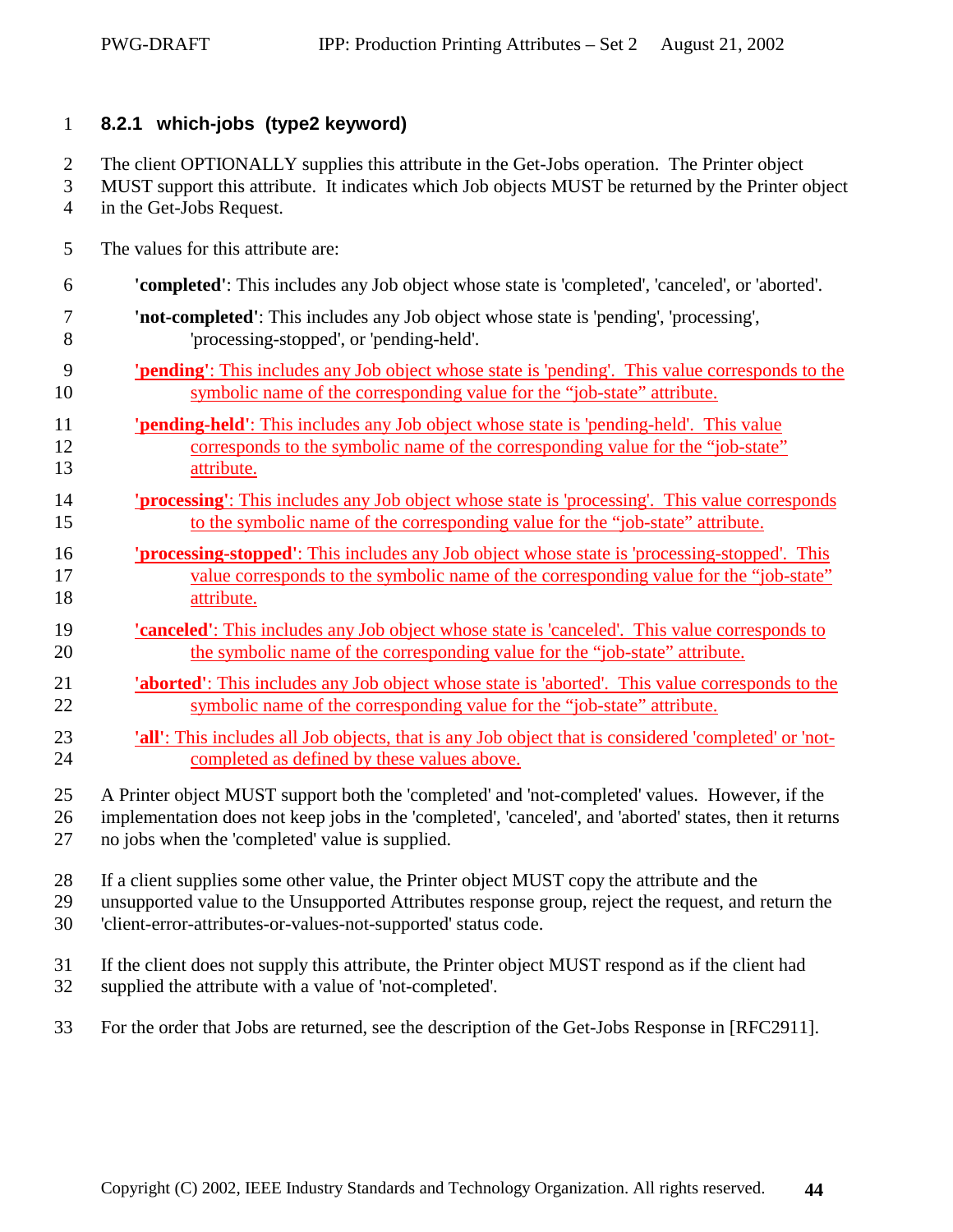### <span id="page-44-0"></span>1 **8.3 Additional values and semantics for the "job-state-reasons" Job Description**  2 **attribute**

- 3 The additional values and semantics are represented by revisions to the original description for "job-
- 4 state-reasons" in [RFC2911] section 4.3.8 and the values defined in [ops-set2], [prod-print], and
- 5 [override].

### 6 **8.3.1 job-state-reasons (1setOf type2 keyword)**

- 7 This REQUIRED attribute provides additional information about the job's current state, i.e.,
- 8 information that augments the value of the job's "job-state" attribute.
- 9 These values MAY be used with any job state or states for which the reason makes sense. Some of
- 10 these value definitions indicate conformance requirements; the rest are OPTIONAL. Furthermore,
- 11 when implemented, the Printer MUST return these values when the reason applies and MUST NOT
- 12 return them when the reason no longer applies whether the value of the Job's "job-state" attribute
- 13 changed or not. When the Job does not have any reasons for being in its current state, the value of
- 14 the Job's "job-state-reasons" attribute MUST be 'none'.
- 15 Note: While values cannot be added to the 'job-state' attribute without impacting deployed clients
- 16 that take actions upon receiving "job-state" values, it is the intent that additional "job-state-reasons"
- 17 values can be defined and registered without impacting such deployed clients. In other words, the
- 18 "job-state-reasons" attribute is intended to be extensible.
- 19 The following standard keyword values are defined. For ease of understanding, the values are
- 20 presented in the order in which the reasons are likely to occur (if implemented), starting with the
- 21 'none' value:
- 22 **'none'**: There are no reasons for the job's current state. This state reason is semantically 23 equivalent to "job-state-reasons" without any value and MUST be used when there is no 24 other value, since the 1setOf attribute syntax requires at least one value. [RFC2911]
- 25 **'job-hold-until-specified'**: The value of the job's "job-hold-until" attribute was specified with 26 a time period that is still in the future. The job MUST NOT be a candidate for 27 processing until this reason is removed and there are no other reasons to hold the job. 28 This value SHOULD be supported if the "job-hold-until" Job Template attribute is 29 supported. [RFC2911]
- 30 **'job-password-wait'**: The job is currently being held until the correct password is entered at 31 the device. If the "job-password" Operation attribute (See section [4.1\)](#page-13-0) is supported, this 32 value MUST be supported.
- 33 **'proof-print-wait'**: The job is currently being held until the operator verifies the output of the 34 proof print and performs a Release-Job operation. If the "proof-print" Job Template 35 attribute (See section [5.9\)](#page-32-0) is supported, this value MUST be supported.
- 36 **'resources-are-not-supported'**: At least one of the resources needed by the job, such as media, 37 fonts, resource objects, etc., is not supported on any of the physical printers for which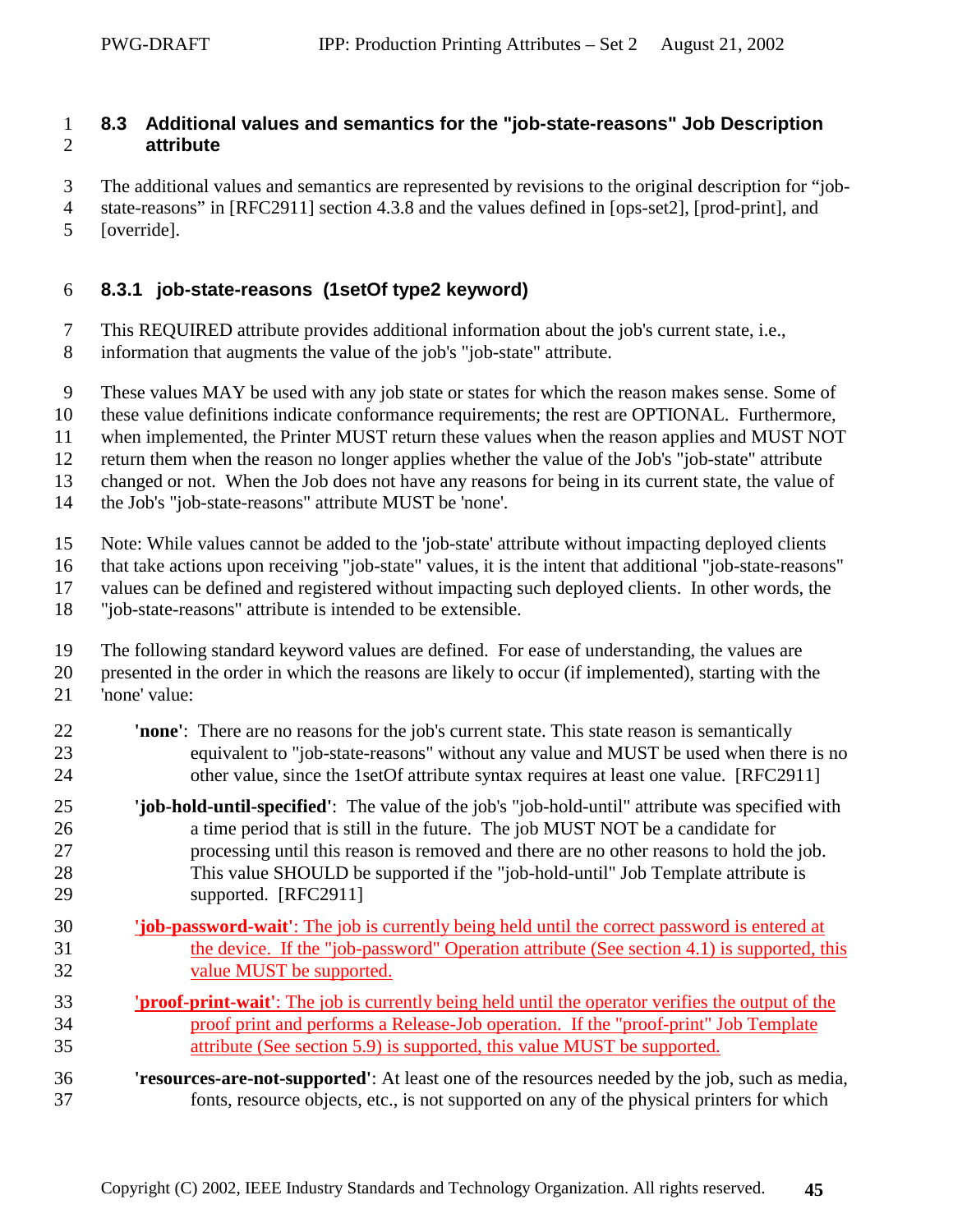| $\mathbf{1}$   | the job is a candidate. This condition MAY be detected when the job is accepted, or                          |
|----------------|--------------------------------------------------------------------------------------------------------------|
| $\overline{c}$ | subsequently while the job is pending or processing, depending on implementation. The                        |
| 3              | job may (1) remain in its current state, (2) be moved to the 'pending-held' state,                           |
| $\overline{4}$ | depending on implementation and/or job scheduling policy, or (3) scheduled normally,                         |
| 5              | but the Printer is put into the 'stopped' state when the job is attempted to be processed on                 |
| 6              | the Printer. This value is intended for use with an implementation that supports the                         |
| 7              | "user-defined-values-supported" Printer attribute (defined in [prod-print]) which allows                     |
| 8              | a job to be accepted with an unsupported 'name' value. [prod-print]                                          |
| 9              | 'resources-are-not-ready': At least one of the resources needed by the job, such as media,                   |
| 10             | fonts, resource objects, etc., is not ready on any of the physical printer's for which the                   |
| 11             | job is a candidate. This condition MAY be detected when the job is accepted, or                              |
| 12             | subsequently while the job is pending or processing, depending on implementation. The                        |
| 13             | job may remain in its current state or be moved to the 'pending-held' state, depending on                    |
| 14             | implementation and/or job scheduling policy. [RFC2911]                                                       |
| 15             | 'job-incoming': Either (1) the Printer has accepted the Create-Job operation and is expecting                |
| 16             | additional Send-Document and/or Send-URI operations or (2) the Printer is                                    |
| 17             | retrieving/accepting document data as a result of a Print-Job, Print-URI, Send-                              |
| 18             | Document or Send-URI operation. [RFC2911]                                                                    |
| 19             | <b><u>job-spooling': Same as 'job-incoming' with the specialization that the Printer is spooling the</u></b> |
| 20             | document data before processing it. This value corresponds to the 'spool' or 'automatic'                     |
| 21             | value of the "job-spooling-supported" Printer Description attribute.                                         |
| 22             | <b><u>job-streaming': Same as 'job-incoming' with the specialization that the Printer is processing</u></b>  |
| 23             | the document data as it is being received (that is, the job is not being spooled, but rather                 |
| 24             | is being processed in chunks by the output device and is being imaged during                                 |
| 25             | reception). This value corresponds to the 'stream' or 'automatic' value of the "job-                         |
| 26             | spooling-supported" Printer Description attribute.                                                           |
| 27             | 'job-data-insufficient': The Create-Job operation has been accepted by the Printer, but the                  |
| 28             | Printer is expecting additional document data before it can move the job into the                            |
| 29             | 'processing' state. If a Printer starts processing before it has received all data, the Printer              |
| 30             | removes the 'job-data-insufficient' reason, but the 'job-incoming' remains. If a Printer                     |
| 31             | starts processing after it has received all data, the Printer removes the 'job-data-                         |
| 32             | insufficient' reason and the 'job-incoming' at the same time. [RFC2911]                                      |
| 33             | 'unsupported-compression': The job was aborted by the system because the Printer                             |
| 34             | determined while attempting to decompress the document-data's that the compression is                        |
| 35             | actually not among those supported by the Printer. This value MUST be supported,                             |
| 36             | since "compressions is a REQUIRED operation attribute. [RFC2911]                                             |
| 37             | 'compression-error': The job was aborted by the system because the Printer encountered an                    |
| 38             | error in the document-data while decompressing it. If the Printer posts this reason, the                     |
| 39             | document-data has already passed any tests that would have led to the 'unsupported-                          |
| 40             | compression' job-state-reason. [RFC2911]                                                                     |
| 41             | <b>'document-access-error':</b> After accepting a Print-URI or Send-URI request, the Printer could           |
| 42             | not access one or more documents passed by reference. This reason is intended to cover                       |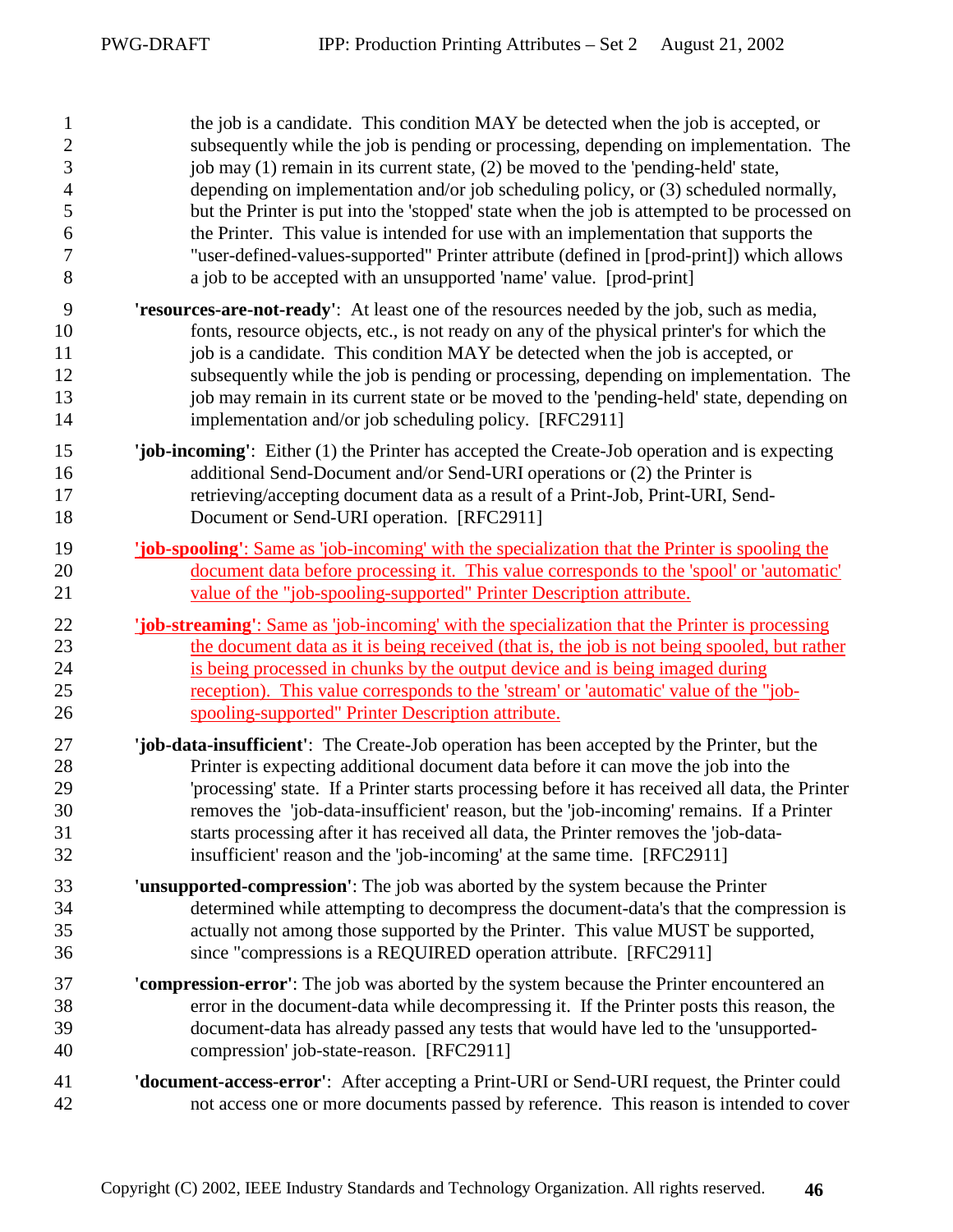1 any file access problem, including file does not exist and access denied because of an 2 access control problem. The Printer MAY also indicate the document access error using 3 the "job-document-access-errors" Job Description attribute (see the description of "job-4 document-access-errors" above). Whether the Printer aborts the job and moves the job 5 to the 'aborted' job state or prints all documents that are accessible and moves the job to 6 the 'completed' job state and adds the 'completed-with-errors' value in the job's "job-7 state-reasons" attribute depends on implementation and/or site policy. This value 8 SHOULD be supported if the Print-URI or Send-URI operations are supported. 9 [RFC2911] 10 **'unsupported-document-format'**: The job was aborted by the system because the document-11 data's document-format is not among those supported by the Printer. If the client 12 specifies the document-format as 'application/octet-stream', the printer MAY abort the 13 job and post this reason even though the format is a member of the "document-format-14 supported" printer attribute, but not among the auto-sensed document-formats. This 15 value MUST be supported, since "document-format" is a REQUIRED operation 16 attribute. [RFC2911] 17 **'document-format-error'**: The job was aborted by the system because the Printer encountered 18 an error in the document-data while processing it. If the Printer posts this reason, the 19 document-data has already passed any tests that would have led to the 'unsupported-20 document-format' job-state-reason. [RFC2911] 21 **'submission-interrupted'**: The job was not completely submitted for some unforeseen reason, 22 such as: (1) the Printer has crashed before the job was closed by the client, (2) the 23 Printer or the document transfer method has crashed in some non-recoverable way 24 before the document data was entirely transferred to the Printer, (3) the client crashed or 25 failed to close the job before the time-out period. See the description of the "multiple-26 operation-time-out" Printer Description attribute in [RFC2911] section 4.3.31. 27 [RFC2911] 28 **'job-outgoing'**: The Printer is transmitting the job to the output device. [RFC2911] 29 **'job-scheduling'**: The printer is in the process of scheduling the processing for the job. 30 **'job-queued'**: Job is in the 'processing' state, but more specifically, the Printer has queued the 31 document data. [RFC2911] 32 **'job-transforming'**: Job is in the 'processing' state, but more specifically, the Printer is 33 interpreting document data and producing another electronic representation. [RFC2911] 34 **'job-interpreting'**: Job is in the 'processing' state, but more specifically, the Printer is 35 interpreting the document data. [RFC2911] 36 **'job-queued-for-marker'**: Job is in any of the 'pending-held', 'pending', or 'processing' states, 37 but more specifically, the Printer has completed enough processing of the document to 38 be able to start marking and the job is waiting for the marker. Systems that require 39 human intervention to release jobs using the Release-Job operation, put the job into the 40 'pending-held' job state. Systems that automatically select a job to use the marker put 41 the job into the 'pending' job state or keep the job in the 'processing' job state while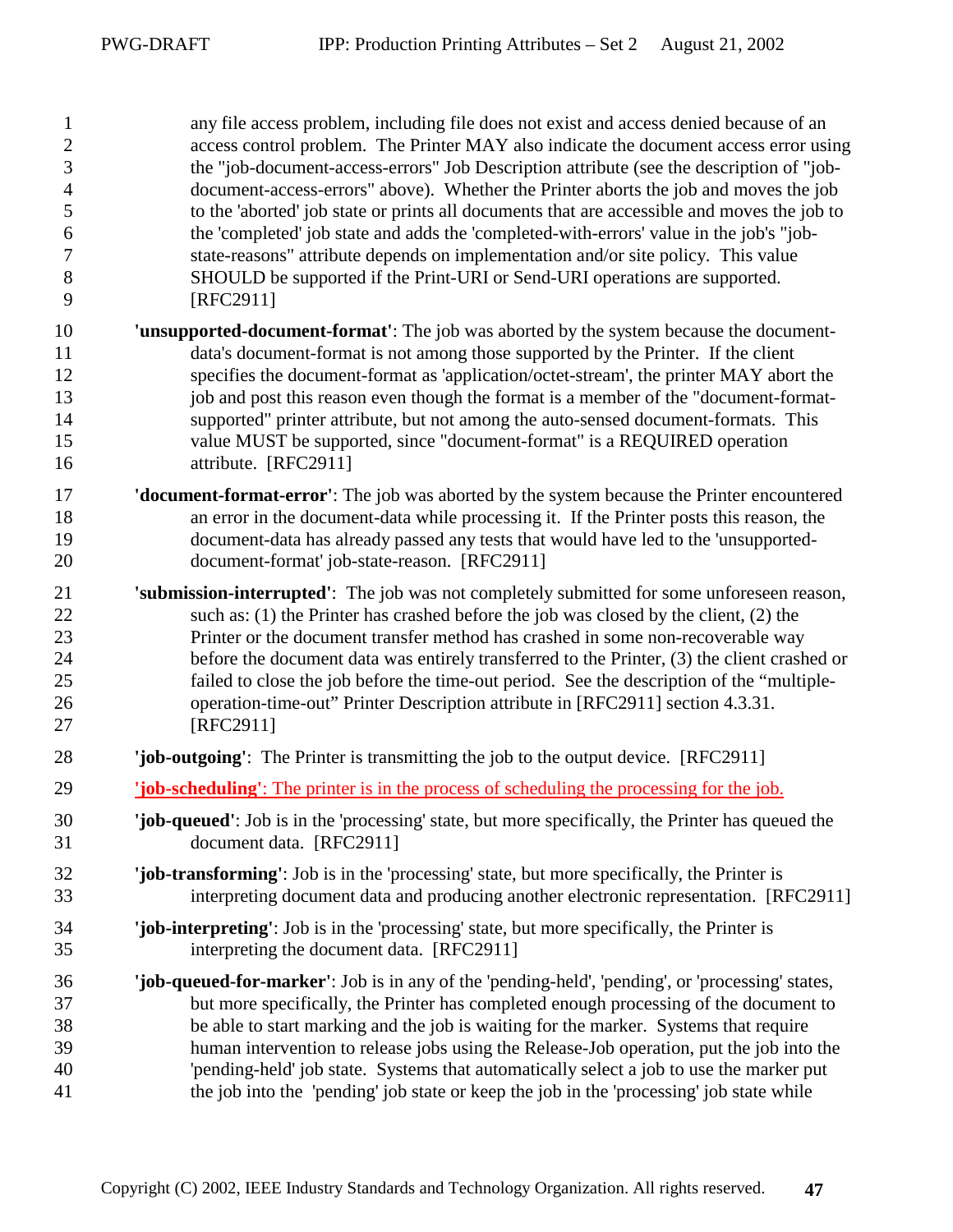| $\mathbf{1}$   | waiting for the marker, depending on implementation. All implementations put the job                         |
|----------------|--------------------------------------------------------------------------------------------------------------|
| $\overline{2}$ | into (or back into) the 'processing' state when marking does begin. [RFC2911]                                |
| 3              | 'job-printing': The output device is marking media. This value is useful for Printers which                  |
| $\overline{4}$ | spend a great deal of time processing (1) when no marking is happening and then want                         |
| 5              | to show that marking is now happening or (2) when the job is in the process of being                         |
| 6              | canceled or aborted while the job remains in the 'processing' state, but the marking has                     |
| 7              | not yet stopped so that impression or sheet counts are still increasing for the job.                         |
| 8              | [RFC2911]                                                                                                    |
| 9              | 'printer-stopped-partly': The value of the Printer's "printer-state-reasons" attribute contains              |
| 10             | the value 'stopped-partly'. [RFC2911]                                                                        |
| 11             | 'printer-stopped': The value of the Printer's "printer-state" attribute is 'stopped'. [RFC2911]              |
| 12             | <b>job-suspending</b> : The printer is in the process of moving the job from a processing condition          |
| 13             | to a suspended condition where other jobs can be processed.                                                  |
| 14             | "job-suspended": The job has been suspended while processing using the Suspend-Current-Job                   |
| 15             | operation and other jobs can be processed on the Printer. The Job can be resumed using                       |
| 16             | the Resume-Job operation which removes this value. [ops-set2]                                                |
| 17             | <b>job-suspended-by-operator'</b> : The job has been indefinitely suspended by the printer operator.         |
| 18             | <b>job-suspended-by-user':</b> The job has been indefinitely suspended by the user.                          |
| 19             | <b>The Super System</b> is The job has been indefinitely suspended by the Printer's system                   |
| 20             | software during normal processing of the job.                                                                |
| 21             | <b><u>job-resuming':</u></b> The printer is in the process of moving the job from a suspended condition to a |
| 22             | candidate for processing.                                                                                    |
| 23             | 'job-canceled-by-user': The job was canceled by the owner of the job using the Cancel-Job                    |
| 24             | request, i.e., by a user whose authenticated identity is the same as the value of the                        |
| 25             | originating user that created the Job object, or by some other authorized end-user, such                     |
| 26             | as a member of the job owner's security group. This value SHOULD be supported.                               |
| 27             | [RFC2911]                                                                                                    |
| 28             | 'job-canceled-by-operator': The job was canceled by the operator using the Cancel-Job                        |
| 29             | request, i.e., by a user who has been authenticated as having operator privileges                            |
| 30             | (whether local or remote). If the security policy is to allow anyone to cancel anyone's                      |
| 31             | job, then this value may be used when the job is canceled by other than the owner of the                     |
| 32             | job. For such a security policy, in effect, everyone is an operator as far as canceling jobs                 |
| 33             | is concerned. This value SHOULD be supported if the implementation permits                                   |
| 34             | canceling by other than the owner of the job. [RFC2911]                                                      |
| 35             | 'job-canceled-at-device': The job was canceled by an unidentified local user, i.e., a user at a              |
| 36             | console at the device. This value SHOULD be supported if the implementation                                  |
| 37             | supports canceling jobs at the console. [RFC2911]                                                            |
| 38             | <b>'aborted-by-system'</b> : The job (1) is in the process of being aborted, (2) has been aborted by         |
| 39             | the system and placed in the 'aborted' state, or (3) has been aborted by the system and                      |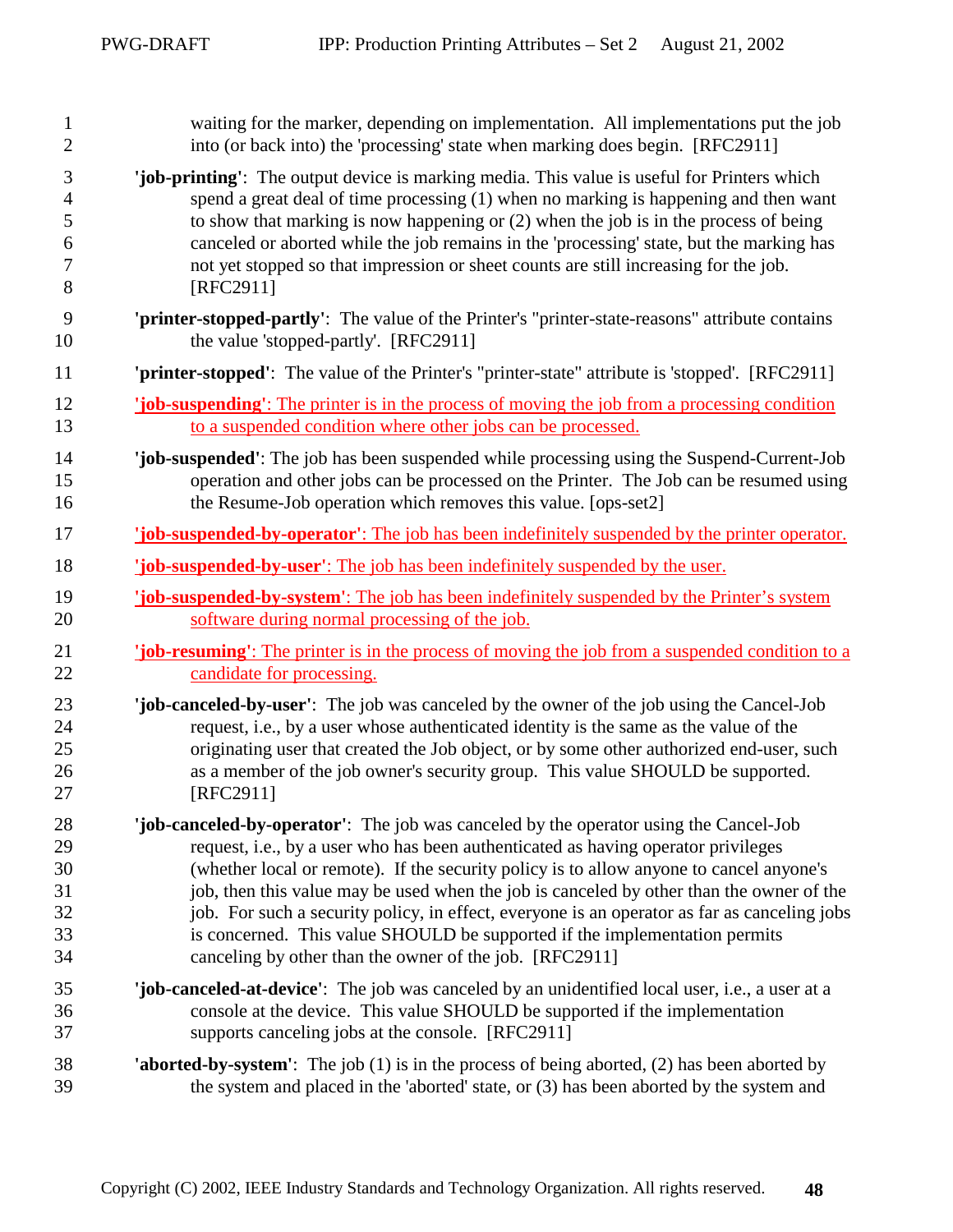| $\mathbf{1}$   | placed in the 'pending-held' state, so that a user or operator can manually try the job                      |
|----------------|--------------------------------------------------------------------------------------------------------------|
| $\mathfrak{2}$ | again. This value SHOULD be supported. [RFC2911]                                                             |
| 3              | 'processing-to-stop-point': The requester has issued a Cancel-Job operation or the Printer                   |
| $\overline{4}$ | object has aborted the job, but is still performing some actions on the job until a                          |
| 5              | specified stop point occurs or job termination/cleanup is completed.                                         |
| 6              | If the implementation requires some measurable time to cancel the job in the                                 |
| 7              | 'processing' or 'processing-stopped' job states, the IPP object MUST use this value to                       |
| 8              | indicate that the Printer object is still performing some actions on the job while the job                   |
| 9              | remains in the 'processing' or 'processing-stopped' state. After all the job's job                           |
| 10             | description attributes have stopped incrementing, the Printer object moves the job from                      |
| 11             | the 'processing' state to the 'canceled' or 'aborted' job states. [RFC2911]                                  |
| 12             | 'service-off-line': The Printer is off-line and accepting no jobs. All 'pending' jobs are put into           |
| 13             | the 'pending-held' state. This situation could be true if the service's or document                          |
| 14             | transform's input is impaired or broken. [RFC2911]                                                           |
| 15             | 'job-warnings-detected': If the Printer supports the value 'job-warnings-detected', the Printer              |
| 16             | MUST add it to "job-state-reasons" when it generates the first warning message. That is,                     |
| 17             | a single occurrence of this value is present in the "job-state-reasons" if the Printer has                   |
| 18             | generated one or more warnings. [override]                                                                   |
| 19             | 'job-completed-successfully': The job completed successfully. There were no warnings or                      |
| 20             | errors in printing and no errors in saving. This value SHOULD be supported.                                  |
| 21             | [RFC2911]                                                                                                    |
| 22             | 'job-completed-with-warnings': The print part of the job completed with warnings (whether                    |
| 23             | or not there were save errors). This value SHOULD be supported if the implementation                         |
| 24             | detects warnings. [RFC2911]                                                                                  |
| 25             | 'job-completed-with-errors': The print part of the job completed with errors (and possibly                   |
| 26             | warnings too) (whether or not there were save errors). This value SHOULD be                                  |
| 27             | supported if the implementation detects errors. [RFC2911]                                                    |
| 28             | <b>job-saving</b> : The printer is transmitting the job to the save location. This is similar to the 'job-   |
| 29             | printing' value.                                                                                             |
| 30             | 'job-saved-successfully': The job was successfully saved.                                                    |
| 31             | <b><u>job-save-error':</u></b> The job didnot save successfully (whether or not it was printed successfully, |
| 32             | printed with warnings, printed with errors, or not printed). The Printer MUST ensure                         |
| 33             | that none of the saved job is accessible, if it was unable to successfully save all of the                   |
| 34             | <u>job.</u>                                                                                                  |
| 35             | 'job-restartable': This job is retained (see the description of "job-state" above, specifically              |
| 36             | "Partitioning of Job States") and is currently able to be restarted using the Restart-Job                    |
| 37             | operation (see [RFC2911]). If 'job-restartable' is a value of the job's "job-state-reasons"                  |
| 38             | attribute, then the IPP object MUST accept a Restart-Job operation for that job. This                        |
| 39             | value SHOULD be supported if the Restart-Job operation is supported. [RFC2911]                               |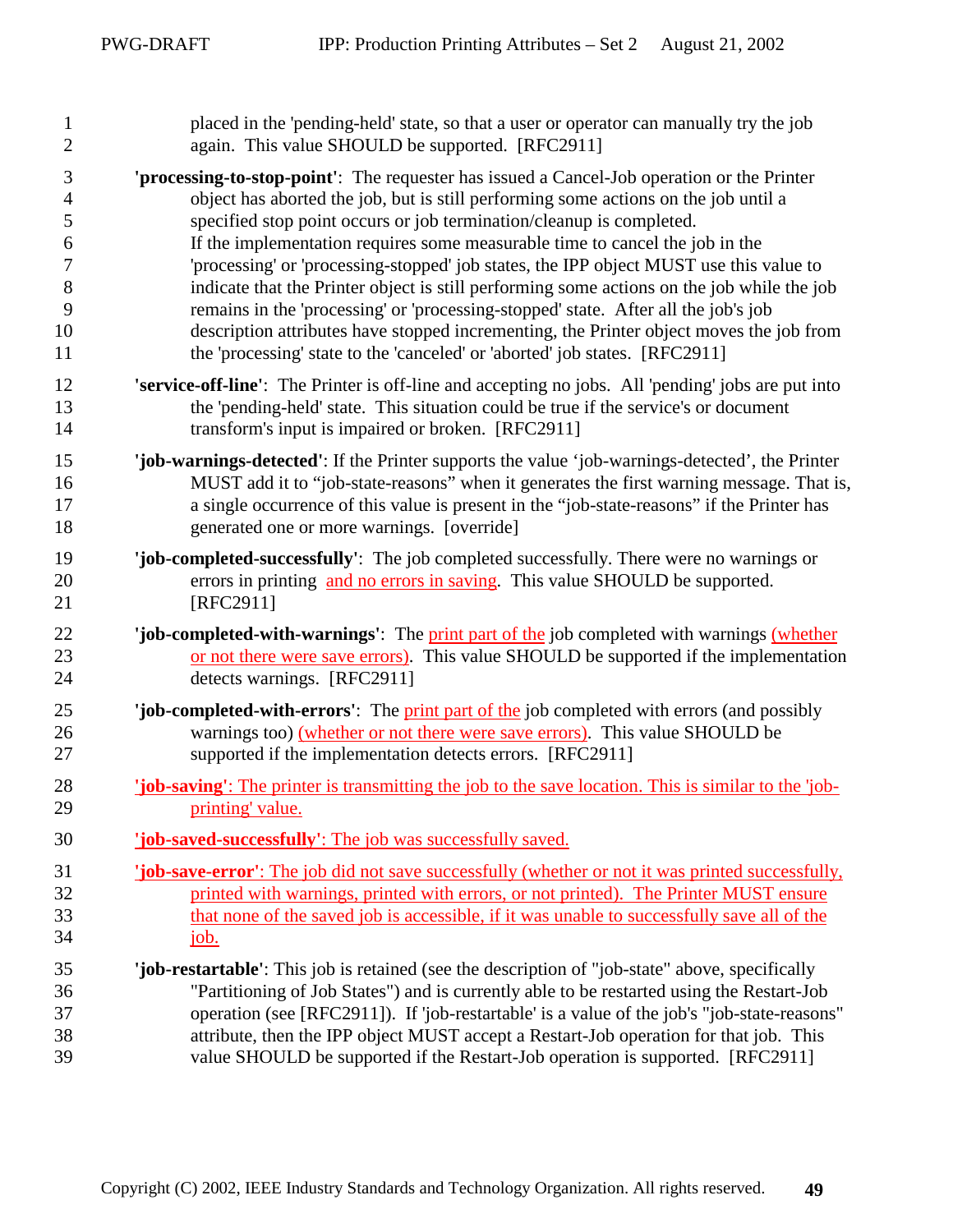<span id="page-49-0"></span>1 **'queued-in-device'**: The job has been forwarded to a device or print system that is unable to 2 send back status. The Printer sets the job's "job-state " attribute to 'completed' and adds 3 the 'queued-in-device' value to the job's "job-state-reasons" attribute to indicate that the 4 Printer has no additional information about the job and never will have any better 5 information. See the description of the "job-state" attribute above, specifically the 6 portion on "Forwarding Servers". [RFC2911]

7 NOTE: The semantics of this attribute or the set of valid values may be different for different 8 document formats.

#### 9 **Additional Semantics for "job-state-reasons" attribute for Job Save and Reprint**  10 **Capability**

- 11 This section defines additional values that are defined in support of the Job Save and Reprint
- 12 Capability (see section [3.3,](#page-12-0) and the description of the "job-save-disposition" attribute in section [5.7\)](#page-20-0).
- 13 Many of the existing "job-state-reasons" attribute values can apply to a 'save-only' job as well as a
- 14 job submitted for printing. If the value of the "job-disposition" attribute is 'save-only', the "job-
- 15 state-reasons" attribute MAY be set with existing values such as 'job-incoming', 'resources-are-not-
- 16 ready' (such as a font), 'job-interpreting', and 'job-queued'. Likewise, errors that occur on a saved
- 17 job MAY have existing "job-state-reasons" attribute values such as 'job-data-insufficient',
- 18 'document-access-error', 'submission-interrupted', 'job-canceled-by-user', 'aborted-by-system', etc.
- 19 There are also new two new "job-state-reasons" keyword values required that support a saved job --
- 20 'job-saving' and 'job-save-error' -- and these have been added to the list defined above. The existing
- 21 'job-completed-successfully', job-completed-with-warnings', and 'job-completed-with-errors'
- 22 values are also clarified in the list above for implementations that support the Job Save and Reprint
- 23 Capability, in such a way that these values remain compatible with Printers and clients that do not
- 24 support job saving.
- 25 Table 8 enumerates the possible combinations of print and save success, warning, and error
- 26 conditions. Note that two values occur only when there are print warnings/errors and a save error.
- 

# 27 **Table 8 - Values of "job-state-reasons" attribute for various job conditions**

|                         | <b>Not saving</b>                 | <b>Save was</b><br>successful     | <b>Save was</b><br>unsuccessful                        |
|-------------------------|-----------------------------------|-----------------------------------|--------------------------------------------------------|
| <b>Not</b><br>printing  | $\langle$ not possible $\rangle$  | 'job-completed-<br>successfully'  | 'job-save-error'                                       |
| <b>Print successful</b> | 'job-completed-<br>successfully'  | 'job-completed-<br>successfully   | 'iob-save-error'                                       |
| <b>Print warnings</b>   | 'job-completed-<br>with-warnings' | 'job-completed-<br>with-warnings' | 'job-completed-<br>with-warnings',<br>'job-save-error' |
| <b>Print</b><br>errors  | 'job-completed-<br>with-errors'   | 'job-completed-<br>with-errors'   | 'job-completed-<br>with-errors'.<br>'job-save-error'   |
| <b>Print warnings</b>   | 'iob-completed-                   | 'job-completed-                   | 'job-completed-                                        |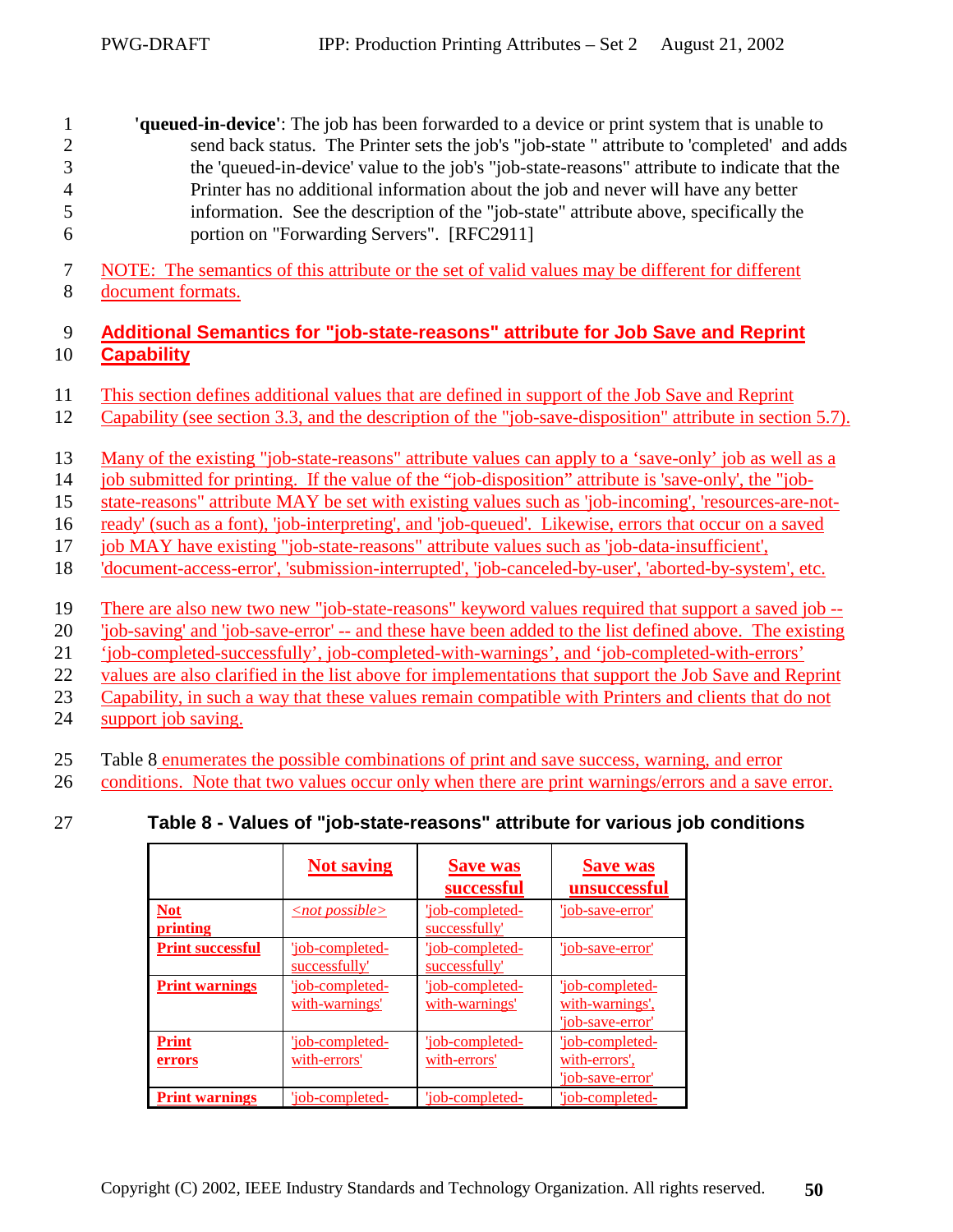| and errors<br>w |  | w1t<br>`Y'S |
|-----------------|--|-------------|
|-----------------|--|-------------|

1

### 2 **8.4 Additional semantics for the IPP "media-col" Job Template Attribute**

3 The following member attributes in Table 9 and their semantic descriptions have been added to the

- 4 existing IPP "media-col" Job Template attribute.
- 5
- 

#### 6 **Table 9 – Additional "media-col" member attributes**

| <b>Member Attribute</b><br><b>Name</b> | <b>Attribute Syntax</b>            | <b>Request</b> | <b>Printer</b><br><b>Support</b> |
|----------------------------------------|------------------------------------|----------------|----------------------------------|
| media-tooth                            | type3 keyword $\vert$<br>name(MAX) | <b>MAY</b>     | <b>MAY</b>                       |
| media-grain                            | type3 keyword $\vert$<br>name(MAX) | <b>MAY</b>     | <b>MAY</b>                       |
| media-material                         | type3 keyword $\vert$<br>name(MAX) | <b>MAY</b>     | <b>MAY</b>                       |
| media-thickness                        | integer(1:MAX)                     | <b>MAY</b>     | <b>MAY</b>                       |

7 The "media-col" collection member attributes definitions are:

# 8 **8.4.1 media-tooth (type3 keyword | name(MAX))**

9 The "media-tooth" member attribute indicates the desired tooth (or roughness) of the media being 10 specified. The source for this attribute is DPA.

11 The tooth of a medium is particularly important for those marking engines that use pens (e.g.

12 plotters) to mark the medium. The type of pen used shall match the tooth of the medium for best

13 resolution.

#### 14 Standard keyword values for "media-tooth" are:

| Keyword  | <b>Description</b>                                                |
|----------|-------------------------------------------------------------------|
| 'fine'   | The specified media should have a fine tooth or smooth finish.    |
| 'medium' | The specified media should have a medium tooth or regular finish. |
| 'coarse' | The specified media should have a coarse tooth or rough finish.   |

15 The Administrator can define a custom media tooth using the 'name' (MAX) attribute syntax of the

- 16 "media-tooth-supported" (1setOf (type3 keyword | name(MAX))) Printer attribute. Note: as with
- 17 other Job Template and member attributes, the user can also supply user-defined tooth names that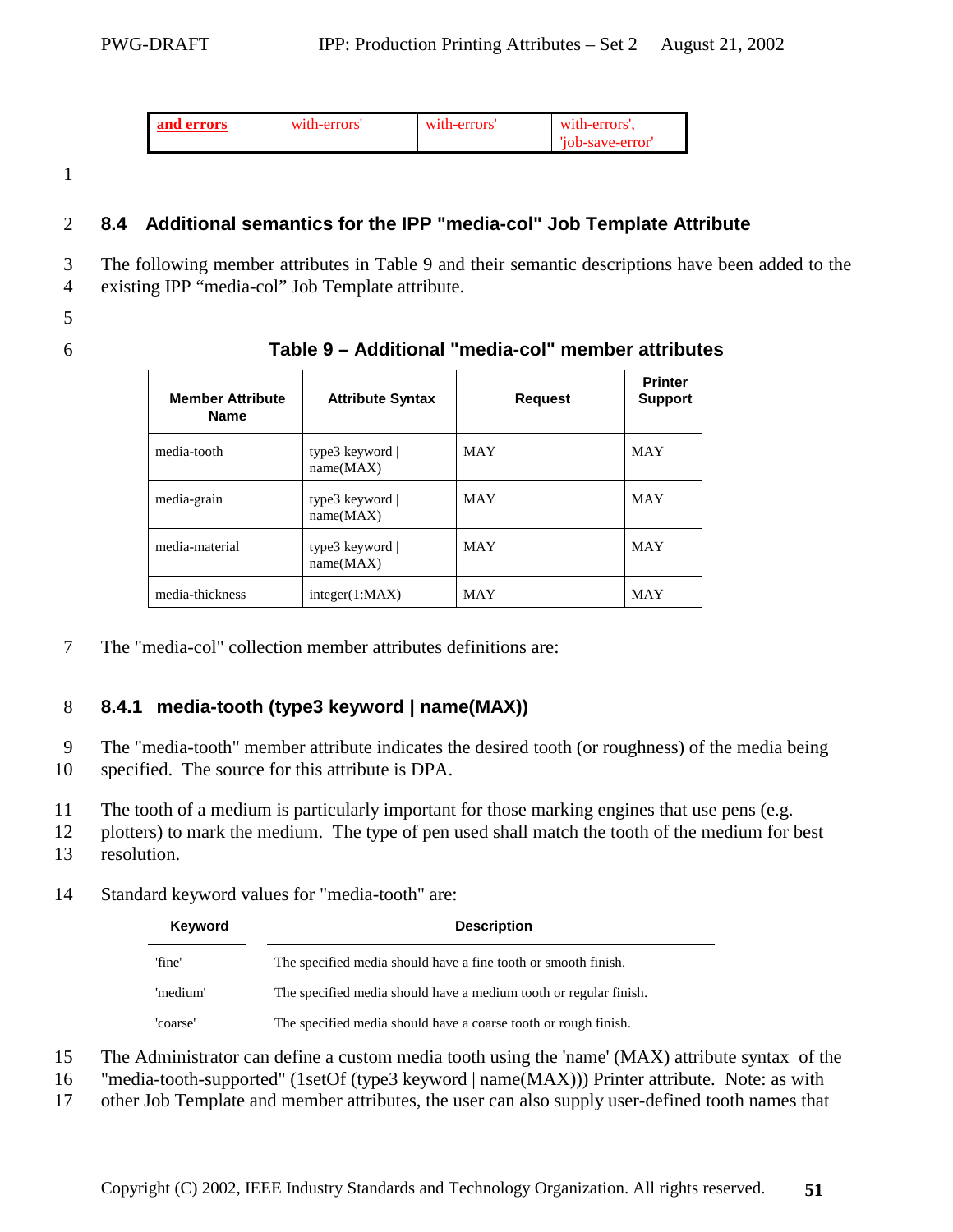- <span id="page-51-0"></span>1 are not among the values of the "media-tooth-supported" Printer attribute, if the Administrator has
- 2 configured the Printer's "user-defined-values-supported" attribute (see [prod-print]) to contain the
- 3 'media-tooth' attribute keyword value.

#### 4 **8.4.1.1 media-tooth-supported (1setOf (type3 keyword | name(MAX)))**

- 5 The "media-tooth-supported" (1setOf (type3 keyword | name(MAX))) Printer attribute identifies the
- 6 values of this "media-tooth" member attribute that the Printer supports, i.e., the media tooth 7 supported.

### 8 **8.4.2 media-grain (type3 keyword | name(MAX))**

- 9 The "media-grain" member attribute indicates the desired grain of the media being specified. The
- 10 source for this attribute is DPA.
- 11 Grain affects the curl and the folding of the medium. Some marking engines are sensitive to the
- 12 resulting curl.
- 13 Standard keyword values for "media-grain" are:

| Keyword       | <b>Description</b>                                                                                    |
|---------------|-------------------------------------------------------------------------------------------------------|
| 'x-direction' | The direction of the paper fibers is in the short dimension (i.e. the x-<br>direction) of the medium. |
| 'y-direction' | The direction of the paper fibers is in the long dimension (i.e. the y-<br>direction) of the medium.  |

- 14 See section 2.4 of [prod-print] regarding the coordinate system.
- 15 The Administrator can define a custom media grain using the 'name' (MAX) attribute syntax of the
- 16 "media-grain-supported" (1setOf (type3 keyword | name(MAX))) Printer attribute. Note: as with
- 17 other Job Template and member attributes, the user can also supply user-defined grain names that
- 18 are not among the values of the "media-grain-supported" Printer attribute, if the Administrator has
- 19 configured the Printer's "user-defined-values-supported" attribute (see [prod-print]) to contain the
- 20 'media-grain' attribute keyword value.

#### 21 **8.4.2.1 media-grain-supported (1setOf (type3 keyword | name(MAX)))**

- 22 The "media-grain-supported" (1setOf (type3 keyword | name(MAX))) Printer attribute identifies the
- 23 values of this "media-grain" member attribute that the Printer supports, i.e., the media grain
- 24 supported.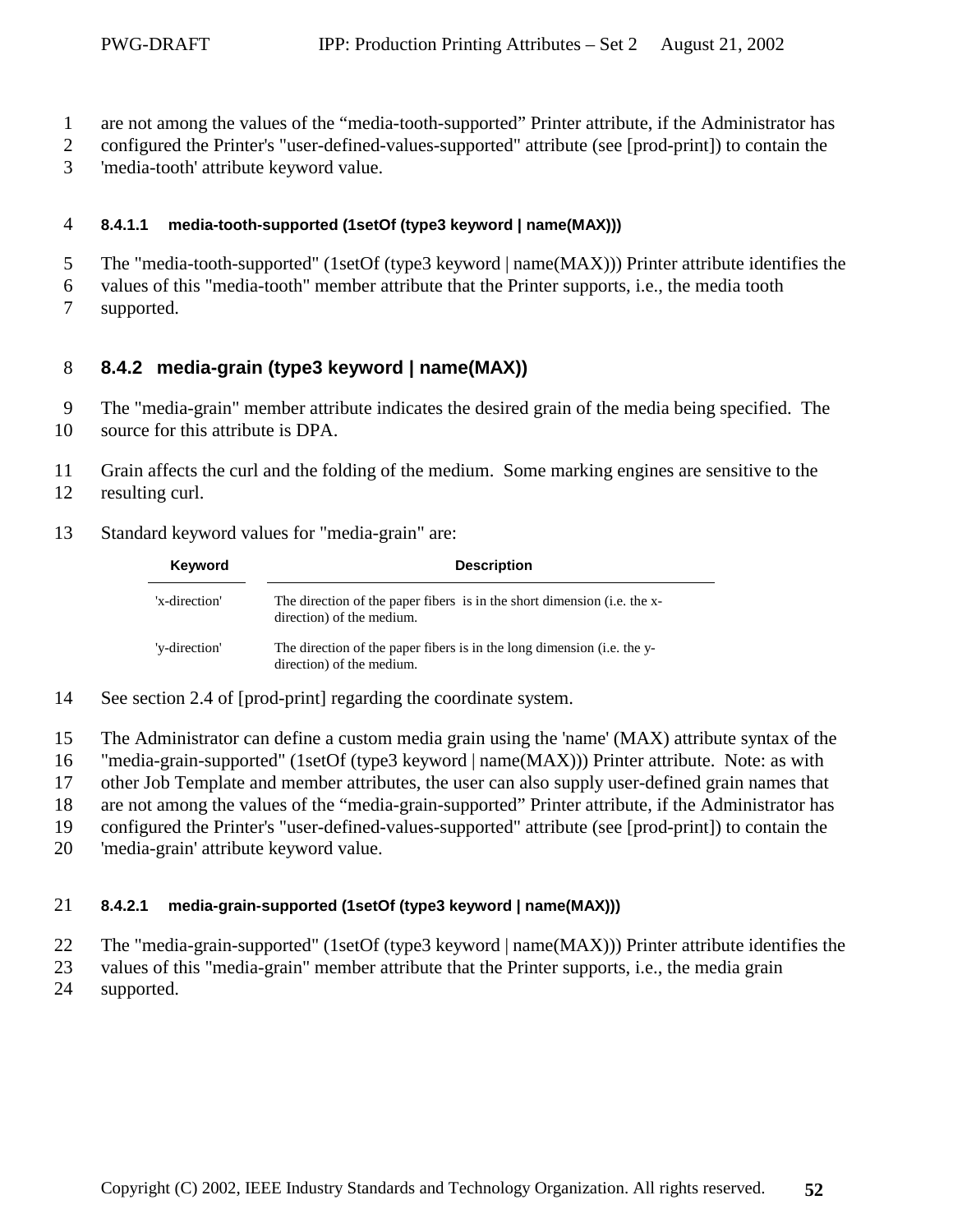### <span id="page-52-0"></span>1 **8.4.3 media-material (type3 keyword | name(MAX))**

2 The "media-material" member attribute indicates the desired material of the media being specified.

- 3 The source for this attribute is JDF v1.0.
- 4 Standard keyword values for "media-material" are:

| Keyword     | Description                              |
|-------------|------------------------------------------|
| 'aluminum'  | The specified media should be aluminum.  |
| 'dry-film'  | The specified media should be dry film.  |
| 'paper'     | The specified media should be paper.     |
| 'polyester' | The specified media should be polyester. |
| 'wet-film'  | The specified media should be wet film.  |

5 Note: The standard keyword values for the "media-material" attribute are the JDF standard values .

- 6 The Administrator can define custom media materials using the 'name' (MAX) attribute syntax of
- 7 the "media-material-supported" (1setOf (type3 keyword | name(MAX))) Printer attribute. Note: as

8 with other Job Template and member attributes, the user can also supply user-defined material

9 names that are not among the values of the "media-material-supported" Printer attribute, if the

10 Administrator has configured the Printer's "user-defined-values-supported" attribute (see [prod-

11 print]) to contain the 'media-material' attribute keyword value.

#### 12 **8.4.3.1 media-material-supported (1setOf (type3 keyword | name(MAX)))**

- 13 The "media-material-supported" (1setOf (type3 keyword | name(MAX))) Printer attribute identifies
- 14 the values of this "media-material" member attribute that the Printer supports, i.e., the media
- 15 materials supported.

# 16 **8.4.4 media-thickness (integer(1:MAX))**

17 The "media-thickness" member attribute indicates the thickness of the media being specified. The

- 18 source for this attribute is JDF v1.0.
- 19 The unit of measure for the "media-thickness" member attribute is one hundredth of a millimeter.
- 20 This unit is equivalent to 1/2540 th of an inch resolution.

#### 21 **8.4.4.1 media-thickness-supported (rangeOfInteger(1:MAX))**

- 22 The "media-thickness-supported" (rangeOfInteger(1:MAX)) Printer attribute identifies the values of
- 23 this "media-thickness" member attribute that the Printer supports.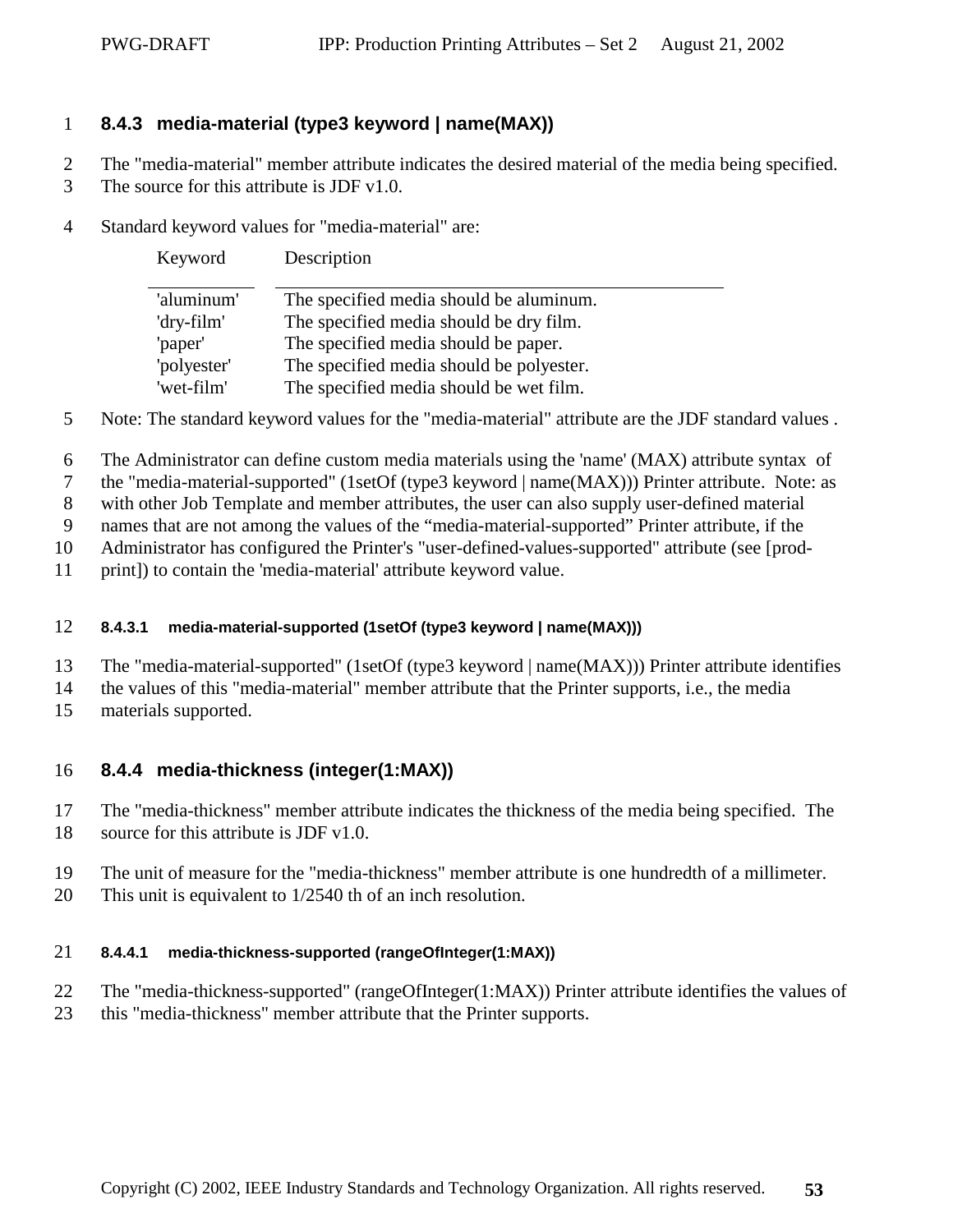# <span id="page-53-0"></span><sup>1</sup>**9 Conformance Requirements**

2 This section summarizes the Conformance Requirements detailed in the definitions in this document 3 for clients and Printer objects (servers or devices).

#### 4 **9.1 Conformance Requirements for Printer objects**

5 In general each of the attributes defined in this document are OPTIONAL for a Printer to support, so

6 that Printer implementers MAY implement any combination of attributes. Only the following

7 conditional conformance requirements are defined:

8

| If the Printer supports: | then the Printer MUST also support (but)<br>vice-versa is OPTIONAL): |
|--------------------------|----------------------------------------------------------------------|
| "job-hold-until-time"    | "job-hold-until" (see [RFC2911] section<br>4.2.2)                    |

9

10 Each of the collection attribute definitions indicate which member attributes are REQUIRED and 11 which are OPTIONAL for a Printer to support and is not repeated here.

12 If a Printer supports the 'collection' attribute syntax of a Job Template attribute , then it MUST 13 support the distinguished none value defined for that collection. See section 2.7 of [prod-print].

14 Support of the 'name' attribute syntax for Job Template attributes and collection member attributes 15 is OPTIONAL, as in IPP/1.1 [RFC2911].

### 16 **9.2 Conformance Requirements for clients**

17 Clients that support two Job Template attributes that control the same aspect, such as "job-hold-18 until" and "job-hold-until-time", MUST NOT supply both in a Job Creation request as indicated in 19 the definitions of these attributes.

20 Clients that support a "xxx" collection Job Template attribute SHOULD use the Get-Printer-21 Attributes request to obtain the "xxx-default" collection and display that to the user, so that the user 22 can make any changes before submitting the Job. Then the client submits values for all member 23 attributes, rather than depending on the Printer's defaulting for omitted member attributes, since 24 such defaulting is implementation dependent and will vary from Printer to Printer.

### 25 **9.3 Conformance Requirements for the Job Save and Reprint Capability**

26 This section specifies the conformance requirements for Printers and clients pertaining to the Job

- 27 Save and Reprint Capability. It also defines the conformance requirements for Job Save Format
- 28 specifications.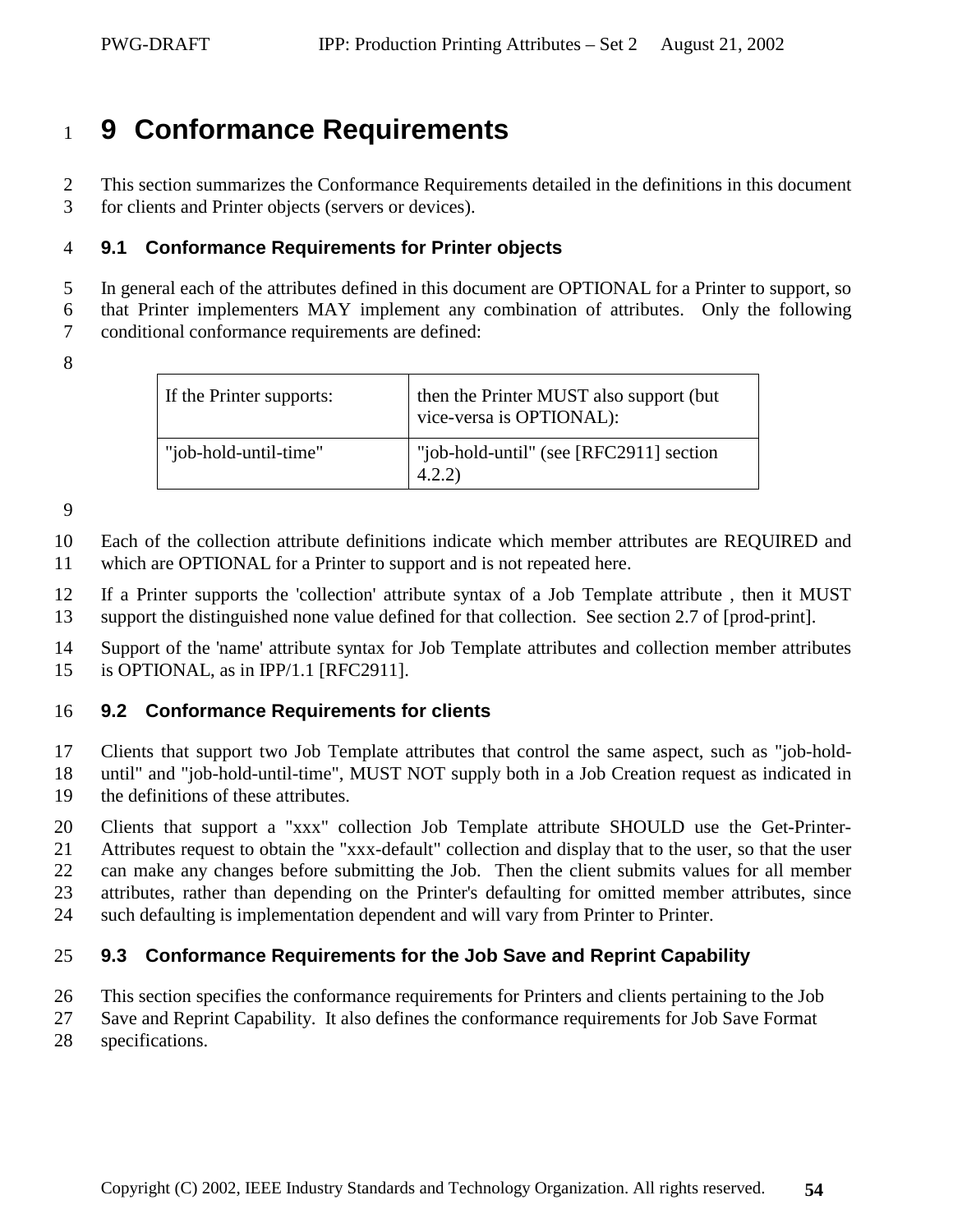#### <span id="page-54-0"></span>1 **9.3.1.1 Client Conformance Requirements for Job Save and Reprint Capability**

- 2 Conforming clients:
- 3 1. MUST support the "job-save-disposition" (collection) attribute according to the description 4 in section [5.7,](#page-20-0) including the member attributes as required by [Table 2.](#page-20-0)
- 5 2. MUST support the "save-info" (collection) member attribute according to the "job-save-6 disposition" attribute description in section [5.7,](#page-20-0) including the member attributes as required 7 by [Table 3.](#page-23-0)
- 8 3. MUST support the Print-URI operation for printing saved jobs according to section [3.3.1.1](#page-12-0)  9 above.

#### 10 **9.3.1.2 Printer Conformance Requirements for Job Save and Reprint Capability**

- 11 Conforming Printers:
- 12 1. MUST support the "job-save-disposition" (collection) Job Template attribute according to 13 the description in section [5.7,](#page-20-0) including the member attributes as required by [Table 2](#page-20-0) and the 14 "job-save-disposition-default" attribute and the "job-save-disposition-supported" attribute.
- 15 2. MUST support all of the "save-disposition" member attribute values defined in the "job-16 save-disposition" description section [5.7.](#page-20-0)
- 17 3. MUST support the "save-info" (collection) member attribute according to the "job-save-18 disposition" attribute description in section [5.7,](#page-20-0) including the member attributes as required 19 by [Table 3](#page-23-0) and the "save-location-supported", "save-name-supported", "save-document-20 format-supported", and "save-info-supported" Printer attributes.
- 21 4. SHOULD support both the 'file:' and 'ftp:' schemes for use in the "save-location" member 22 attribute as defined in the "job-save-disposition" attribute description in section [5.7.](#page-20-0)
- 23 5. MUST support at least one "save-document-format" (mimeMediaType) attribute value, as 24 defined in the "job-save-disposition" attribute description in section [5.7,](#page-20-0) for use in both the 25 "save-document-format" member attribute and "document-format" operation attribute in the 26 Print-URI operation as described in section [3.3.1.1.](#page-12-0)
- 27 6. SHOULD support a superset of the values of the Printer's "save-document-format-28 supported" attribute as the values of the Printer's "document-format-supported" attribute.
- 29 7. MUST support the 'job-saving' and 'job-save-error' values of the "job-state-reasons" Job 30 Description attribute as defined in the "job-state-reasons" attribute description in section [8.3.](#page-44-0)
- 31 8. MUST support the Print-URI operation that references saved jobs as defined in section 32 [3.3.1.1.](#page-12-0)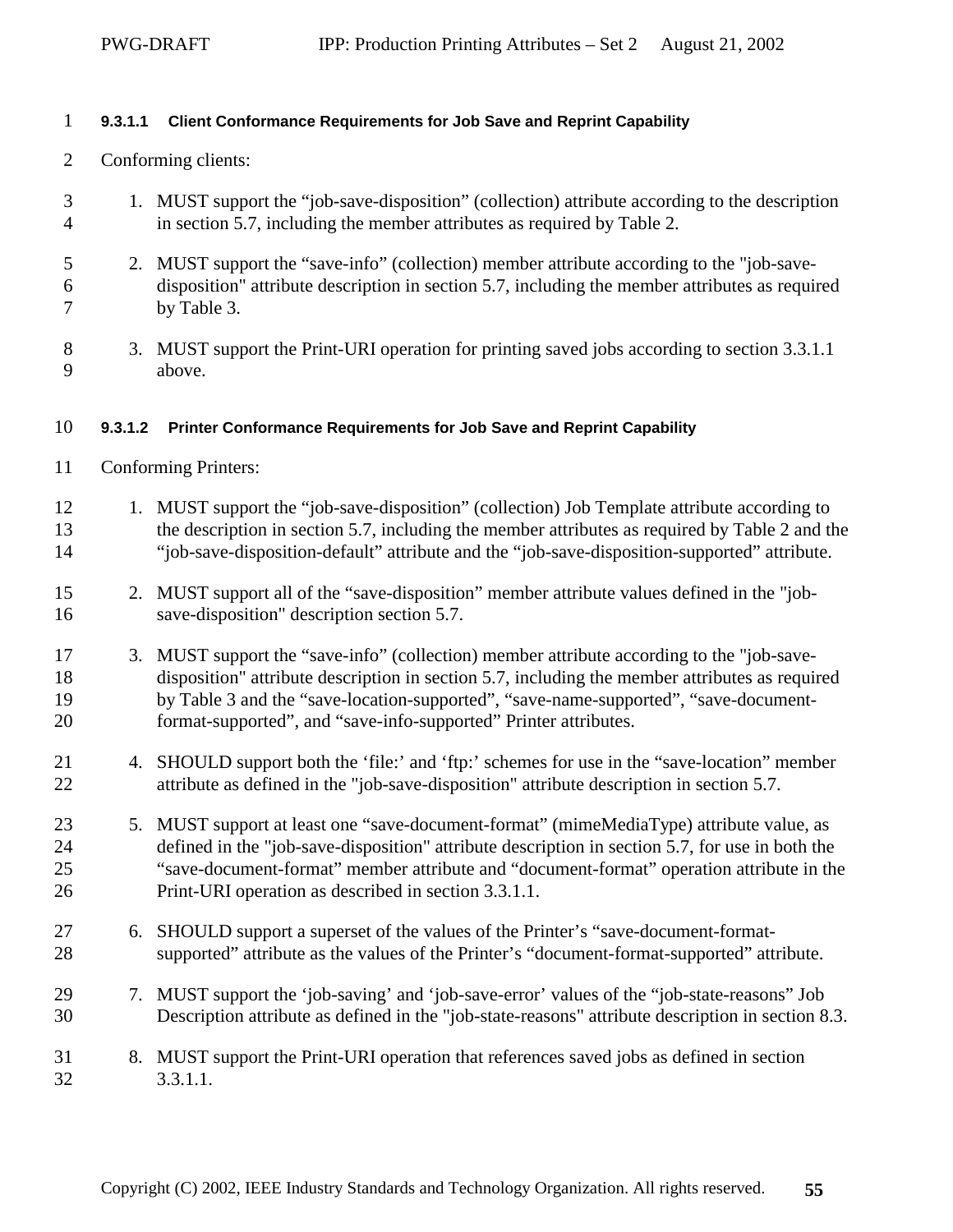#### <span id="page-55-0"></span>1 **9.3.1.3 Job Save Format Specification Conformance Requirements**

- 2 Documents that define a Job Save format MUST contain the following information:
- 3 1. MUST specify the mimeMediaType value that identifies the Job Save Format, e.g., 4 'application/X-single-page-tiff'.
- 5 2. MUST define the representation for PDL data.
- 6 3. MUST specify the formats of the document content and how the Job Save Format file 7 references the document content, e.g., using Relative URI value (see [RFC2396]) to 8 reference the document content in the "document-uri" operation attribute.
- 9 4. MUST define whether or not Printers with differing values of their "printer-make-and-10 model" Printer attributes are expected to print saved jobs with the same appearance, i.e., 11 whether or not a Printer MUST omit the "job-printer-make-and-model" Job Description 12 attribute when saving the job in the defined format (see the "job-printer-make-and-model" 13 attribute description in section [6.1\)](#page-35-0).

# <sup>14</sup>**10 IANA Considerations**

#### 15 **10.1 Attribute Registration**

16 The attributes defined in this document will be published by IANA according to the procedures in

17 RFC 2911 [RFC2911] section 6.2 in the following file:

```
18 http://www.iana.org/assignments/ipp-registrations
```
19 The registry entry will contain the following information:

```
20 
21 Job Template attributes: Section:
22 feed-orientation (type3 keyword) 5.1
23 font-name-requested (name(MAX)) 5.2
24 font-size-requested (integer (1:MAX))
25 job-hold-until-time (dateTime) 5.4
26 job-phone-number (text(127)) 5.5
27 job-recipient-name (name(MAX)) 5.6
28 job-save-disposition (collection) 5.7
29        <mark>ISSUE 1: We need to register all member attributes. TBD.</mark><br>30   pdl-init-file  (1setOf collection)
   5.8
31 ISSUE 2: We need to register all member attributes. TBD.
32 proof-print (collection) 5.9
33 ISSUE 3: We need to register all member attributes. TBD.
34 
35 Operation attributes: Section:
36 job-password (octetString(255)) 4.1
37 job-password-encryption (type3 keyword | name(MAX)) 4.2
38
```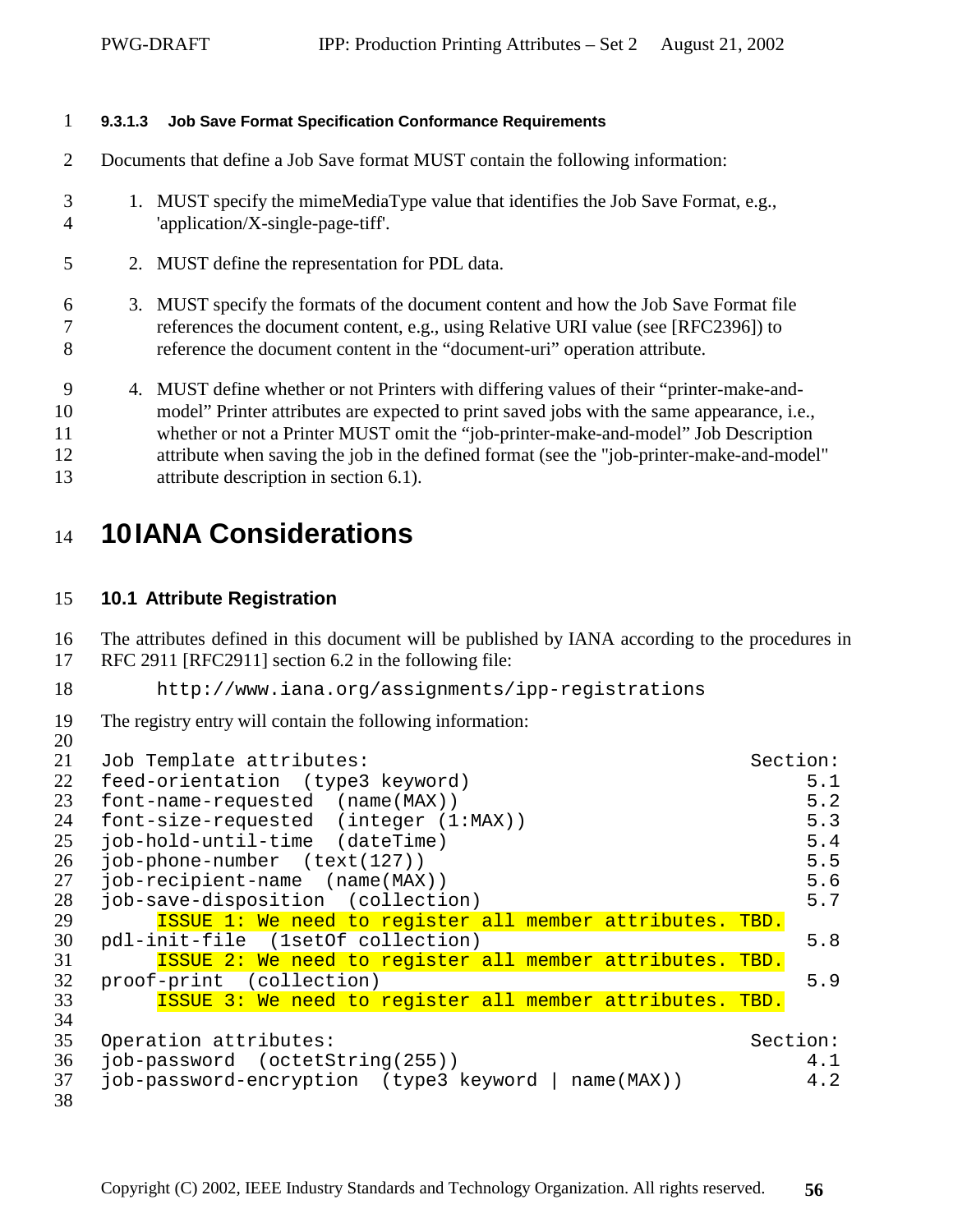<span id="page-56-0"></span>

|    | Job Description attributes:                              | Section: |
|----|----------------------------------------------------------|----------|
|    | job-printer-make-and-model (text(127))                   | 6.1      |
|    | Printer Description attributes:                          | Section: |
|    | job-creation-attributes-supported (1setOf type2 keyword) | 7.1      |
| 6  | job-password-supported (integer(0:127))                  | 7.2      |
|    | job-password-encryption-supported (1setOf (type3 keyword |          |
| -8 | name(MAX))                                               | 7.3      |
| -9 | job-spooling-supported (type2 keyword)                   | 7.4      |
| 10 | $max-save-info-supported (integer(1:MAX))$               | 7.5      |
| 11 | media-col-database (1set 0f collection)                  | 7.6      |
| 12 | printer-detailed-status-messages (lsetOf text(MAX))      | 7.7      |
| 13 | which-jobs-supported (1setOf type2 keyword)              | 7.8      |
|    |                                                          |          |

14

#### 15 **10.2 Attribute Value Registration**

16 The "document-format" mimeMediaType attribute values, the "pdl-override-supported" type2, 17 "which-jobs" type2, and "job-state-reasons" type2 keyword attribute values defined in this 18 document will be published by IANA according to the procedures in RFC 2911 [RFC2911] section 19 6.1 in the following file:

20 http://www.iana.org/assignments/ipp-registrations

21 The registry entries will contain the following information:

```
22 ISSUE 4: We need to register all keyword values of all NEW
23 attributes in this spec, including the new "media-col" member
24 attributes. TBD.
25 
26 pdl-override-supported (type2 keyword): Section:<br>27 quaranteed 8.1
  quaranteed
28 
29 which-jobs (type2 keyword): Section:
8.2
8.2
8.2
8.2<br>34 canceled 8.2
8.2
35 aborted 8.2
36 all 8.237 
38 job-state-reasons (type2 keyword): Section:
8.3
40 resources-are-not-supported
41 job-warnings-detected 8.3
8.3
8.3<br>44 job-spooling 8.3
44 job-spooling<br>45 job-streamin
  45 job-streaming 8.3
46 job-scheduling 8.3
```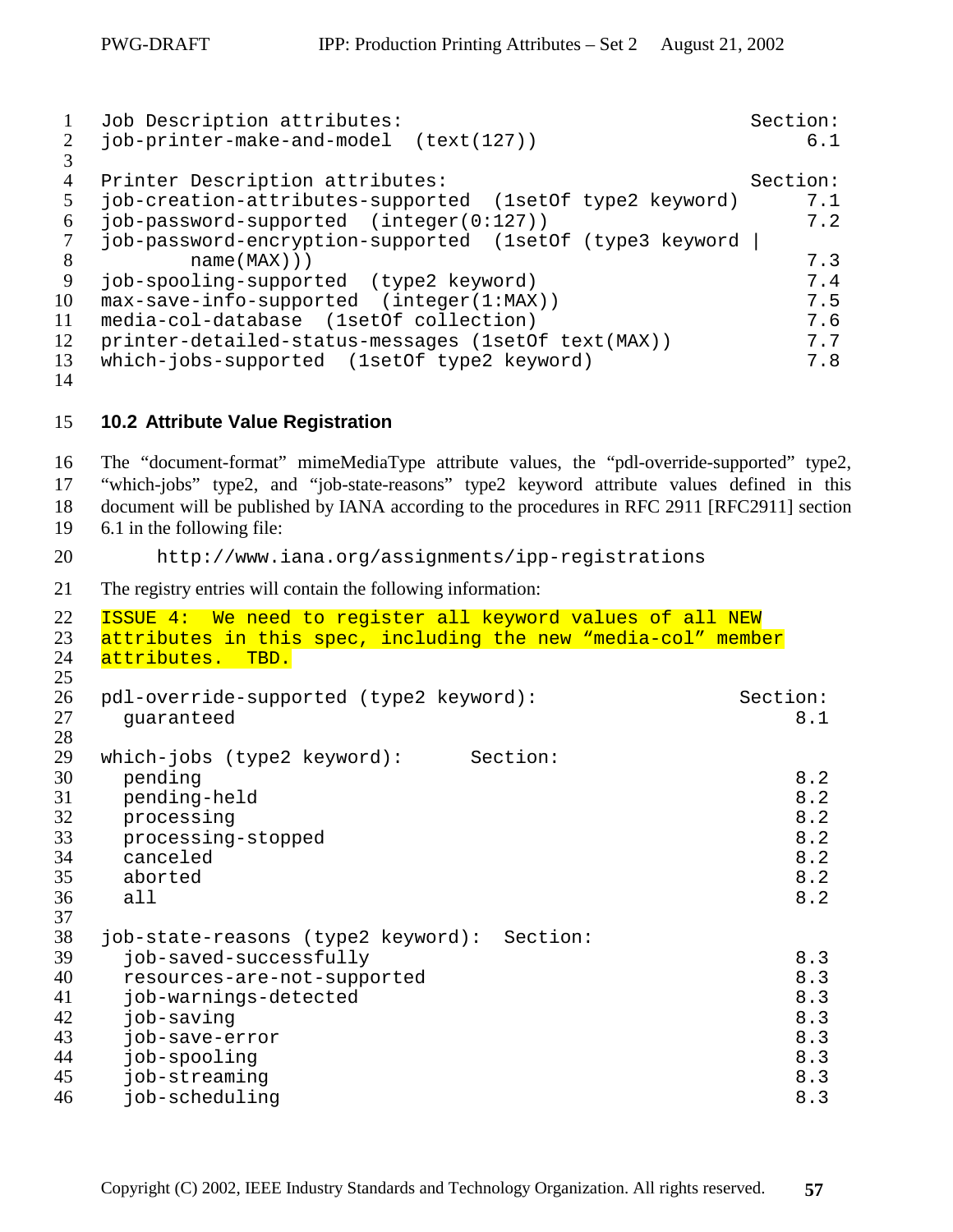<span id="page-57-0"></span>

|                | job-suspending            | 8.3 |
|----------------|---------------------------|-----|
| 2              | job-suspended             | 8.3 |
| 3              | job-suspended-by-operator | 8.3 |
| $\overline{4}$ | job-suspended-by-user     | 8.3 |
|                | job-suspended-by-system   | 8.3 |
| 6              | job-resuming              | 8.3 |
|                | job-password-wait         | 8.3 |
| 8              | proof-print-wait          | 8.3 |
|                |                           |     |

# <sup>9</sup>**11 Internationalization Considerations**

10 The IPP extensions defined in this document require the same internationalization considerations as

11 any of the Job Template attributes defined in IPP/1.1 [RFC2911].

# <sup>12</sup>**12 Security Considerations**

13 The IPP extensions defined in this document require the same security considerations as any of the 14 Job Template attributes defined in IPP/1.1 [RFC2911].

# <sup>15</sup>**13 Normative References**

16 This section lists references to documents whose implementation are required in order to conform to 17 this specification.

18 [coll]

19 deBry, R., , Hastings, T., Herriot, R., Ocke, K., and P. Zehler, "Internet Printing Protocol 20 (IPP): The 'collection' attribute syntax", <draft-ietf-ipp-collection-05.txt>, work in progress, 21 July 17, 2001.

22 [prod-print]

- 23 Ocke, K., Hastings, T., "Internet Printing Protocol (IPP): Production Printing Attributes -
- 24 Set1", IEEE-ISTO 5100.3-2001, February 12, 2001,
- 25 ftp://ftp.pwg.org/pub/pwg/standards/pwg5100.3.pdf.

26 [RFC2119]

27 S. Bradner, "Key words for use in RFCs to Indicate Requirement Levels", RFC 2119 , March 28 1997

29 [RFC2910]

30 Herriot, R., Butler, S., Moore, P., Turner, R., and J. Wenn, "Internet Printing Protocol/1.1: 31 Encoding and Transport", RFC 2910, September 2000.

32 [RFC2911]

33 Hastings, T., Herriot, R., deBry, R., Isaacson, S., and P. Powell, "Internet Printing 34 Protocol/1.1: Model and Semantics", RFC 2911, September 2000.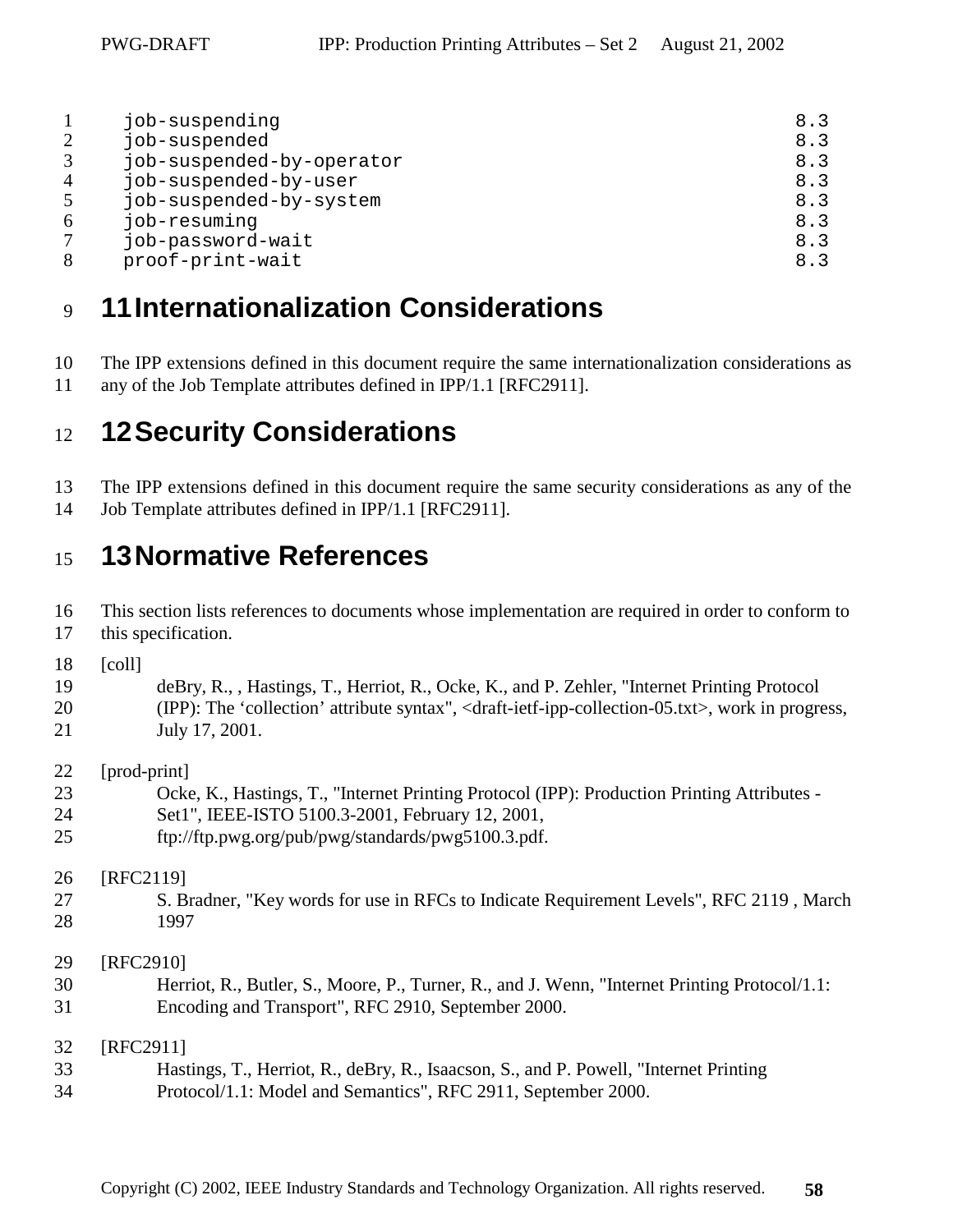# <span id="page-58-0"></span><sup>1</sup>**14 Informative References**

2 This section lists references to documents that provide information, but whose implementation is 3 not required in order to conform to this specification. 4 [admin-ops] 5 Kugler, C, Hastings, T., Lewis, H., "Internet Printing Protocol (IPP): Job and Printer 6 Administrative Operations", <draft-ietf-ipp-ops-set2-03.txt>, July 17, 2001. 7 [override] 8 Herriot, R., Ocke, K., "Internet Printing Protocol (IPP): Override Attributes for Documents 9 and Pages", IEEE-ISTO 5100.4-2001, February 7, 2001, 10 ftp://ftp.pwg.org/pub/pwg/standards/pwg5100.4.pdf. 11 [RFC2565] 12 Herriot, R., Butler, S., Moore, P., and R. Turner, "Internet Printing Protocol/1.0: Encoding 13 and Transport", RFC 2565, April 1999. 14 [RFC2566] 15 deBry, R., , Hastings, T., Herriot, R., Isaacson, S., Powell, P., "Internet Printing Protocol/1.0: 16 Model and Semantics", RFC 2566, April 1999. 17 [set-ops] 18 Hastings, T., Herriot, R., Kugler, C., Lewis, H., "Internet Printing Protocol (IPP): Job and 19 Printer Set Operations", August 28, 2001.

# <sup>20</sup>**15 Author's Addresses**

| 21 | <b>Tom Hastings</b> |
|----|---------------------|
|    |                     |

25

- 22 Xerox Corporation
- 23 701 South Aviation Blvd, ESAE-210
- 24 El Segundo, CA 90245
- 26 Phone: 310-333-6413
- 27 Fax: 310-333-5514
- 28 e-mail: [hastings@cp10.es.xerox.com](mailto:hastings@cp10.es.xerox.com)
- 29 30 Don Fullman
- 31 Xerox Corporation
- 32 701 South Aviation Blvd, ESAE-210
- 33 El Segundo, CA 90245
- 34
- 35 Phone: 310-333-8342
- 36 Fax: 310-333-5514
- 37 e-mail: [fullman@cp10.es.xerox.com](mailto:fullman@cp10.es.xerox.com)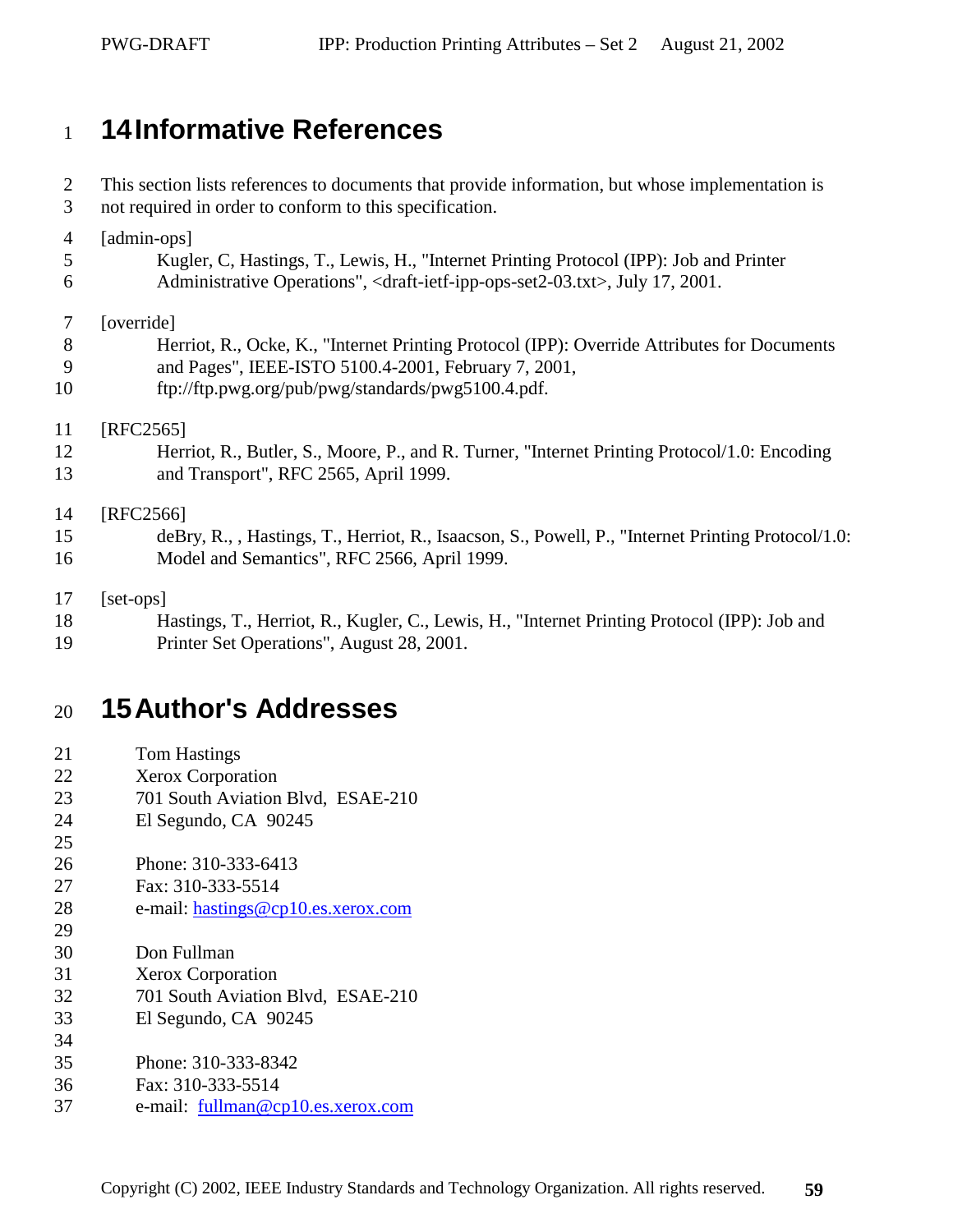<span id="page-59-0"></span>

| $\mathbf{1}$<br>$\overline{2}$<br>3<br>$\overline{4}$ | IPP Web Page: http://www.pwg.org/ipp/<br>IPP Mailing List: ipp@pwg.org                                                                                                                                                                  |                                         |  |
|-------------------------------------------------------|-----------------------------------------------------------------------------------------------------------------------------------------------------------------------------------------------------------------------------------------|-----------------------------------------|--|
| 5                                                     | To subscribe to the ipp mailing list, send the following email:                                                                                                                                                                         |                                         |  |
| 6                                                     | 1) send it to majordomo@pwg.org                                                                                                                                                                                                         |                                         |  |
| 7                                                     | 2) leave the subject line blank                                                                                                                                                                                                         |                                         |  |
| 8                                                     | 3) put the following two lines in the message body:                                                                                                                                                                                     |                                         |  |
| 9                                                     | subscribe ipp                                                                                                                                                                                                                           |                                         |  |
| 10<br>11                                              | end                                                                                                                                                                                                                                     |                                         |  |
| 12<br>13<br>14                                        | Implementers of this specification document are encouraged to join IPP Mailing List in order to<br>participate in any discussions of clarification issues and review of registration proposals for<br>additional attributes and values. |                                         |  |
| 15<br>16                                              | Other Participants:                                                                                                                                                                                                                     |                                         |  |
|                                                       | Ron Bergman - Hitachi Koki Imaging Systems                                                                                                                                                                                              | Dan Calle - Digital Paper               |  |
|                                                       | Weihai Chen - Microsoft                                                                                                                                                                                                                 | Lee Farrell - Canon Information Systems |  |
|                                                       | Satoshi Fujitani - Ricoh                                                                                                                                                                                                                | Roelof Hamberg - Océ                    |  |
|                                                       | Tom Hastings - Xerox                                                                                                                                                                                                                    | Bob Herriot - Xerox                     |  |
|                                                       | David Kellerman - Northlake Software                                                                                                                                                                                                    | Carl Kugler - IBM                       |  |
|                                                       | Harry Lewis - IBM                                                                                                                                                                                                                       | Carl-Uno Manros - Xerox                 |  |
|                                                       | Satoshi Matsushita - Brother                                                                                                                                                                                                            | Ira McDonald - High North Inc.          |  |
|                                                       | Paul Moore - Netreon                                                                                                                                                                                                                    | Hugo Parra, Novell                      |  |
|                                                       | Stuart Rowley - Kyocera                                                                                                                                                                                                                 | Gail Songer - Netreon                   |  |
|                                                       | Geoff Sorod - Software 2000                                                                                                                                                                                                             | Jerry Thrasher - Lexmark                |  |
|                                                       | Shinichi Tsuruyama - Epson                                                                                                                                                                                                              | Atsushi Uchino - Epson                  |  |
|                                                       | Shigeru Ueda - Canon                                                                                                                                                                                                                    | William Wagner - NetSilicon/DPI         |  |
|                                                       | Mark Vander Wiele - IBM                                                                                                                                                                                                                 | Don Wright - Lexmark                    |  |
|                                                       | Michael Wu - Heidelberg Digital                                                                                                                                                                                                         | Peter Zehler - Xerox                    |  |

17

18

# <sup>19</sup>**16 Appendix B: Summary of other IPP documents**

| -20 | The full set of IPP documents includes: |
|-----|-----------------------------------------|
|     |                                         |

- 21 1. Design Goals for an Internet Printing Protocol [RFC2567] 22 2. Rationale for the Structure and Model and Protocol for the Internet Printing
- 23 Protocol [RFC2568]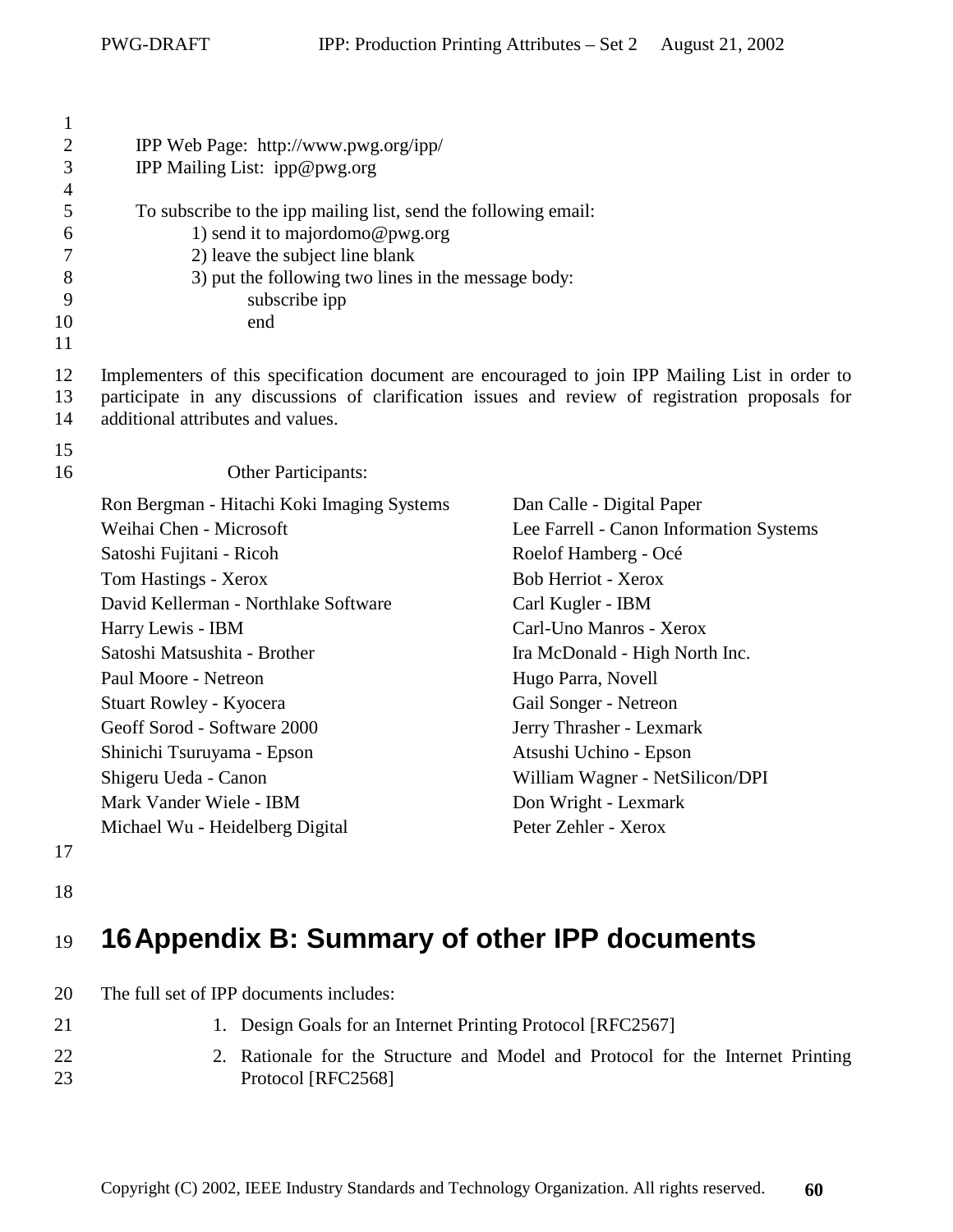- <span id="page-60-0"></span>1 3. Internet Printing Protocol/1.1: Model and Semantics (this document)
- 
- 
- 2 4. Internet Printing Protocol/1.1: Encoding and Transport [RFC2910]
- 
- 3 5. Internet Printing Protocol/1.1: Implementer's Guide [IIG]
- 4 6. Mapping between LPD and IPP Protocols [RFC2569]

5 The "Design Goals for an Internet Printing Protocol" document takes a broad look at distributed

6 printing functionality, and it enumerates real-life scenarios that help to clarify the features that need

7 to be included in a printing protocol for the Internet. It identifies requirements for three types of 8 users: end users, operators, and administrators. It calls out a subset of end user requirements that are

9 satisfied in IPP/1.0. A few OPTIONAL operator operations have been added to IPP/1.1.

- 10 The "Rationale for the Structure and Model and Protocol for the Internet Printing Protocol"
- 11 document describes IPP from a high level view, defines a roadmap for the various documents that
- 12 form the suite of IPP specification documents, and gives background and rationale for the IETF
- 13 working group's major decisions.

14 The "Internet Printing Protocol/1.1: Encoding and Transport" document is a formal mapping of the

15 abstract operations and attributes defined in the model document onto HTTP/1.1 [RFC2616]. It

16 defines the encoding rules for a new Internet MIME media type called "application/ipp". This

17 document also defines the rules for transporting over HTTP a message body whose Content-Type is

- 18 "application/ipp". This document defines a new scheme named 'ipp' for identifying IPP printers and
- $19$  iobs.

20 The "Internet Printing Protocol/1.1: Implementer's Guide" document gives insight and advice to

21 implementers of IPP clients and IPP objects. It is intended to help them understand IPP/1.1 and

22 some of the considerations that may assist them in the design of their client and/or IPP object

23 implementations. For example, a typical order of processing requests is given, including error

24 checking. Motivation for some of the specification decisions is also included.

25 The "Mapping between LPD and IPP Protocols" document gives some advice to implementers of 26 gateways between IPP and LPD (Line Printer Daemon) implementations.

# <sup>27</sup>**17 Appendix C: Description of the IEEE Industry**  <sup>28</sup>**Standards and Technology (ISTO)**

29 The IEEE-ISTO is a not-for-profit corporation offering industry groups an innovative and flexible 30 operational forum and support services. The IEEE-ISTO provides a forum not only to develop 31 standards, but also to facilitate activities that support the implementation and acceptance of 32 standards in the marketplace. The organization is affiliated with the IEEE (http://www.ieee.org/) 33 and the IEEE Standards Association (http://standards.ieee.org/).

- 34 For additional information regarding the IEEE-ISTO and its industry programs visit:
- 

35 http://www.ieee-isto.org.